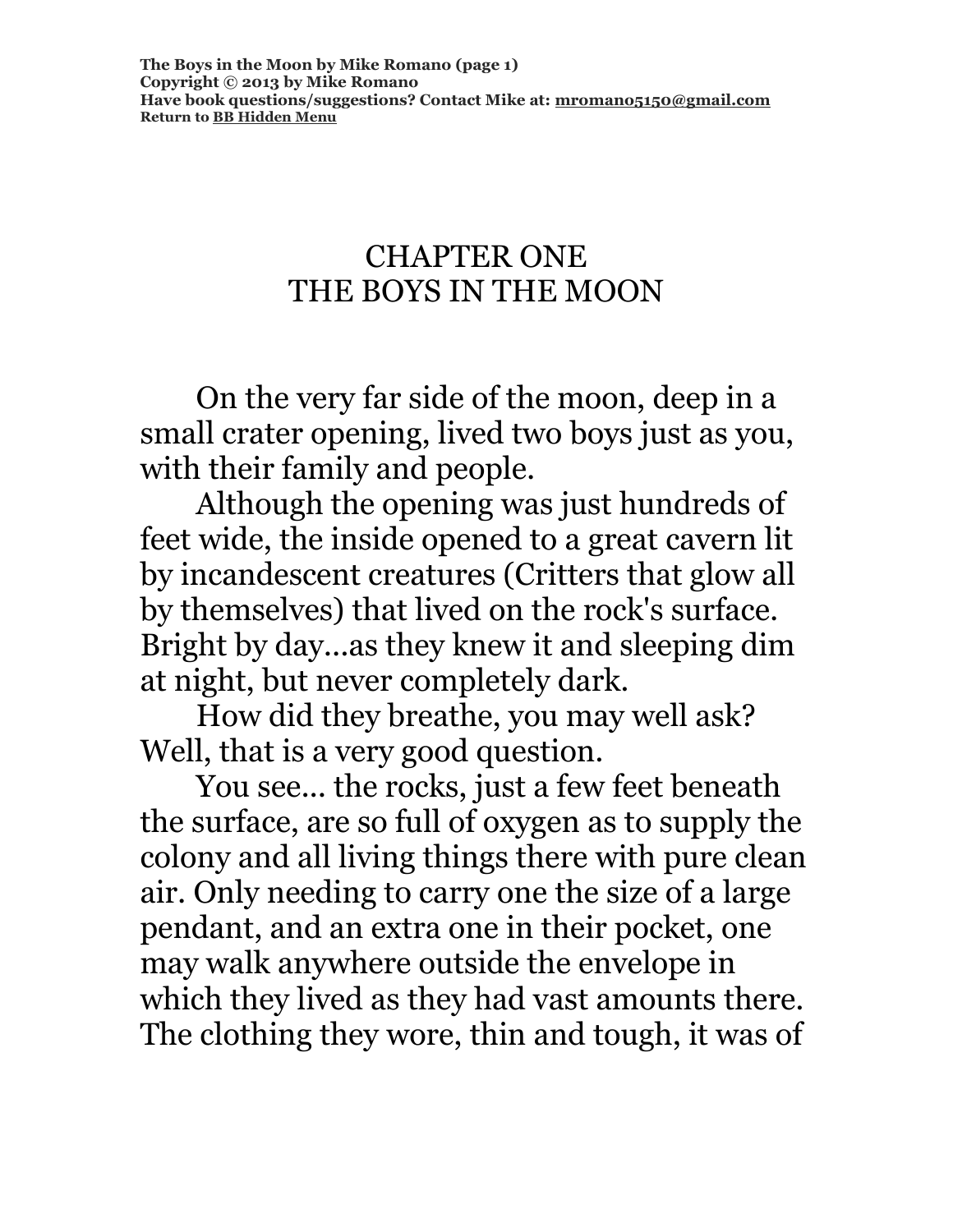such a special fabric, aided them in the cold to stay warm.

Taught to be careful, to watch the skies for extra terrestrials...you know..."Us!" they learned the art of blending in with the surroundings.

A young boy, twelve by as near as we can count, a little bit older old brother, a Mom and Dad. He was the adventurous one listening to the older men tell of when people from the next planet came and landed here, putting up sticks with colored cloth and leaving such a mess of things behind when they were done... but that was many years ago and since then haven't returned.

Even though, all children are taught to blend in with their surroundings and be ever watchful for any who would return to their home.

As on Earth, the area inside the giant cavern, where the moon people lived, had a greater gravity than on the surface. No one knew why but figured how to deal with the much lesser hold on them the top side held on them.

Able to walk or leap a hundred feet was no problem to a young boy or girl. Kids would have some really serious games of a form of throwing a ball. With a good arm, one could heave a rock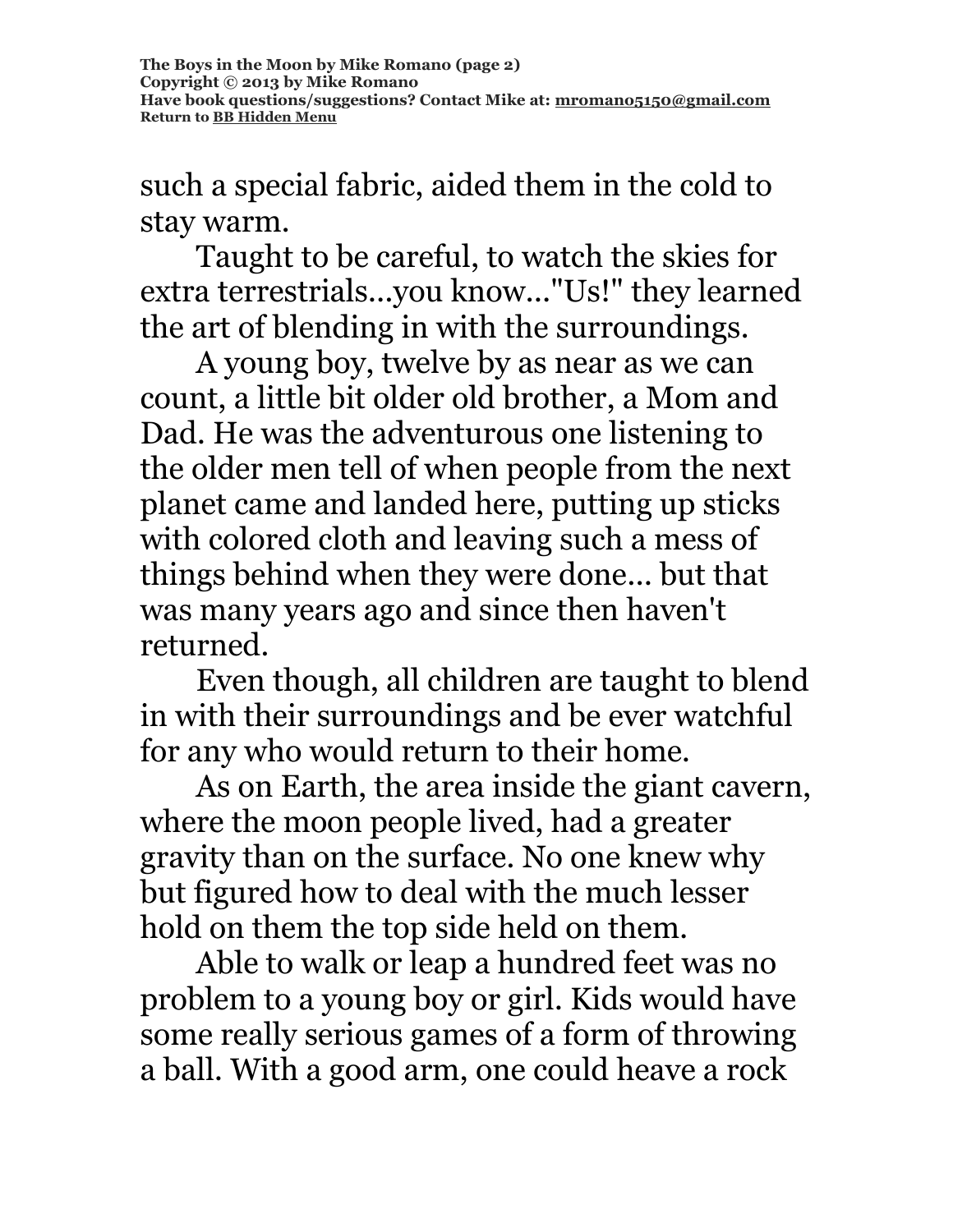ball over a hundred feet! The hard part was that it came down slowly and was difficult to grab hold of.

Our young men named Li and Luc, lived well, as did all families here for the fact that all people were respectful of the feelings of each other. No war and few crimes that were more misunderstandings that may have gotten a bit excited.

Their time was used in study on how to promote advancement in production of food, water and most of all the general well being of everyone's health.

Now... back on Earth in a large room at the Space Center, many scientists were in a heated conversation with even more military people.

"We need to revisit the Moon," the scientists all said in one voice.

"Moon costs money, lots of it," this general shouted back at them, "What is in it for the military?" another officer asked.

"We believe a ..." "NO" another scientist interrupted, "Don't say another word!"

The Generals were now interested. "Tell me why we shouldn't just close down this whole section and put the money elsewhere?!"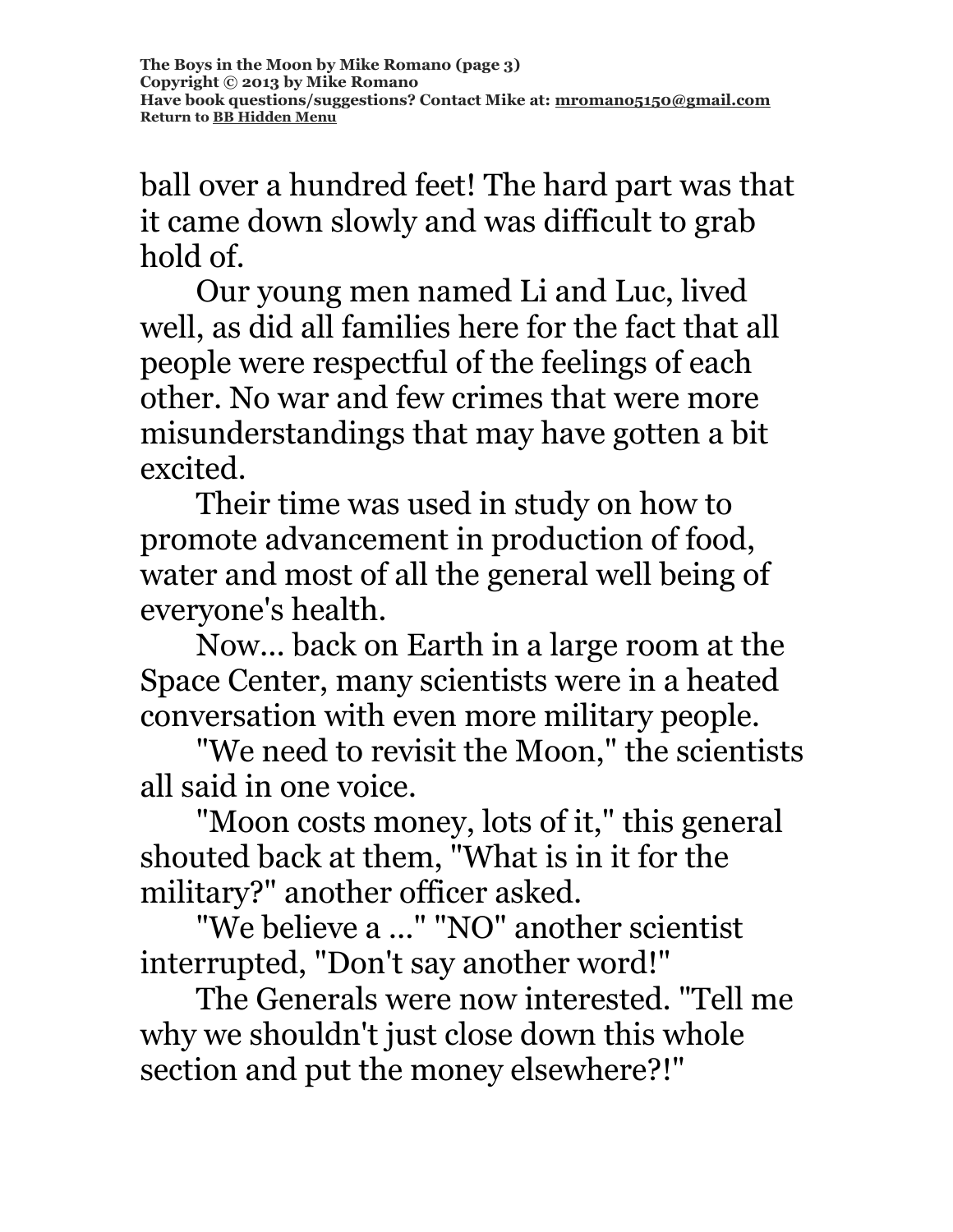"A new type of 'Natural Steel!" one of them blurted out.

O.k. now, all the military was pretty darn interested, moved to the huge table, ordered the secret holders to sit down and spit it out.

The leader of the group was strongly nudged, well, o.k., pushed to the front seat.

"Talk or we walk!" they were told.

"Well...while doing a routine examination on an old batch of Moon rocks, a minor fleck of something appeared." "When dug into further it turned out to be a metallic nodule, you know, like a small ball of the size of a pea."

"Go ahead" the general asked, listening much closer now.

It had the appearance of "Steel" which, as you know is a product of mixing Iron with small amounts of carbon and perhaps Chromium and..."

"Yes, thank you for the science class, but what caught your eye!" the general yelled.

"We...We could barely shape it."

"Are you telling us it's harder than Steel?!" one of the militaries almost spit saying.

The head scientist, Dr Henry Roberts said, "Oh...so much harder."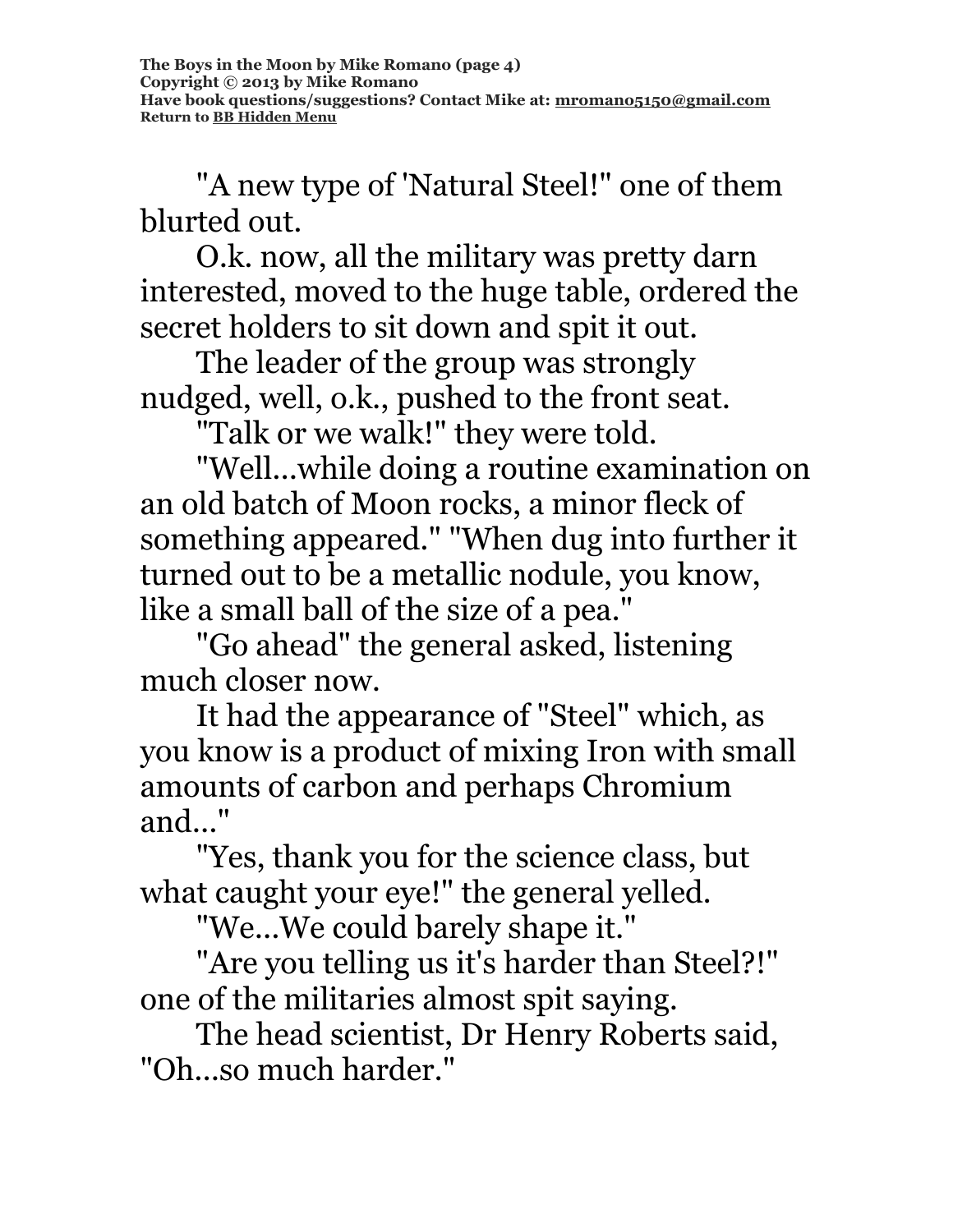The military immediately all huddled together and started talking quietly.

"How much harder, in terms "We" could understand." the general asked.

Now it was the scientists turn to huddle. Some pulled out calculators, others these pads and one older one even a slide rule. You'll have to look that one up yourself!

Then came the answer..."Approximately sixty times the density" as the military's eyes opened…"at one third the weight." At which the standing Generals plopped down in their seats.

The next question was just what you'd think..."How much is this going to cost us?"

"Lots" was the answer.

"When can we get started the military asked."

"We already have." Dr Roberts smiled slyly.

After that, the two groups separated save the Dr and the General to hash over the check book needed to start this grand undertaking.

Meanwhile, the folks back on the Moon were studying playing and laughing, without a clue of who and what was coming.

# END CHAPTER ONE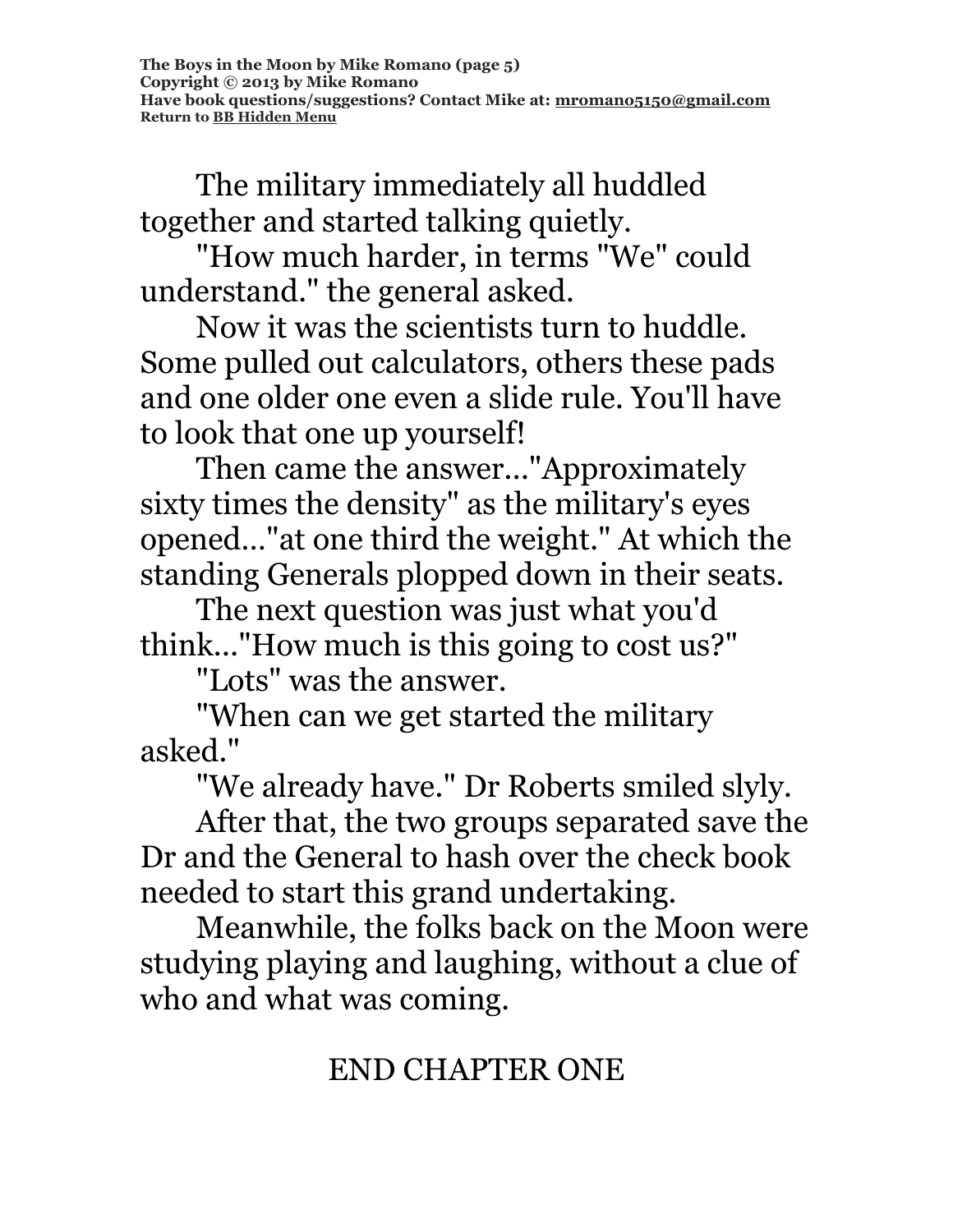### CHAPTER TWO Just Another Day On the Dark Side of the Moon

Oh, by the way, they call home a word close to and Earth word...Pace...pronounced, "pa-che," meaning "Peace."

The "Olders" as they were called, heard the aliens call their planet, "Mune."

Now to Li and the adventure that was about to unfold to him in the near and uncertain future.

"Boy, these classes on 'Blending' really are boring," "I wish we could go out and do it instead of read about it, Luc."

We will soon, and I'll show you what I learned last term so to bring you up to speed and then you will be ahead of all the kids your age in class.

This made me smile as I watched and learned.

After class, we had time to pick and eat our lunch, then free time for well...whatever.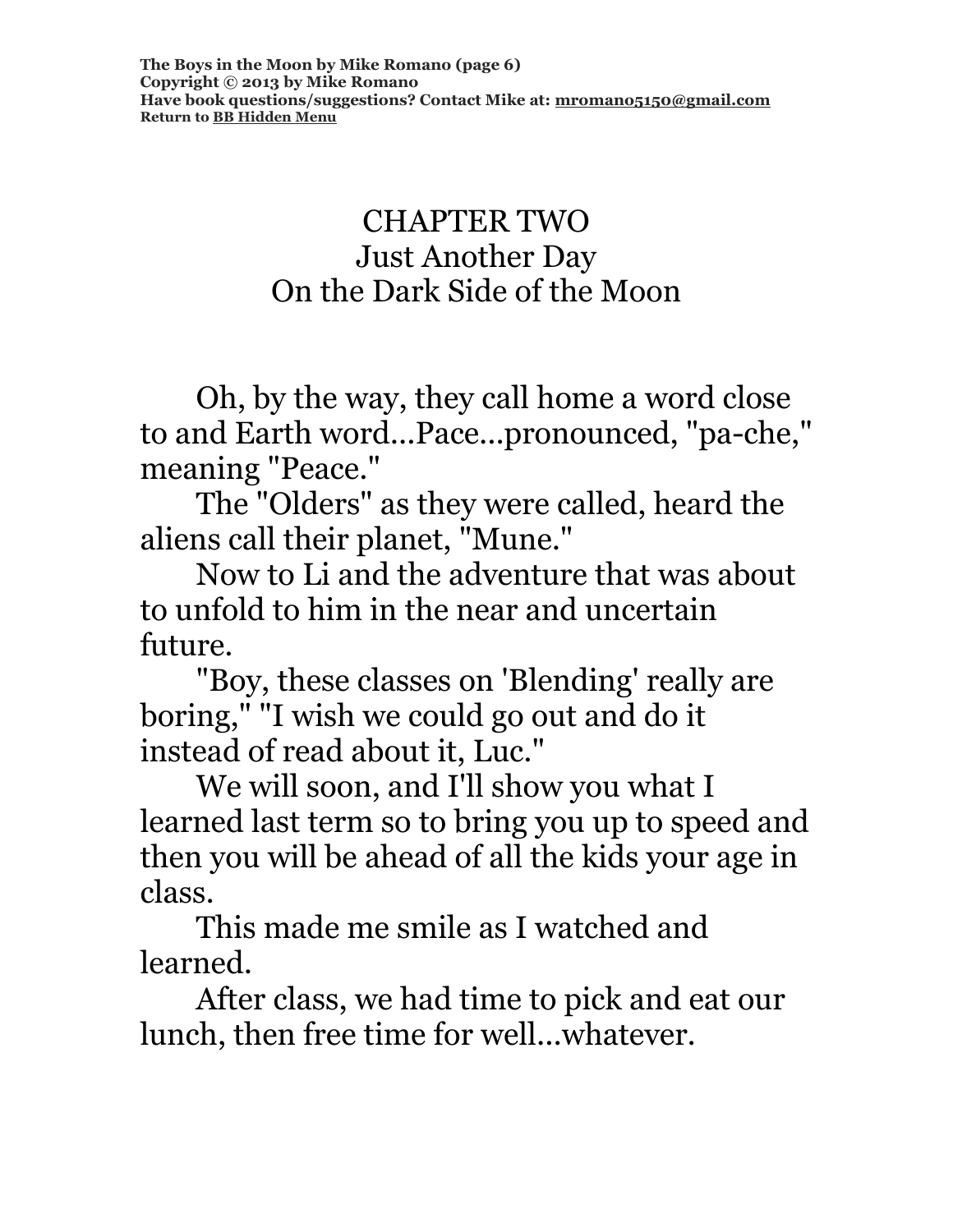Luc said we should take a look at some of the spots that the "Olders" spoke about where the alien creatures landed and bounced around.

Off to the lit side they went in hundred foot bounds, getting there in good time.

"Luc...Look at all the neat stuff they left!" "Let's grab some things to take home."

"Not a chance. If Mom and Dad find out we even "Talked" about this place, let alone came here, it's a whippin' we'd get!" Luc warned.

"Awww, Mom and Dad never lifted a hand to either of us." I said.

"For this, they would make an exception!!" Luc said. "It doesn't mean we can't take a few things back to the other side and hide them to study."

"Yeah!" I said drooling over all the shiny objects all over the place.

"This looks neat. Look, this bar makes the round thingies light up and turn off." Li said. (It looked like a radio to receive and send when another was in range)

"Here is a thing with chairs in it and a dish on a stick!" Luc called to me while he sat in it and played with the knobs and metal push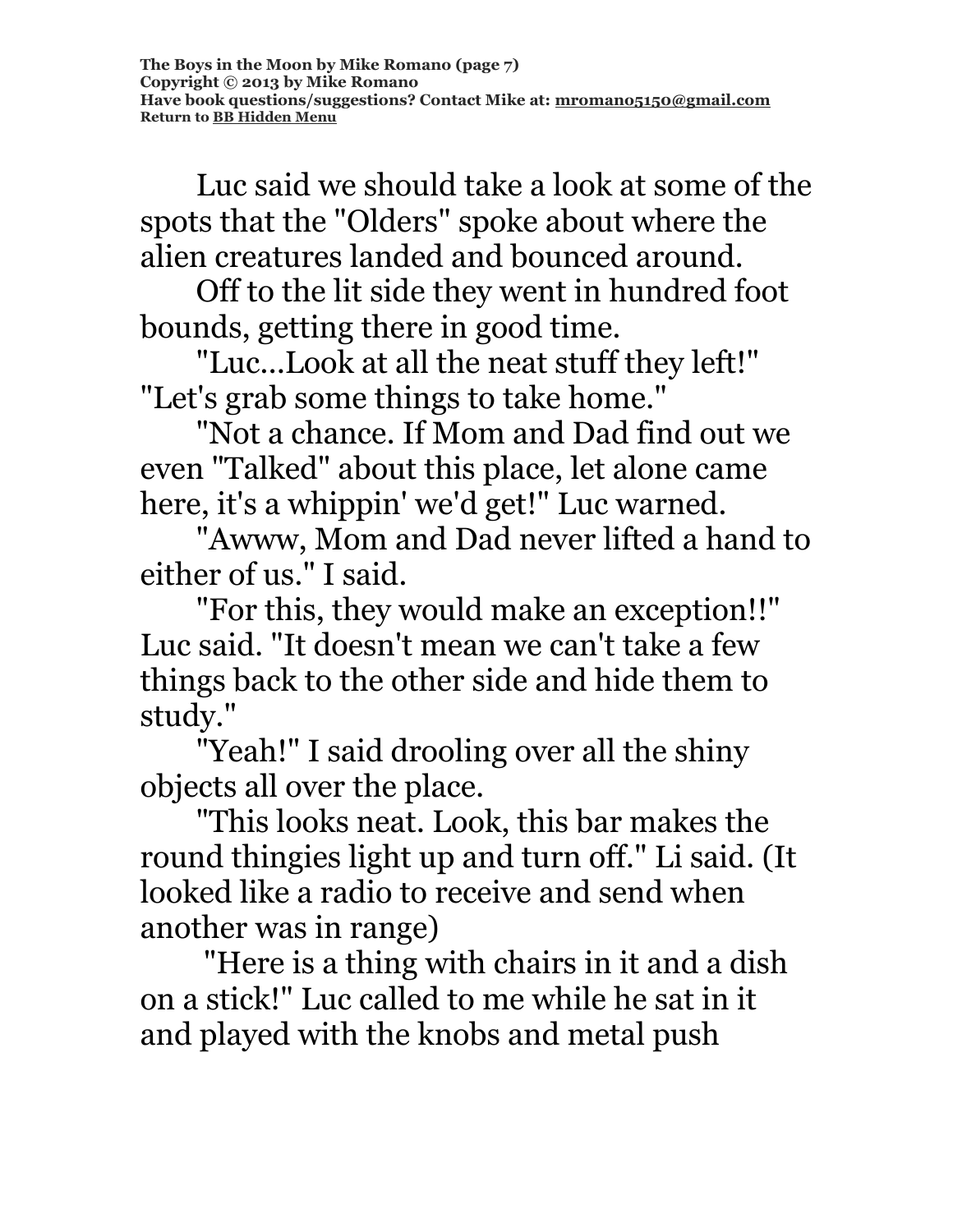things." All of a sudden, the whole inside lit up in many colors.

"Whoa...look at this Li!!" "The wheel moves too," "Hey, look at these things on the floor, as he pressed the power pedal down, he spun it from it's lodged in the dust and rocks spot, as the battery, constantly being charged from solar power, kicked in and turned the rover half way around! Luc jumped out and it stopped for his foot lifted.

The rover stopped, not Luc's racing heart.

"Did you see that?!" he said to Li. All Li could do was shake his head rapidly and not say a word.

They both stood there befuddled at a moving seat. "Shall we try that again? Luc asked his somewhat back offish brother.

"O.k., but this time, let's both sit in it."

Down plopped their nervous butts. Luc grabbed hold of the wheel. After a bit of playing around, figured out that it controlled the wheels. "Then the pedal on the floor must make it jump and move," he said. Li just shook his head "Yes" and grabbed on as his brother lightly pressed the pedal.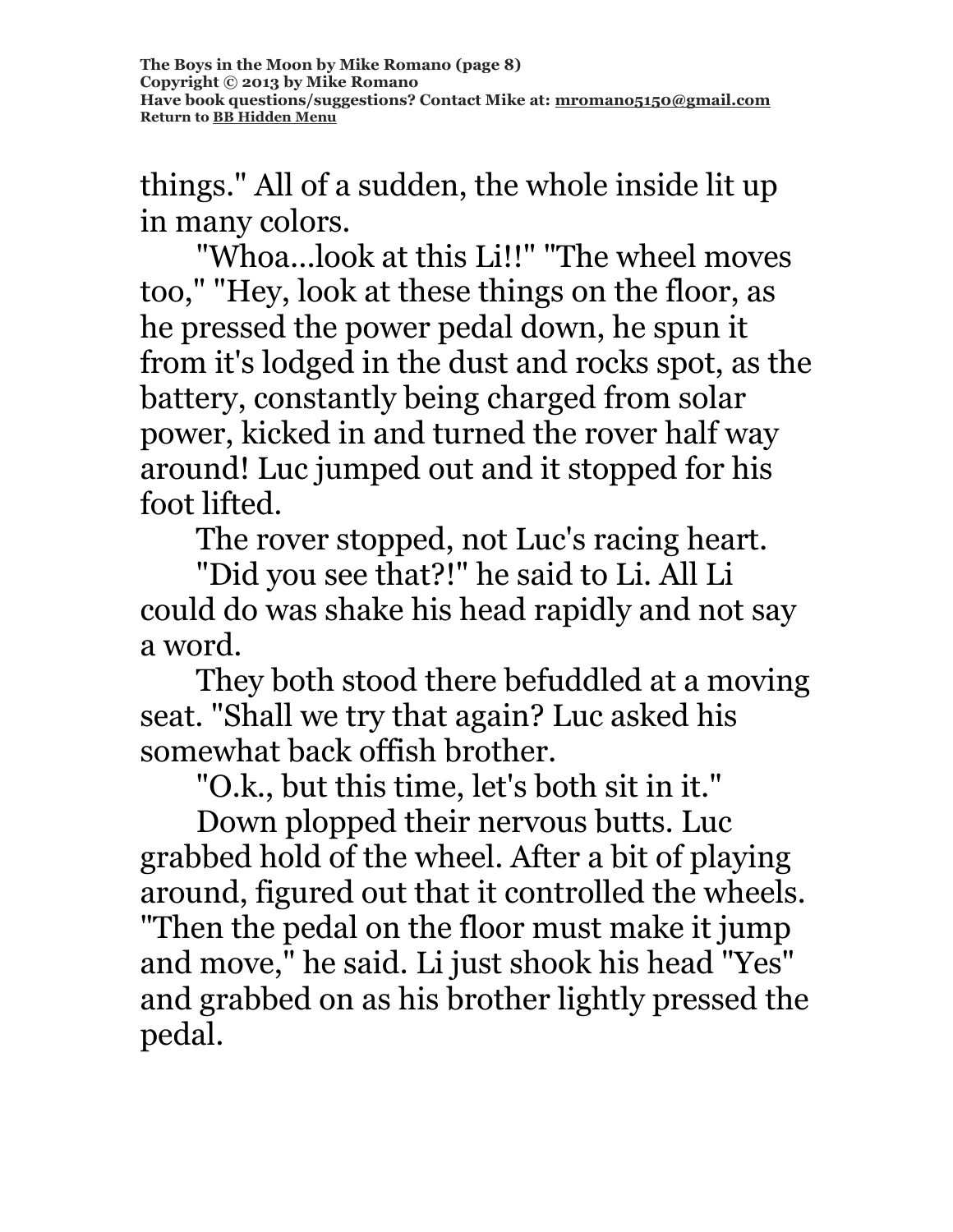The vehicle hummed and moved forward at a slow pace for its capabilities, but way cool for the boys who were holding on for dear life!

It didn't take any time at all to figure out speed and turning for the boys to be making big circles in the Moon's dust.

"I don't know what these other thingies on the front board are, but we've done enough for today on this "Mover," as he called it.

Driving the "Mover back to the landing sight, they parked it and started to take a look at all the other remnants left by the aliens.

This thing on a stick with three legs had a pointed tube coming off of a small box connected to a dish like on the Mover but way bigger.

Li figured out it was his turn and started to fiddle with the switches, knobs and..."What have we here?" Luc heard him say, right before the bright red flash!

Both boys dropped and bounced a bit, but were plenty shocked.

"What the heck did you do?" Luc asked.

"I just pressed "That" button there, pointing from a sitting position.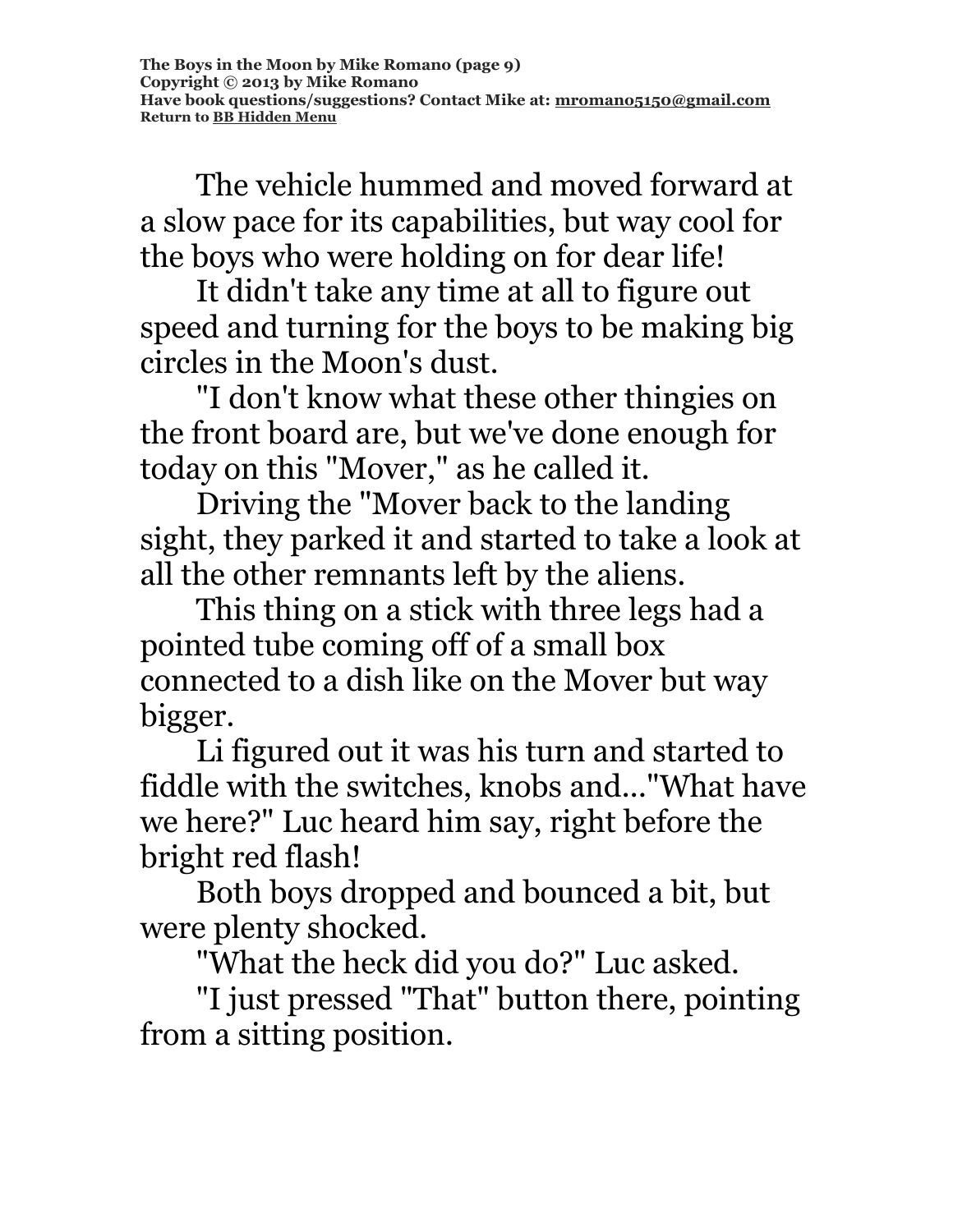As they got up and ooched closer, they decided to press it again.

Another bright red beam shot out towards what we know as earth, a "Laser Beam" we know, but they decided to stop for now and look in other piles.

Back on Earth, there were scientists having a "Fit" about receiving a Laser shot from the moon without first starting it from here.

One said, "Must be a short or bad wire and perhaps a small meteorite struck nearby and caused a spike."

Just then, another scientist watching the monitor raised his hand to the bunch of other ones babbling saying ..."Ah, excuse me."

## "EXCUSE ME!"

At which point everybody stopped talking and turned towards the seemingly confused monitor watcher.

"Not one," as the head person looked concerned at him...."TWO!" At which point all of them rushed to the screen to see a replay making sure.

"Two...Two!...what can it be?" Then, in came the military. Captains, Generals...heck, there was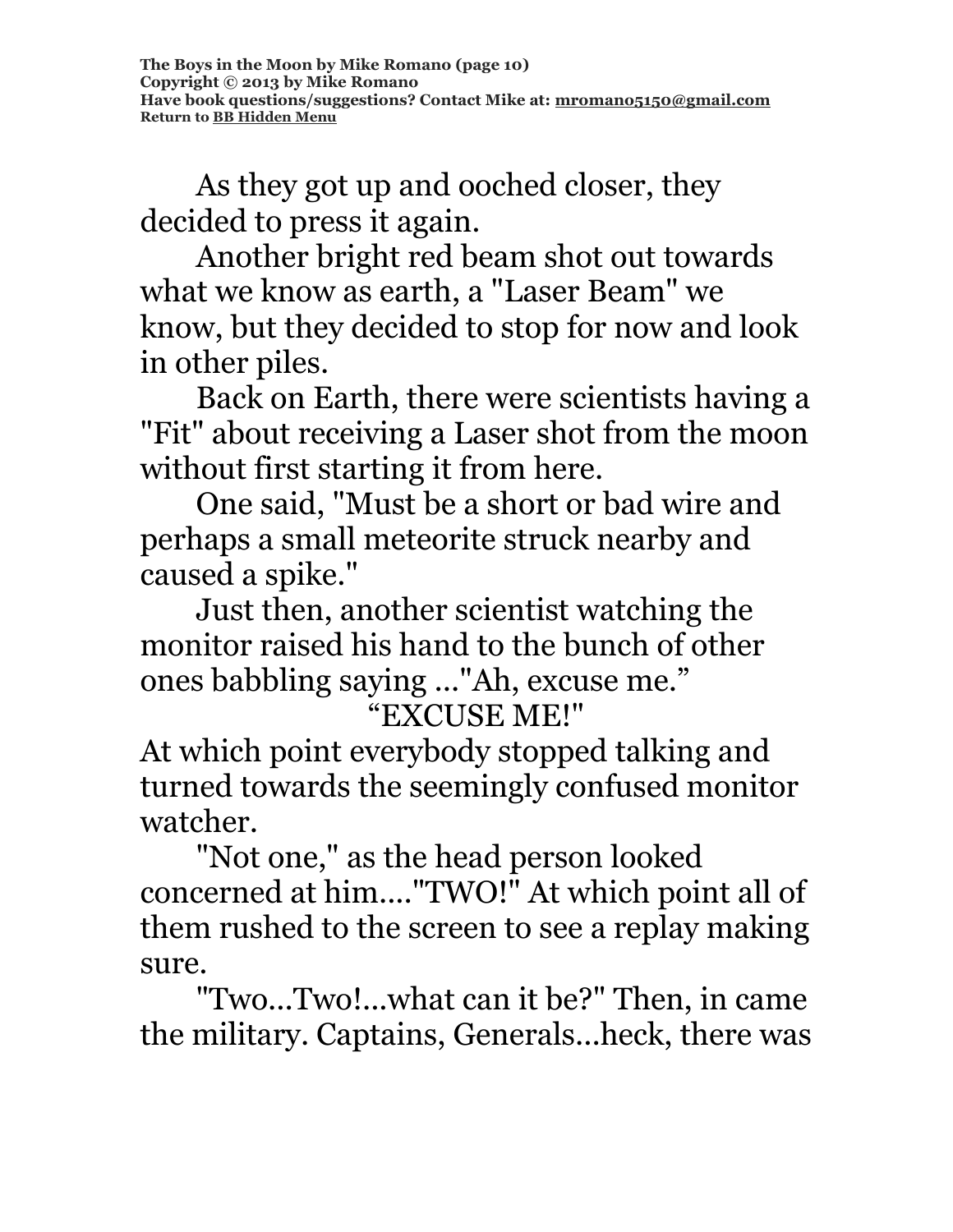even an Admiral who then scurried all but a few scientists out of the room.

"This has been now put up to "Top Secret Status!" "No one speaks of anything about what we know outside of this room.

IS THAT UNDERSTOOD!?"

he growled. All those there shook their heads and just stayed silent while the Military talked between themselves.

The space people could barely hear the officers mumbling between them. "Admiral, do you think....?"

"What else could it be?" one said.

"Maybe, "You know who!" another muttered.

The head General stood up and said, rather loudly, "Anybody could be "You Know Who," now days!" "Now, less guessing and more facts. Everyone grab a scientist and go to work."

Back on the Moon, Li and Luc were getting hungry and got an Idea. "Let's use the Mover to get close to home, hide it and jump the rest of the way." Luc said with the biggest grin.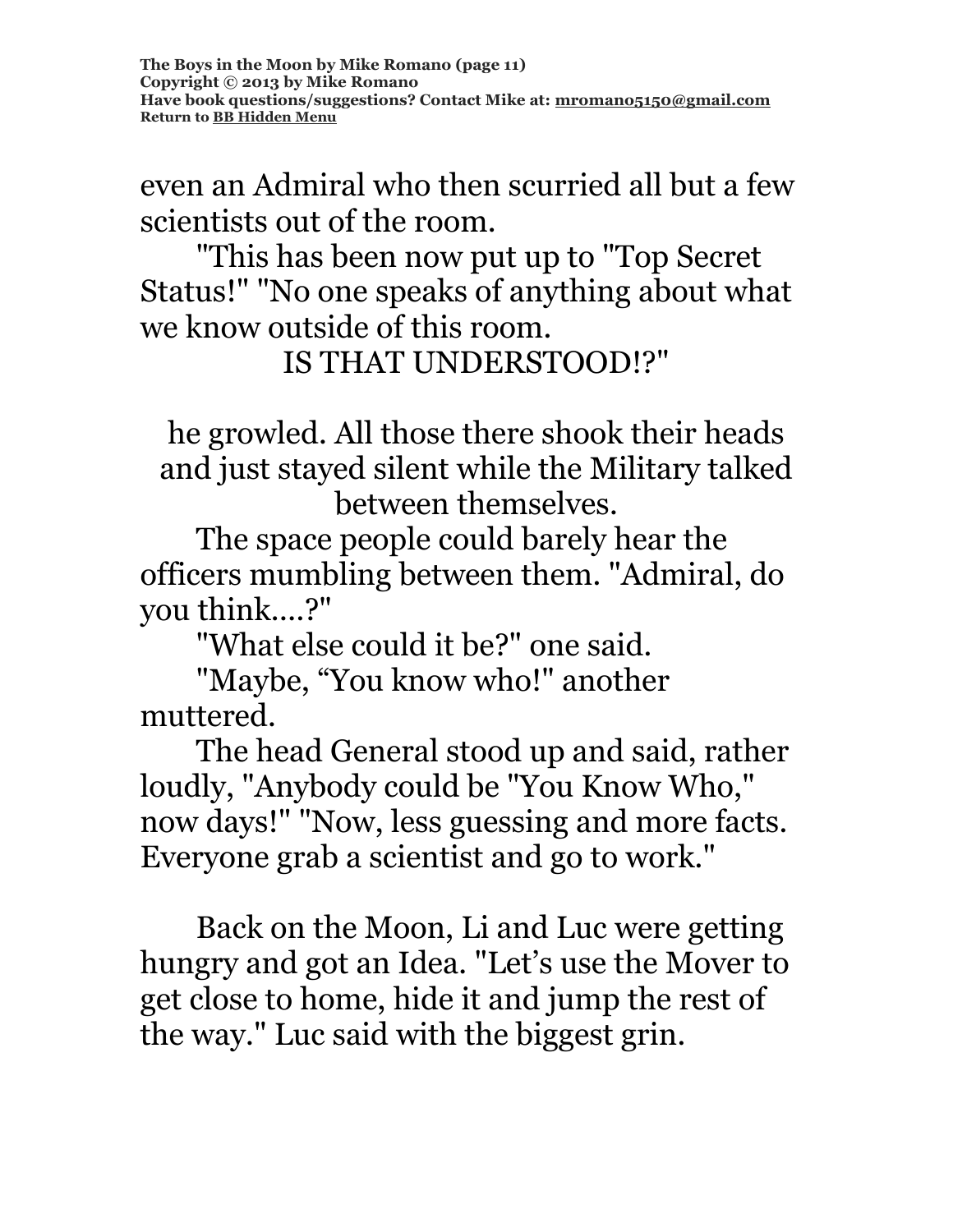Li said, "I wanna make the bright red light one more time, ok?"

"Go ahead. Now we know it does nothing, it can't make any difference." said Luc.

"Zap!" went the beam, right towards Earth, to the hysteria of everyone there who saw the third spike.

# END CHAPTER TWO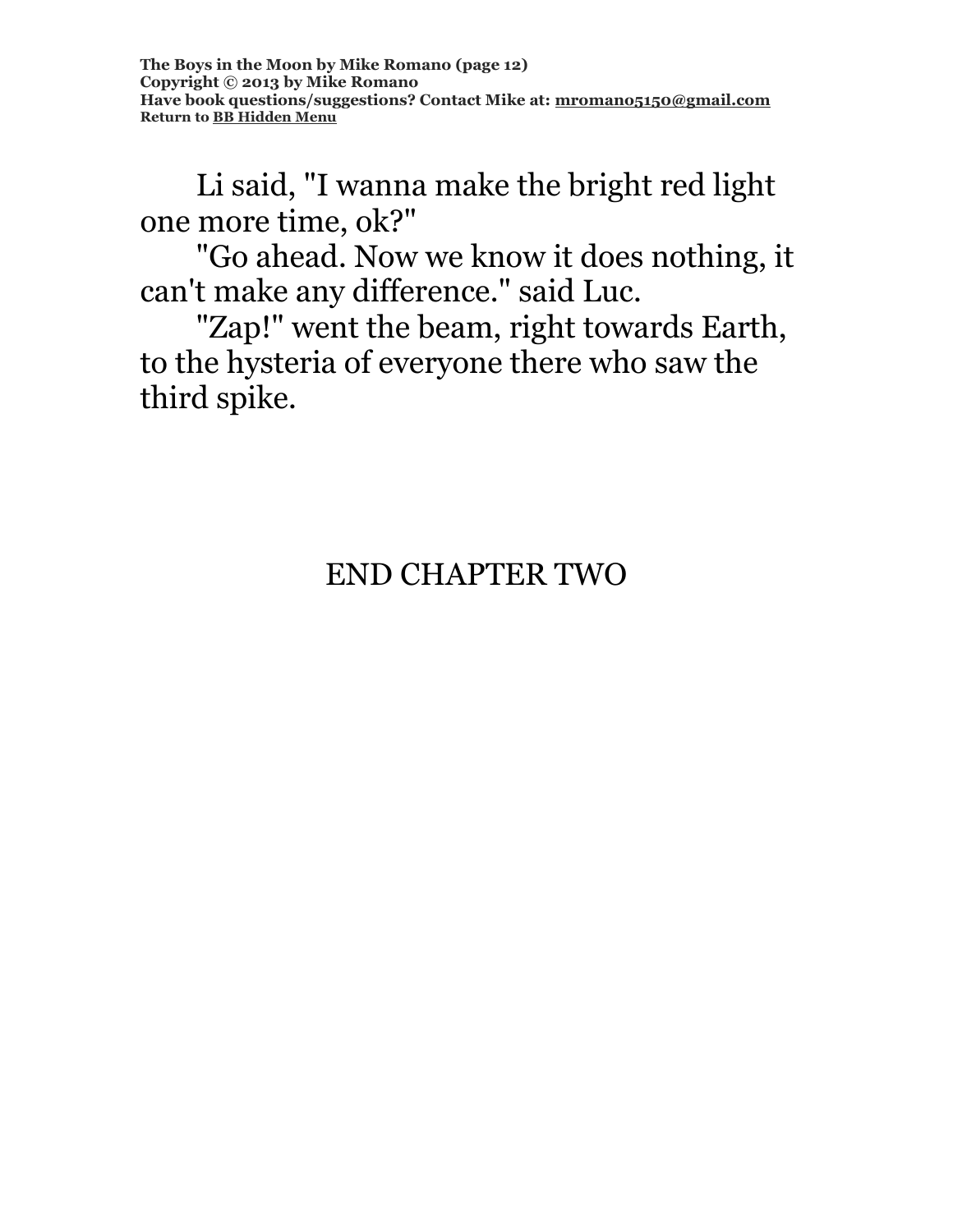## CHAPTER THREE And the Race Is On!

Back on the Moon has the boys driving the lunar rover, "The Mover," towards home on the other side with a swerve here and a curve there, but not too bad, for a first time driving.

"Hey Luc, we're getting close and we need to find a great hiding place."

"I remember a little cave about 30 leaps from the entrance (About 3/4 mile) where no one would ever look."

"I know the place," Li said as they came over a hill and saw it.

Tucking it away nicely, they jumped off to home and their family.

"Hi fellas," Dad said as we walked in the front door. "Any fun today?" "What did you two do?"

Luc grabbed my hand as I started to stutter and said, "We ran and jumped." "Exercise is important you know," he said with little beads of sweat on his brow.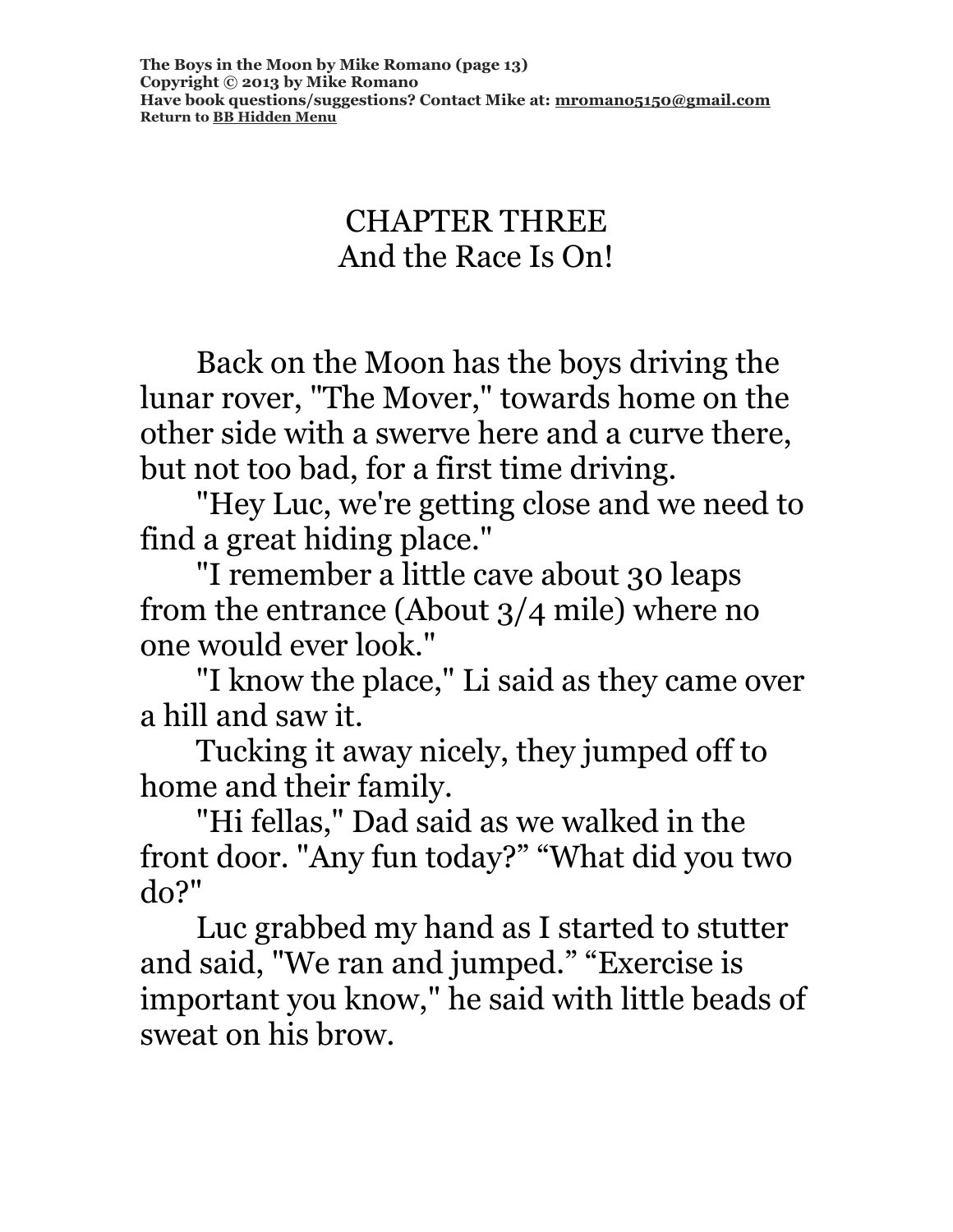Dad, although confused by such an answer from "His" boys, smiled and said "Super," but you've missed mid day meal and the late meal is almost ready." "Wash up and come to the table." Off we went giggling to each other to our Dad's head shaking.

Now, at the rocket center the head rocket master, Dr. Bruckner said, "Generals and Admiral. In order to make a trim back to the Moon in she shortest period of time, I suggest a small crew of "Two" that will enable us to cut back on everything and promote a promising launch."

"So...less is more!" With the "Lag" time shortened (meaning not any time wasted) just how fast can we send these two pilots up?"

Six little guys with calculators, pocket protectors and slide rules, all gathered around a seventh just slamming his computer keys like he was having a fit!

Three minutes later, and a lot of mumbling, Dr Bruckner stood straight and tall in front of all the others and said, "Six days!"

"SIX DAYS!!" the generals all said like a hysterical choir. From the middle of the group, someone asked, "How in Sid Days?'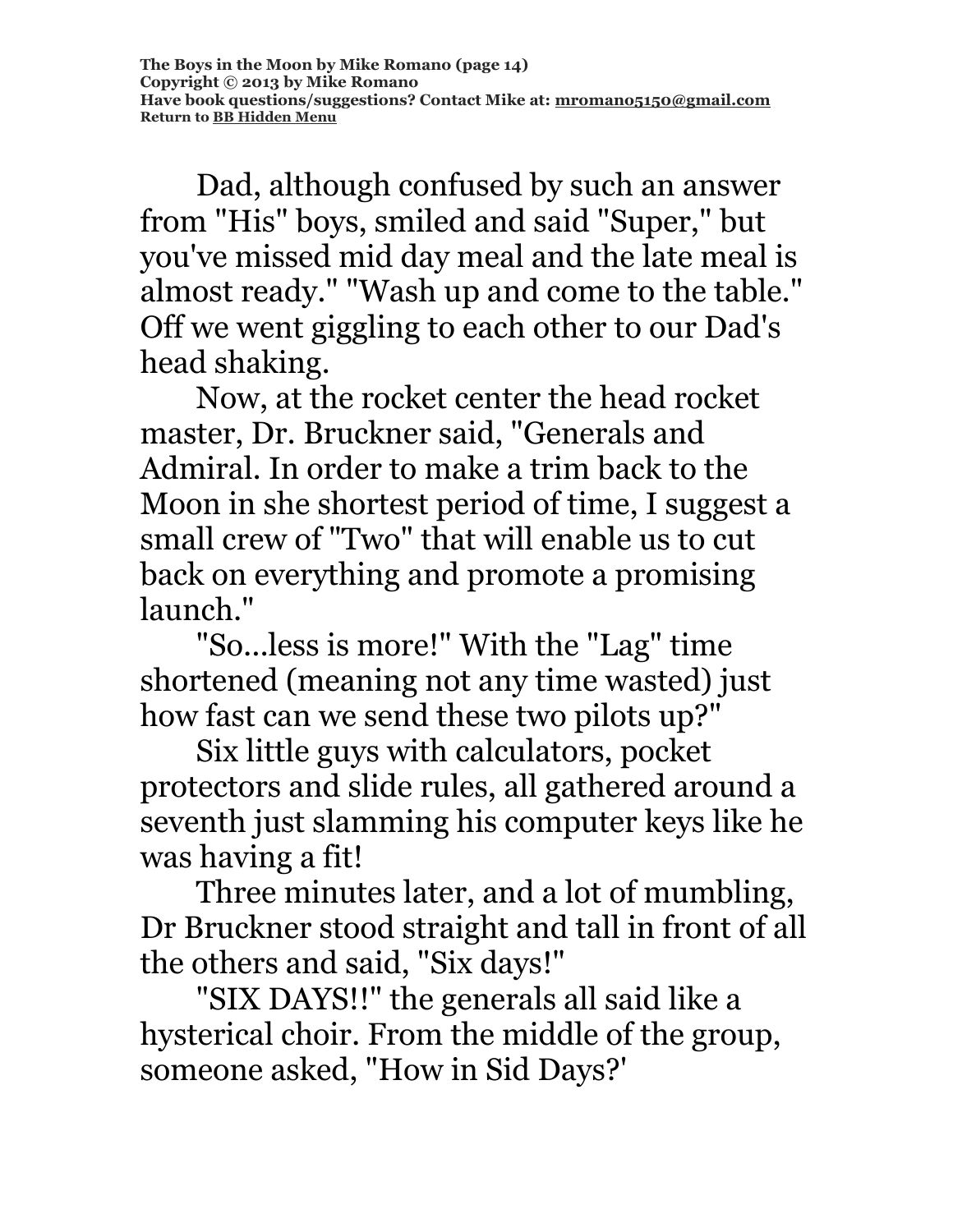"We always knew it was only a matter of time, so we have had the plans and most of the parts hidden here and there for years just waiting!" the good Dr said.

"Will ya git aload of that." was all that was answers from all the military.

With the "Go Ahead," the space crews of workers dug up all the plans, parts and extra cash from the military and believe it or not, had the rocket done in six days to the minute!

All the others just stood in front of this compact but powerful Moon ship and simply scratched their heads in amazement.

The admiral looked at one of the lower officers and said, "You owe me twenty." "told you once these brains get to movin', they're unstoppable. Now pay up!"

With the ship built and up it was time to go over the last of the pilot's who would fly to the Moon.

Astronauts, Henry Roberts from Pacifica in Northern California and Lorenzo Maximilian, an Italian entry from the small town of Positano in southern Italy were chosen as the best of what man had to offer. Smart, strong but yet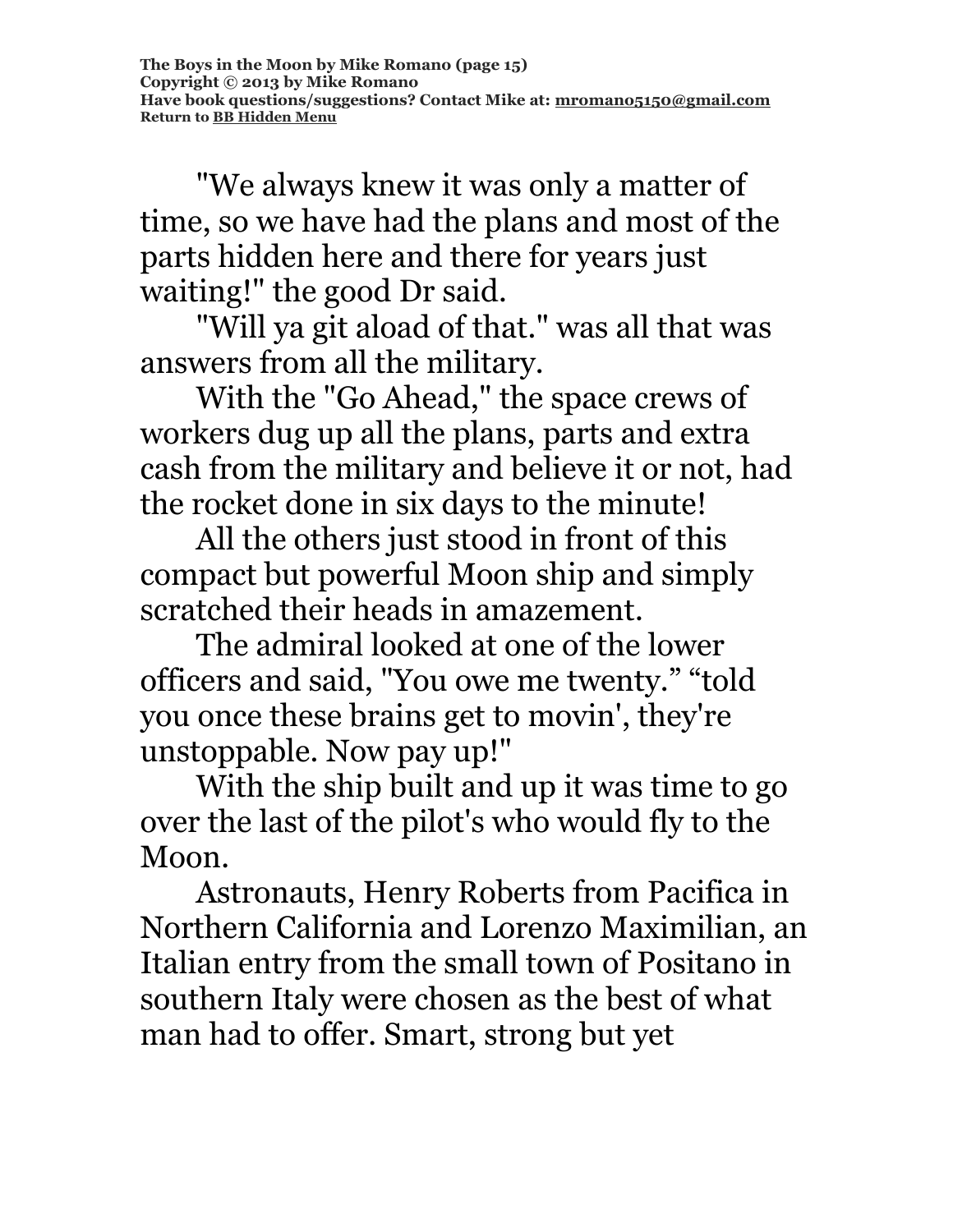understanding and able to make the right decision when it came down to it.

Their training had always been on going, so for the most part, except getting used to the smaller rocket, they were ready to go.

As the two of them finally stood in front of the ship that would carry them so far into space and onto the Moon, they stopped, turned to each other and shook hands. "Let's do this," Lorenzo said to Henry, who smiled and nodded yes, then into the capsule they went.

END CHAPTER THREE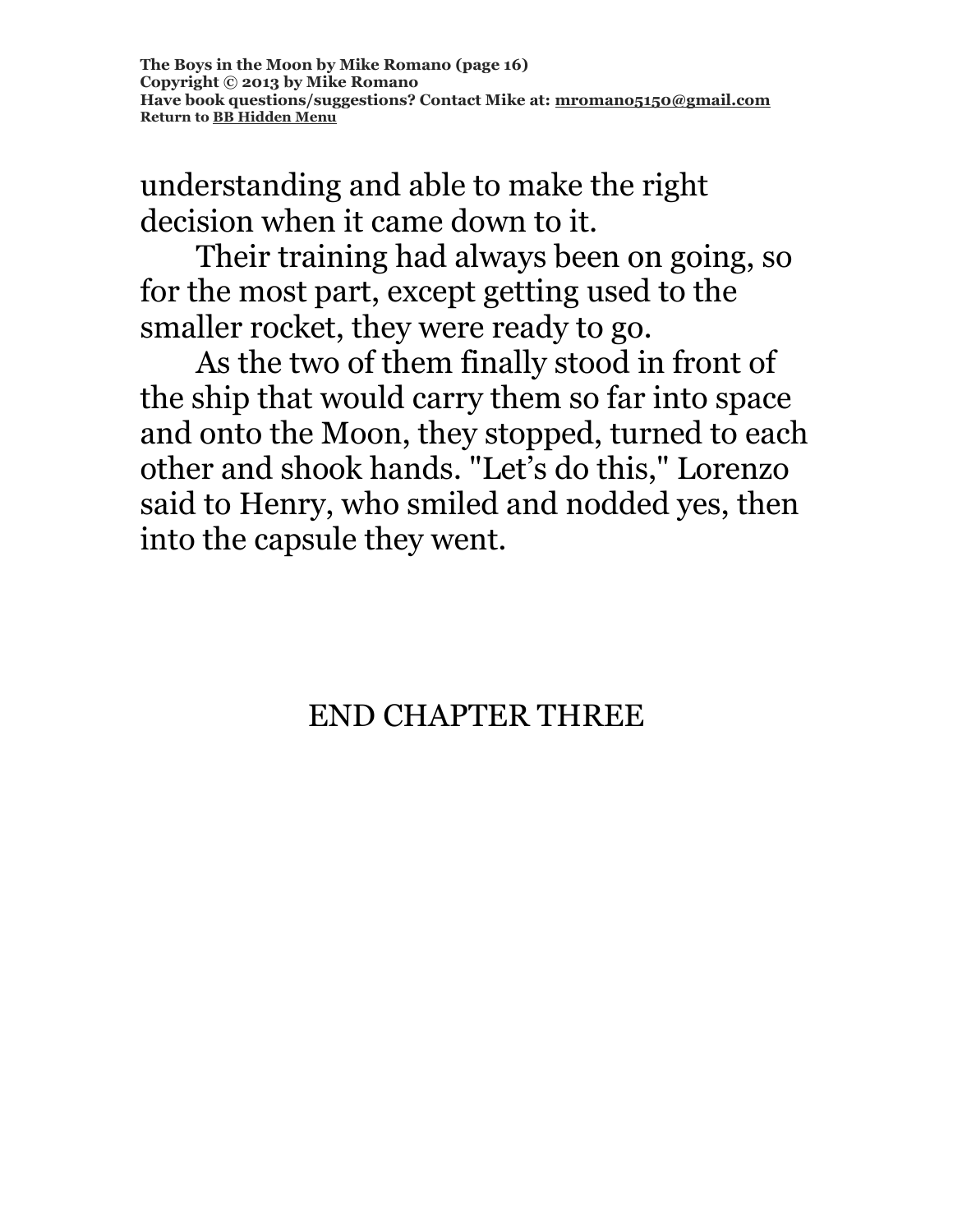## CHAPTER FOUR Hey Li... What's This Twisty Thing?

The next day, with homework and chores done, the two boys made straight for the Mover and back to the landing sight.

While driving back, they hit a big rock, in one of Luc uncontrolled swerves, and in regaining his balance, Li kicked the dash board and it lit up like a Christmas tree.

Luc took his foot off the "go" pedal as he called it and they came to a stop.

"Look at this button on the panel. Just like the one on the red flash machine." Li said.

"Don't touch it!" Luc said..."I will."

As his finger slowly pointed closer, he pressed it and....."Nothing!"

Then the dish on the back of the Mover started to turn back and forth till it seemed to lock tight. Then the bright light shot right out of it and into the sky.

"Hey, Me too." as Li tried it with the same results.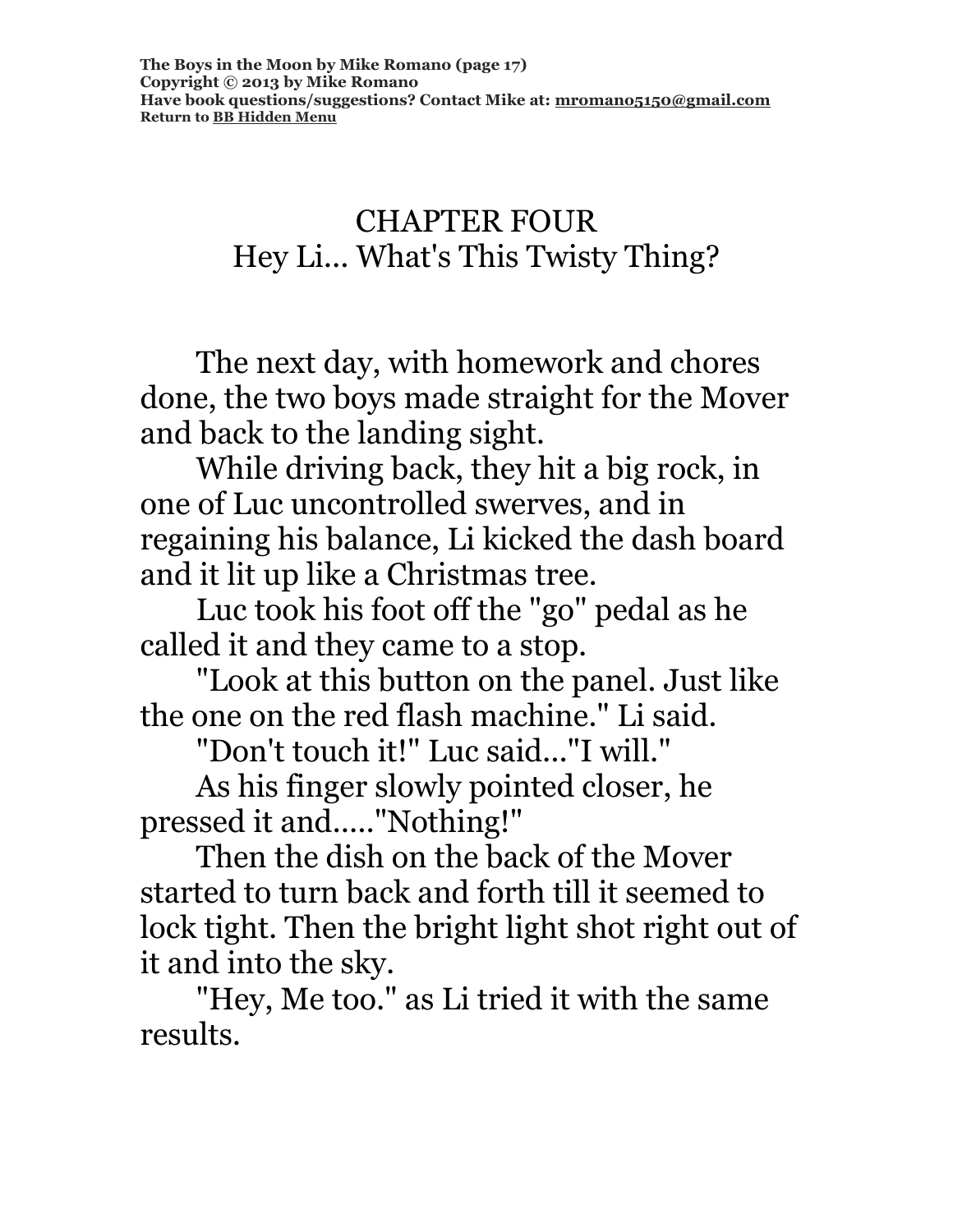With the events of a week ago, the scientists were pretty well in spastic mode because of the two signals from the laser response meter.

One could hear the scream from the outside of the locked down cement blockhouse of a building when two new spikes showed up and this time from the Lunar Rover.

This had the scientists running almost in circles trying to figure what it could mean.

Then back, came the General.

"What's this I hear of "Another" signal...and this time from the Rover?!!"

"We have no idea what to make of "This!" said Dr. Bruckner.

"We have to have a launch A.S.A.P!" they were told.

"Day after tomorrow, 8: a.m. will be the moment of ignition." "We will ready the Astronauts." answered the Dr.

The morning of lift off came and as the ship's two pilots prepared to enter, the Head of all the Generals pulled them aside.

"See if there is any threat to our security, and if we need to send troops to control the situation!"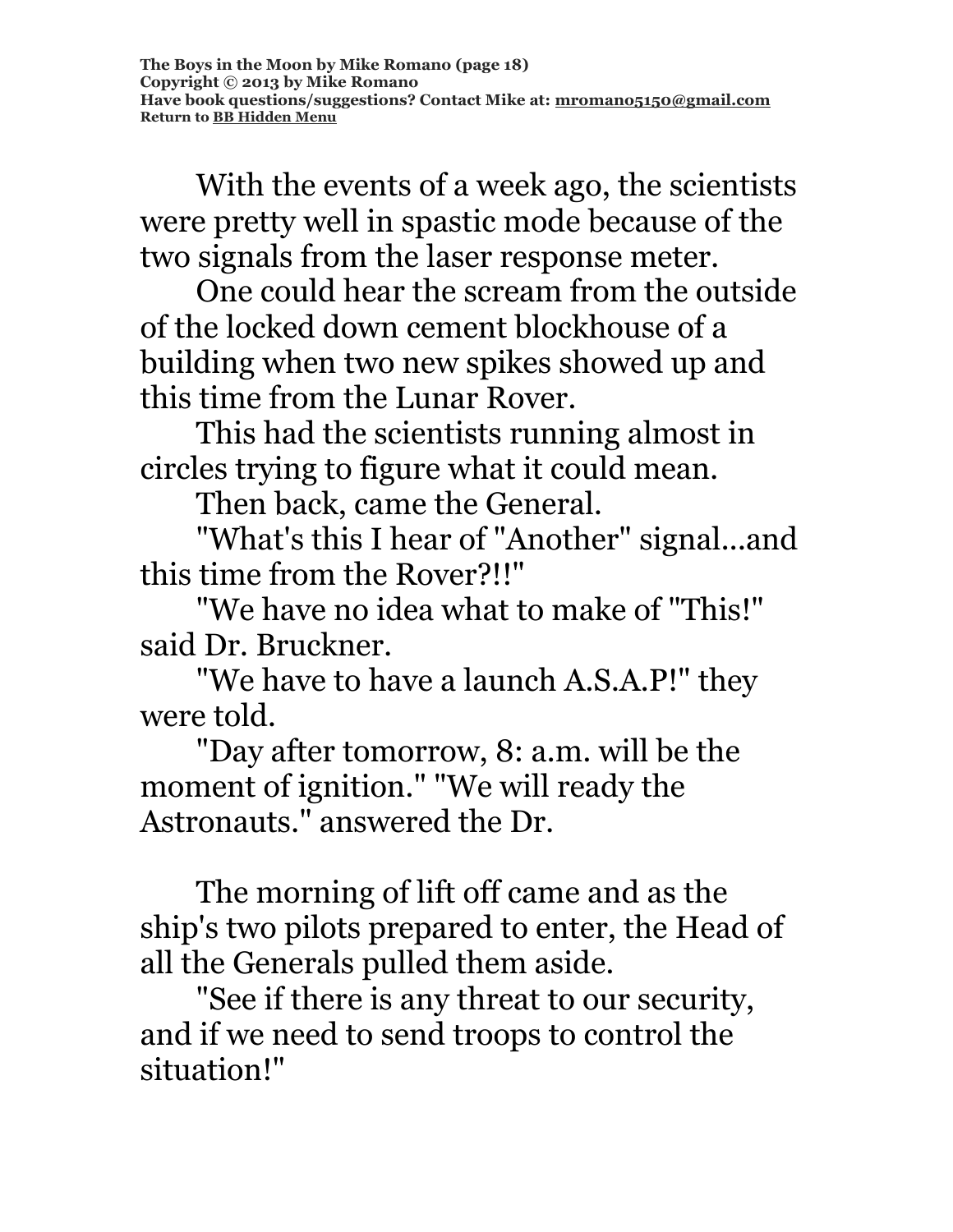Both of the men looked at each other, nodded to the General and got onboard, locking down the door.

Lorenzo looked to Henry, holding his hand over his microphone, "I thought we were going there to see if we could find intelligent life...not find them and ...well you know."

Hank said, "We will do what is right!" then laughed, "Who will be there to say different?"

Lorenzo grinned, taking his hand off his microphone saying, "Maximilian to base, ready for instrument check," and through all the checks they went perfectly.

Henry looked to Lorenzo, as the clock ticked off the last seconds saying, "Hold onto your Heinie Hank. I'm lighting her up!!"

A blast of flames and a pressure which was completely different from the training machines, and they were off! Shouting from the G-Force and more so...the "Excitement!"

## END CHAPTER FOUR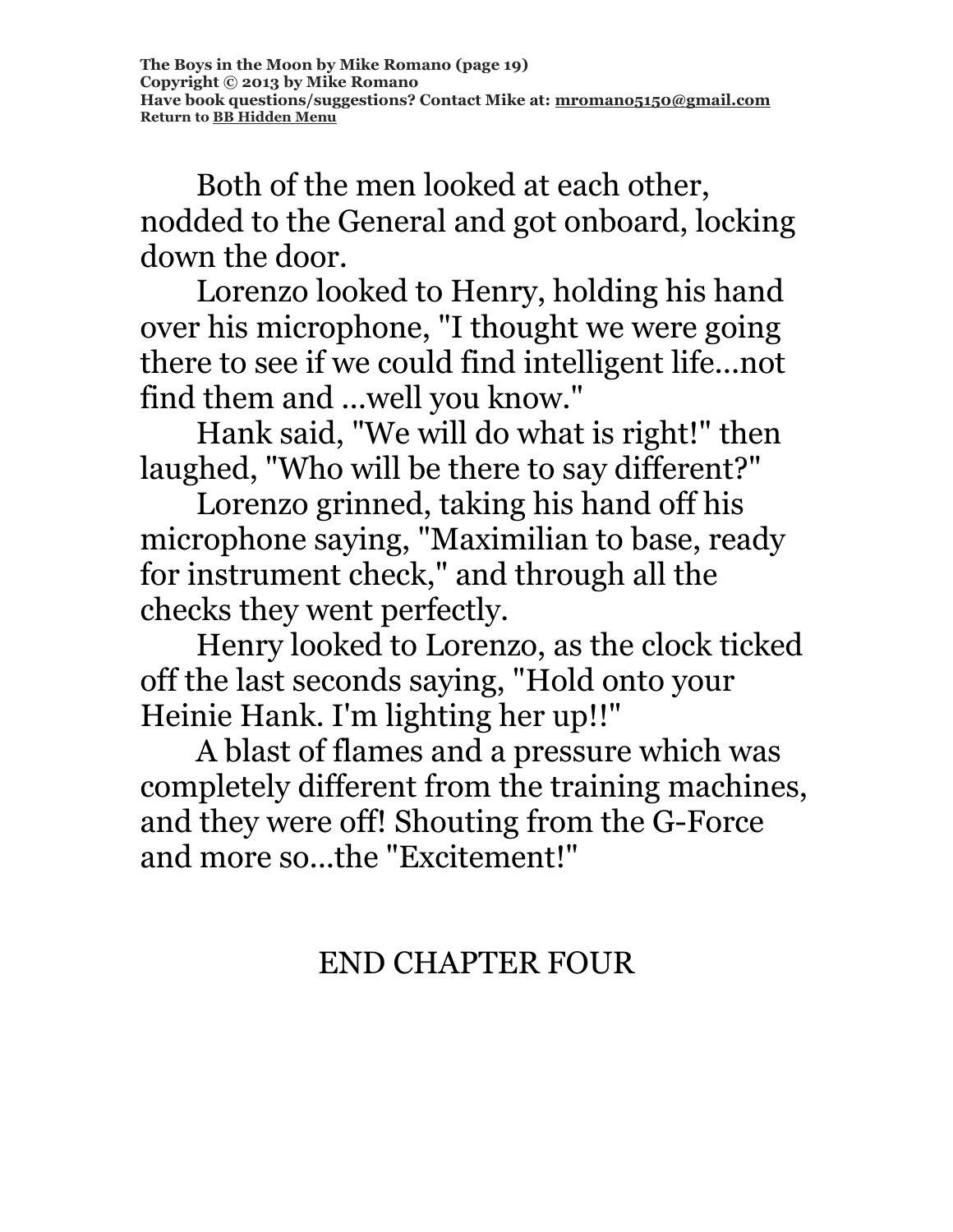## CHAPTER FIVE Hank...What Will You Say to Them?

The void of space seemed to bring a peace to Lorenzo as he asked Hank, "What will you say to them, "If" we 'Do' meet someone up there?"

"You know, Lorenzo, I think that right after I get up from fainting, I would just nod my head and smile."

"Sounds like a plan."

Space center kept them pretty busy with all the checks and re-checks they were made to do that the trip didn't really that too long. The new rockets, and the ships smaller size allowed for much greater speed in the flight to see what they shall see.

The moon, through the port hole windows got ever larger by the hour, until it filled the whole window.

"Moon pilots to base." "Moon Pilots to base." "We have arrived at the point of preparation for touchdown." "All systems "Check!" Hank said.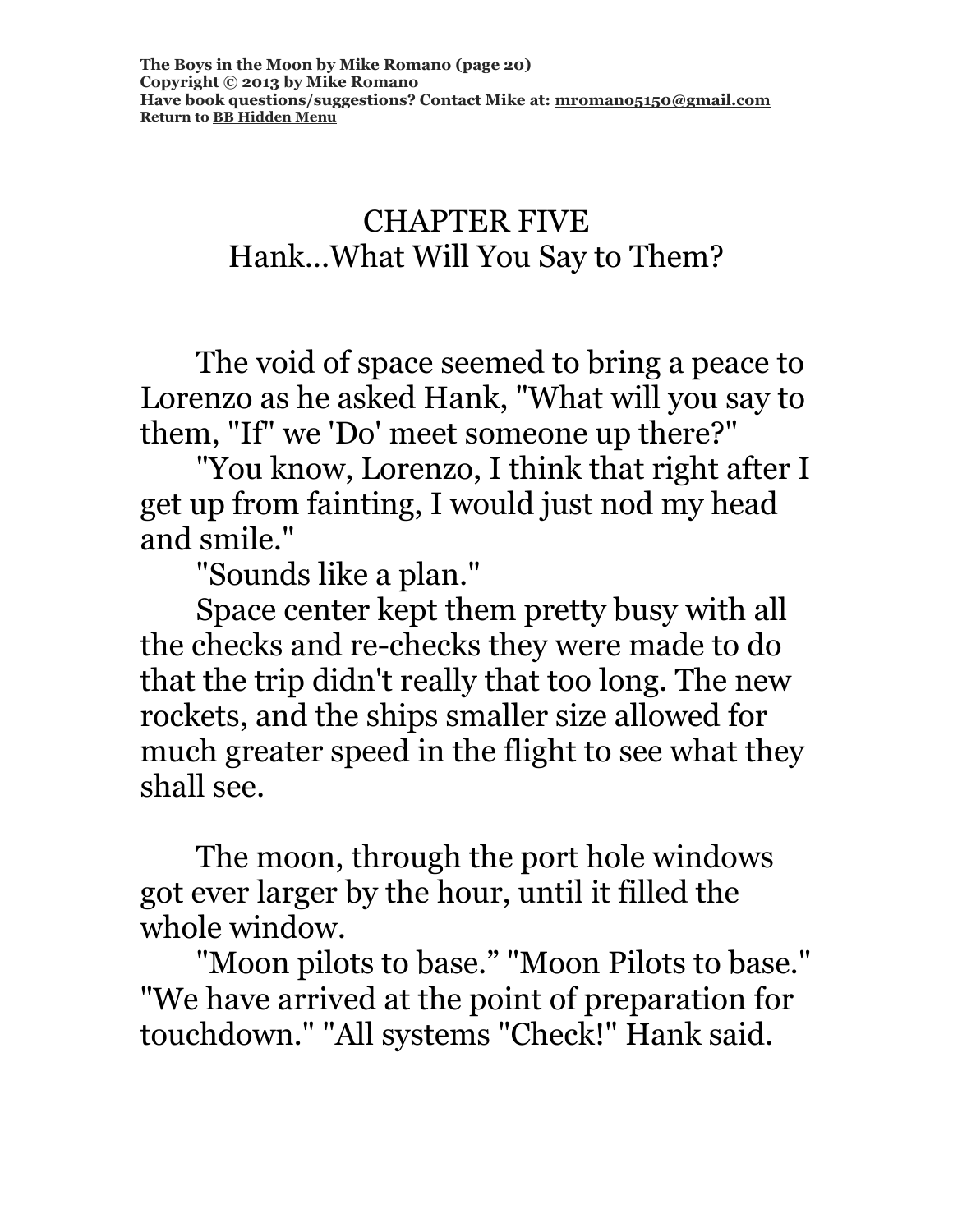"Preparing to separate from mother ship and land Lunar craft as near our beacon site as possible.

Punching the release button caused a good sized bump, they both clenched their teeth till all was complete.

Without atmosphere, power landings were necessary as there was no "Air" to glide on.

The old signal from the landing sight had been activated giving them a pin point spot to shoot for on the surface.

Port rockets (The ones on the left side cause "Port" means left in Military speak) were lighted to turn the ship to a butt first landing position before firing the retro-rockets which would slow the "Lander" to a stop on the Moon's surface.

After all those miles, they stop with a mild "Thump."

Through the "Starboard" window (That's 'Right' in military speak) they could see the red on light atop the laser signaler, showing that it had been recently activated.

Suiting up, they stepped into the exit chamber and sealed the inside door to allow them to pop the outside one.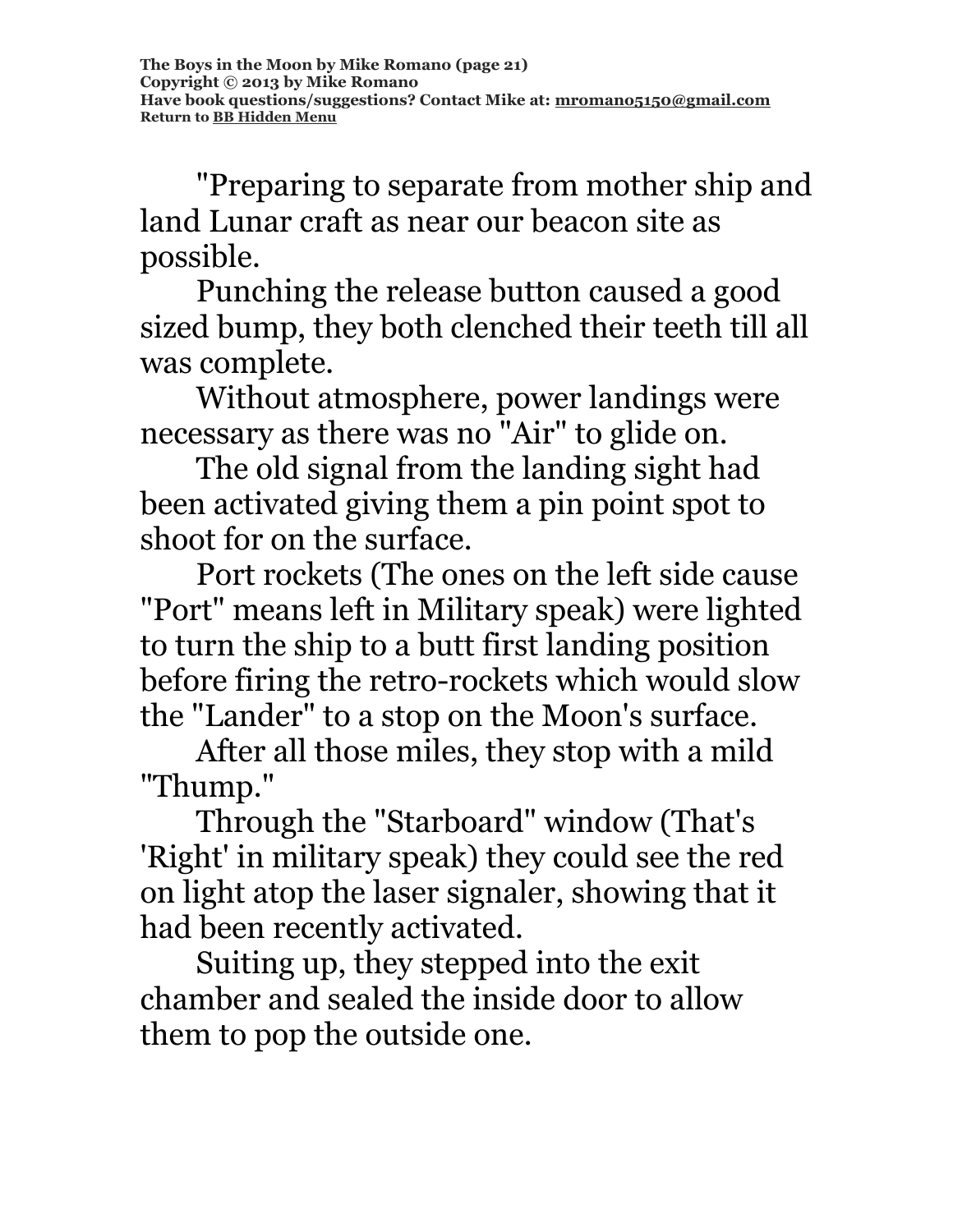Out and careful they stepped down the ladder.

Lorenzo took a walk around the area taking store of what was left, checking it against the list from the Space Center.

He stood in the center of the leftover camp and stopped. Looking down at his list, then up again around the site and waved excitedly to Hank.

"Is anything obvious missing?" he asked of Hank.

Looking around, himself, stopped in his tracks. "The Rover!" ... "It's gone."

His partner just nodded and wrote something on his message pad. It read, "Don't say anything, yet, to Central. Let's investigate further before anything so monumental...o.k.?"

Hank gave him the "Thumbs up" for a yes answer.

Measuring and going over every last thing on the list of left items, the only thing missing was the Rover.

Hank was waving to me and then to the ground at tracks. One's going off away from the site.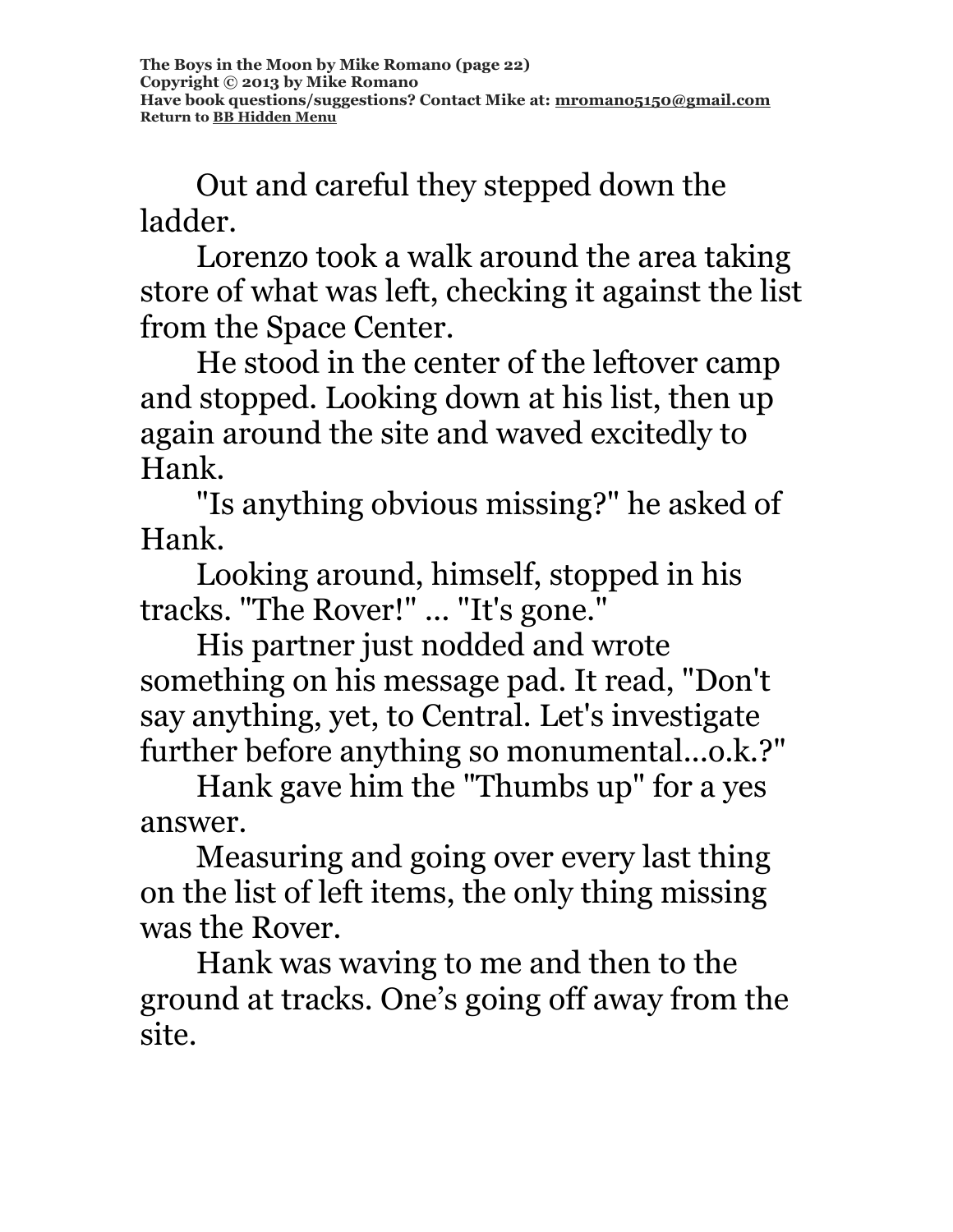In "Our" module, was a compact but high battery Rover of our own. Faster and with a much farther range before needing to re charge.

It took a little assembly, sort of like my seven year old son's bike, but with a few more and expensive parts.

After an hour, replenishing our oxygen tanks and stocking a few more on the back of our Rover for emergencies, we were off in pursuit of the rogue vehicle.

Half an hour, at pretty much full speed, we came on a small hill to a crater.

Slowly driving up to the crest and a bit over, we could see the tail of the Rover sticking up from behind some rocks.

Lorenzo gave me the "What the Heck" look as we got off and started to walk down the hill towards the semi hidden machine.

That's when things got a bit weird but very interesting all at once.

## END CHAPTER FIVE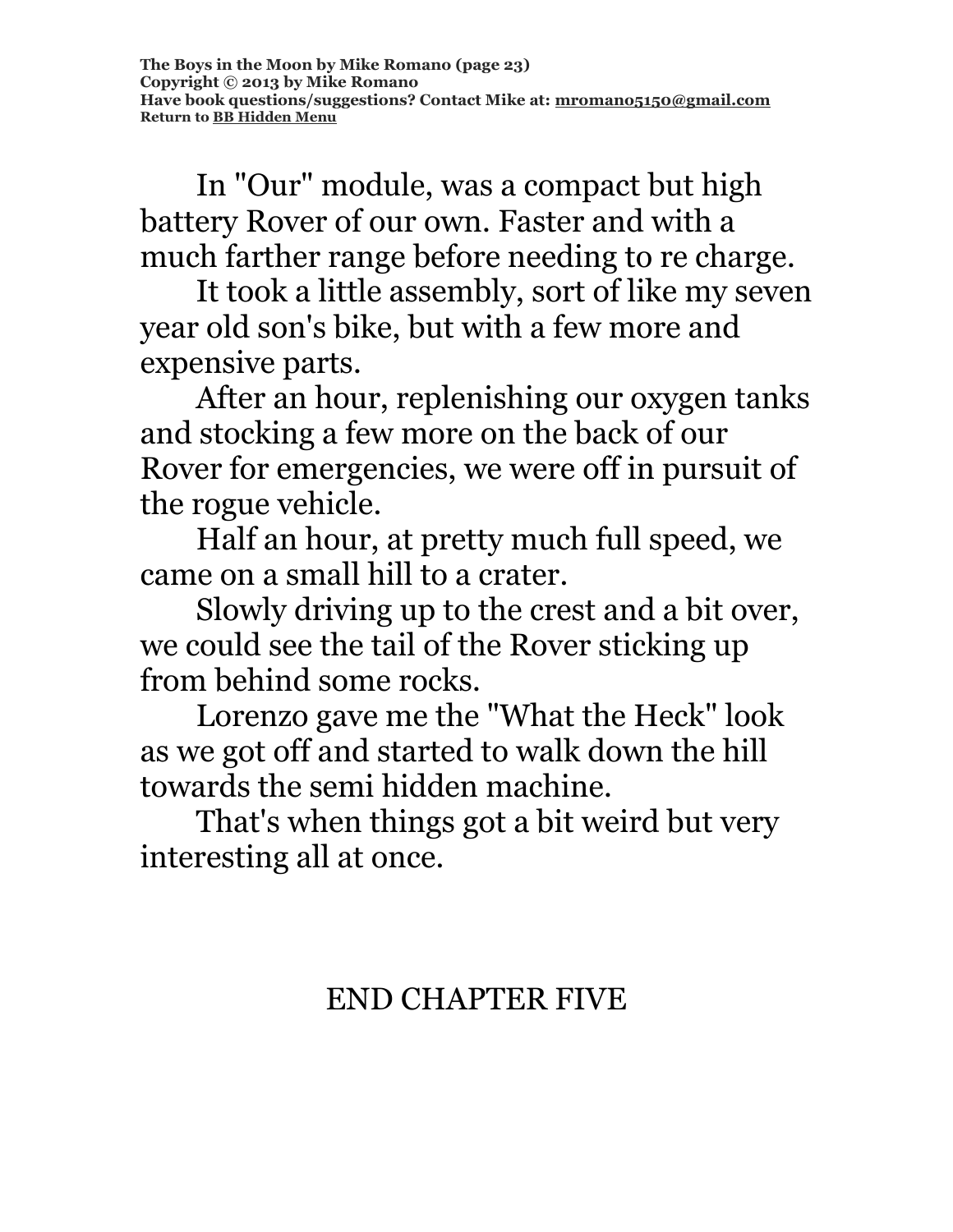## CHAPTER SIX "We Come in Peace" and In Serious Confusion Too!

Out of the corner of my helmet, I swore I saw two teen age boys just a walking over the crest on the other side of the crater about two hundred feet away.

I grabbed Lorenzo by his helmet and spun him around. No words were said at that point.

We backed up to a rock pile to keep out of sight.

I whispered to Lorenzo, "How can we approach them in these getups, while they're in pants and a shirt like a walk in the park, without scaring the Beejeebers" out of them?" (You have to figure out that one by yourself)

"How about we walk close and sit down. Nobody attacks from their seats, do they?" Hank said.

I thought that it sounded crazy enough to work. "O.k."

Out from behind the rocks and into the open we slowly moved, then just sat on a low rock.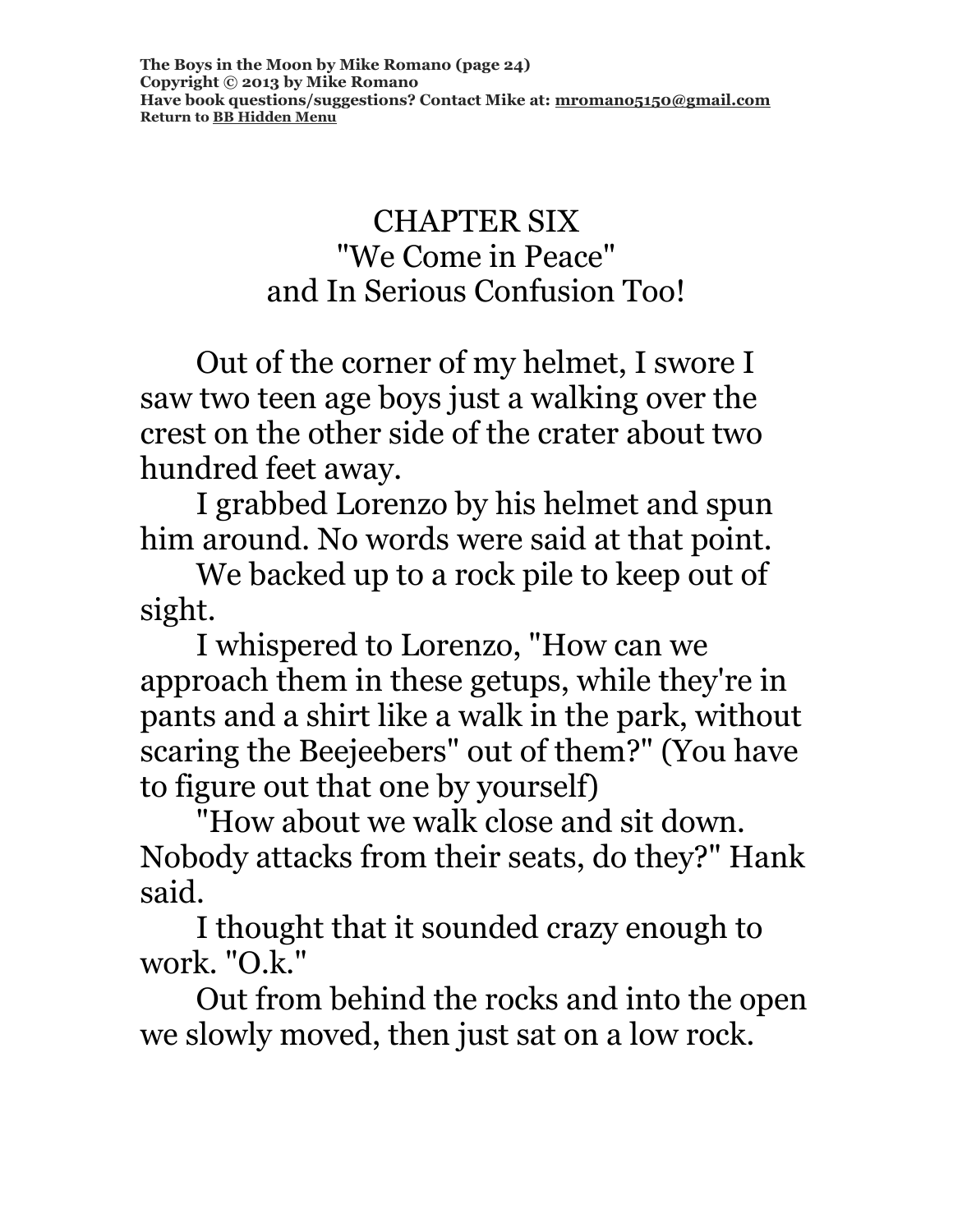Hank threw a stone at them. They looked up as he did another.

Right at us the locked eyes in horror. Then I waved my hand slowly as Hank did a small American flag.

Now...their look changed to "What the heck?"

I guess the spirit of youthful curiosity and sheer crazy bravery gave them the will to walk towards like we were friends of theirs.

As they stood in front of us, I spoke. "We are visitors from Earth," as they smiled and shook their heads in a "Not a word understood" fashion.

With good old sign language, we pointed to our flag patches, the Earth and tapped our chests. They shook their heads and beckoned us to follow them. We nodded yes, I guess that works everywhere, and walked back up to our vehicle as the two boys waved us on and took one heck of a leap.

"Did you see that?" Hank gulped.

"Has us beat ten to one in the leaping department" I laughed as I hit the gas...ahh...Electricity and sped to keep up with them.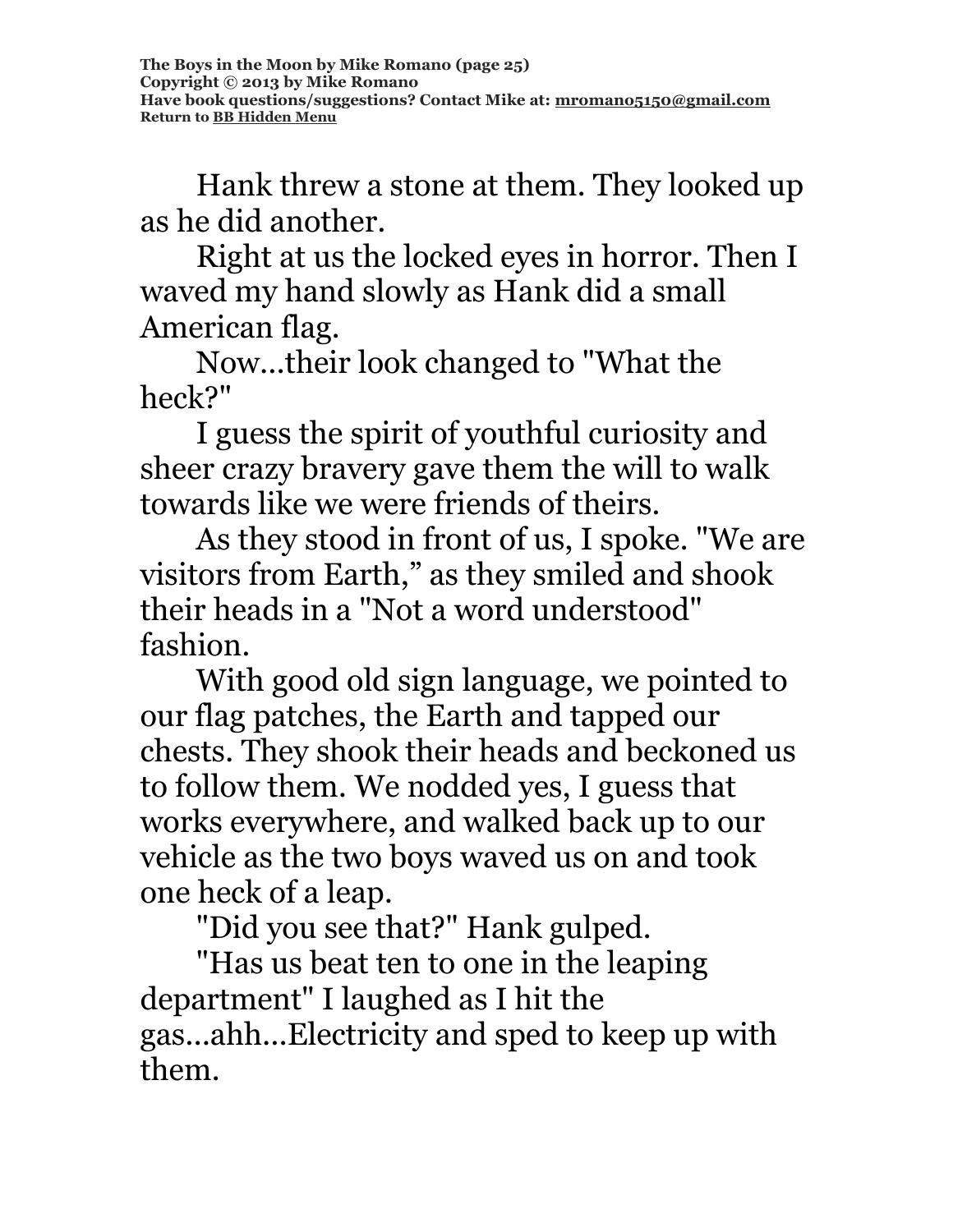We were heading for the dark side. That's why no one has ever seen anything. Too big an area, too little light.

Then we saw the glow.

They had stopped leaping right at the edge of the warm soft light.

We drove up and they pointed to an ancient stairway that spiraled downward. As we started down, we could feel weight on our bodies.

Half way down, and around a cliff in the wall, we came upon an amazing sight.

They turned to us, speaking in some semblance of English!

Yep, could have bowled us over with a feather at this point.

"Our parents are teachers in the higher schools. Teaching methods of planting, raising and bettering our food crops to enable all to have a table of plenty." "What do they teach on the..."Eardt"?

""Ear-th" We call it the "Earth.'"

"Ah yes...Earth" they said in unison.

"As we descent farther into our land, you will see a completely different and beautiful place of flowers and trees, fruits and much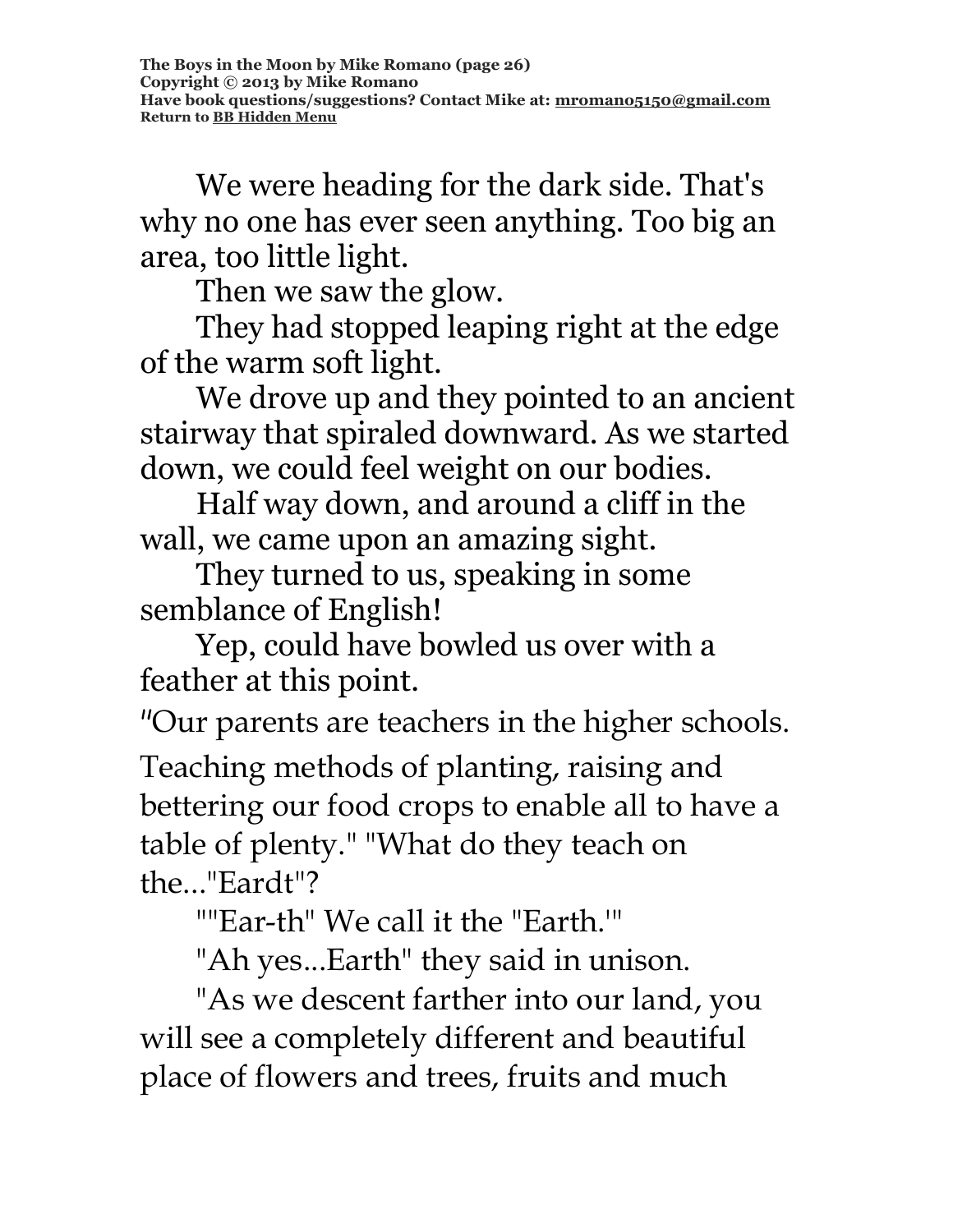green. Water flowing from the walls into large pools where we raise swimming creatures for food." "Is this how the "Earth" is.

"Very similar" Hank said, but on a larger scale."

The boys looked but didn't understand.

Lorenzo say the confused look saying... "We have much of the same only on a much more, that's all," and to that the boys smiled, nodding their heads as farther they went into the crater. (After shedding their suits and changing)

As soon as we approached the inner cave opening to the boy's world, we were met with an explosion of color, great smells and I could swear a cool wet mist across my face.

Ten steps into this lush place, the boys pointed behind us as Hank and I turned to look.

Off to our right was a waterfall, hundreds of feet high. Now I know why I felt the spray.

"Almost a shock to the system" as Hank said to me to see such lush growth and water running around and through town, farms off in the distance with Lord only knows how many of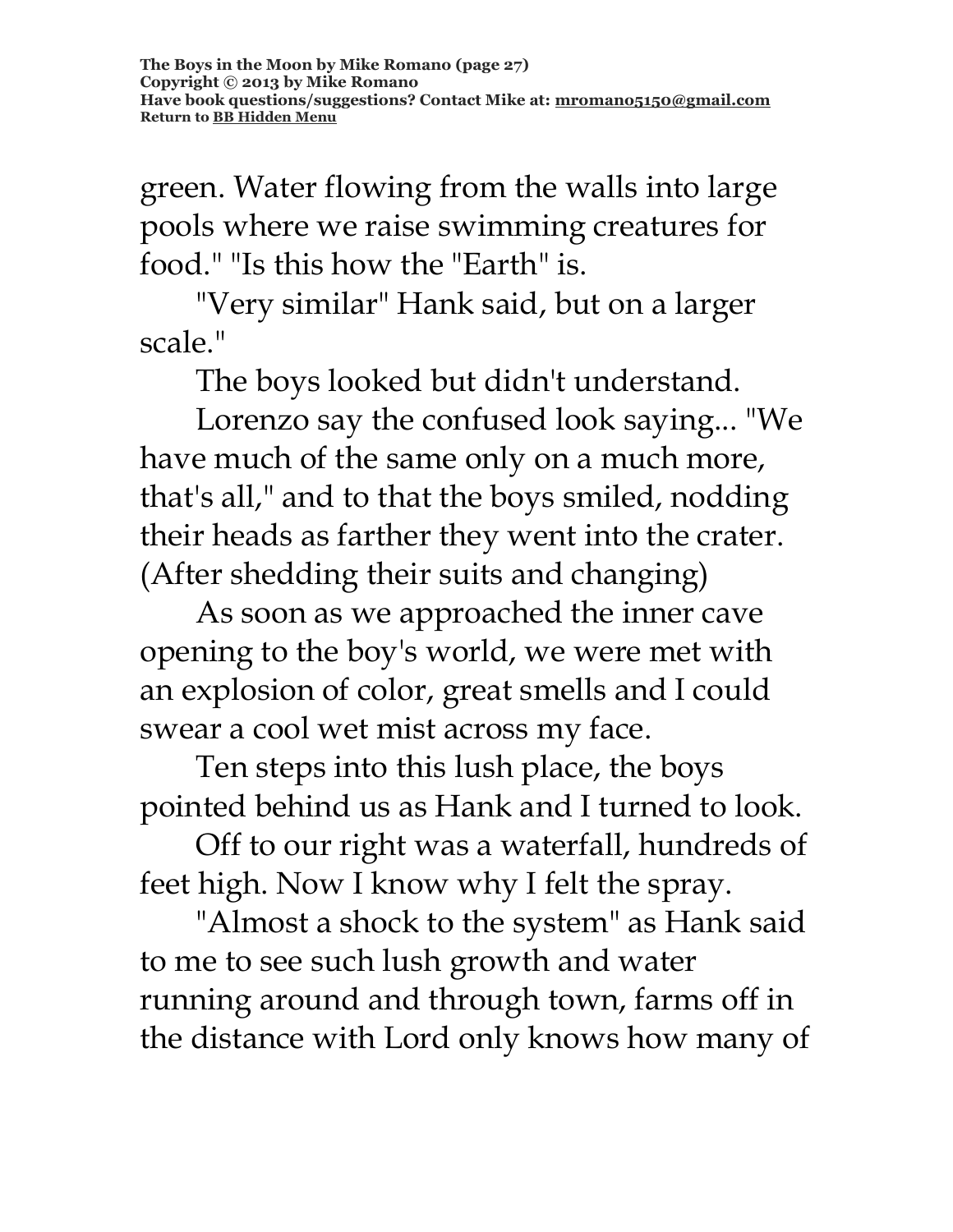"What" species and those fruits with a rainbow of colors were a sight to behold.

A lit city of thousands lay before us in the valley below.

As we labored to the end of the stairs, the boys beckoned us to explain the helmets and suits.

We signed the best we could showing how we breathe from the tanks, even quickly pulling off an oxygen line and blowing it in their face.

The older boy waved his hand "No" and signed for us to take off our helmets and inhale.

Hank... being the way crazier of us, popped off his mask and sucked in a full lungs worth of air, smiled at me, helping me off with the suit.

The temperature was normal here, even a bit warm and the air sweet.

We grabbed the boys and jumped around laughing, and so did they!

Waving us on, we followed them without suits or oxygen tanks, to the edge of the city.

# END CHAPTER SIX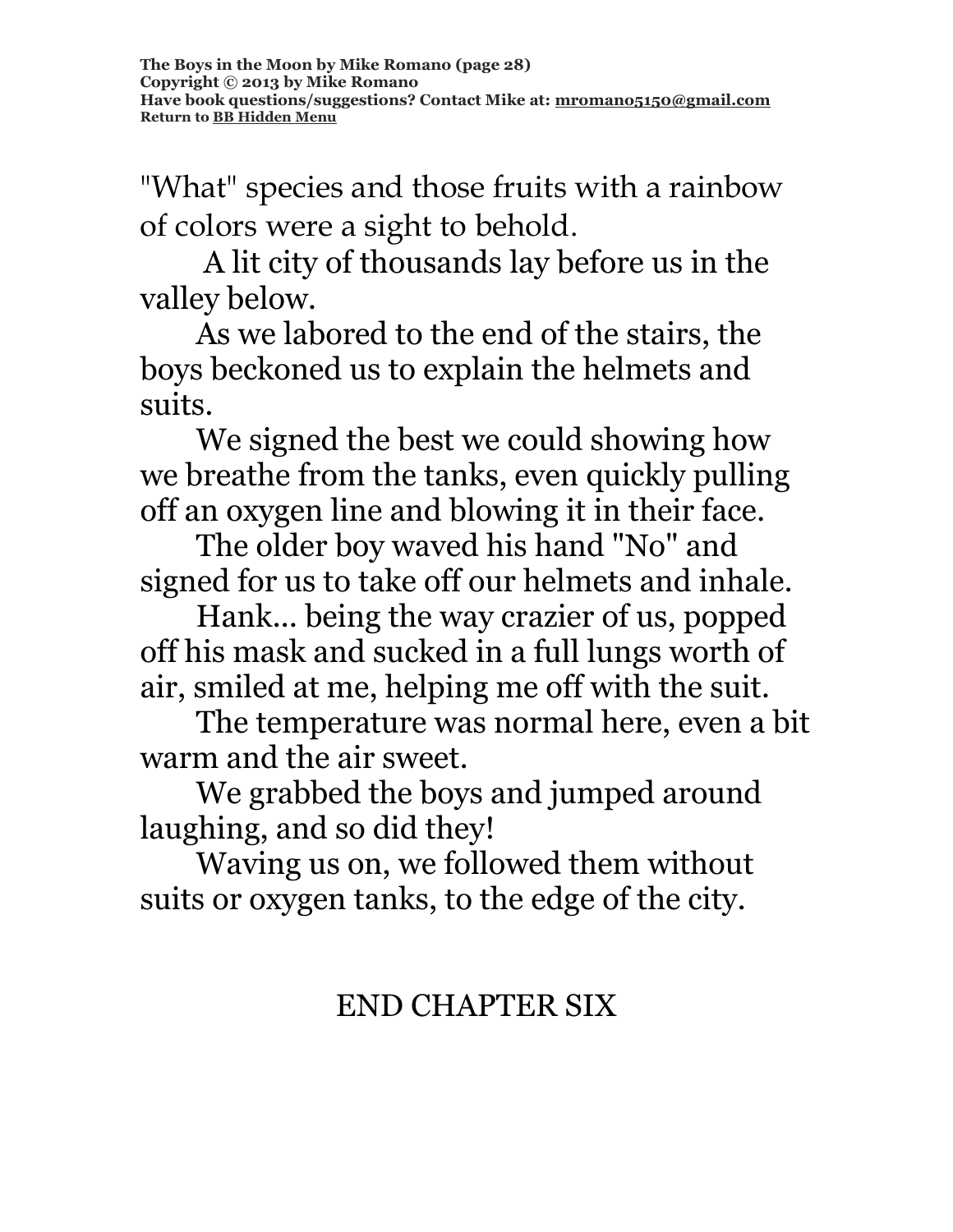CHAPTER SEVEN "Hey Mom...Look What We Brought Home!"

As we walked through the streets, it seemed no one really noticed us walking with the two of them.

A short way up, we got to a tall stone home. The oldest motioned for us to wait outside and they would return.

It was then we heard the excitement bordering on mild hysteria.

An older woman came running and yanked open the front door at a full run, slammed into the imposing figure of Hank. He moved a bit, but she bounced off if him like a ball!

Saying something, which was completely not understandable. We smiled and waved. Seemed to work before.

We were seated in an interior room as the boys stood on our sides.

The lady left the room and re-entered a few moments later with a box and a roll of wire in her hands.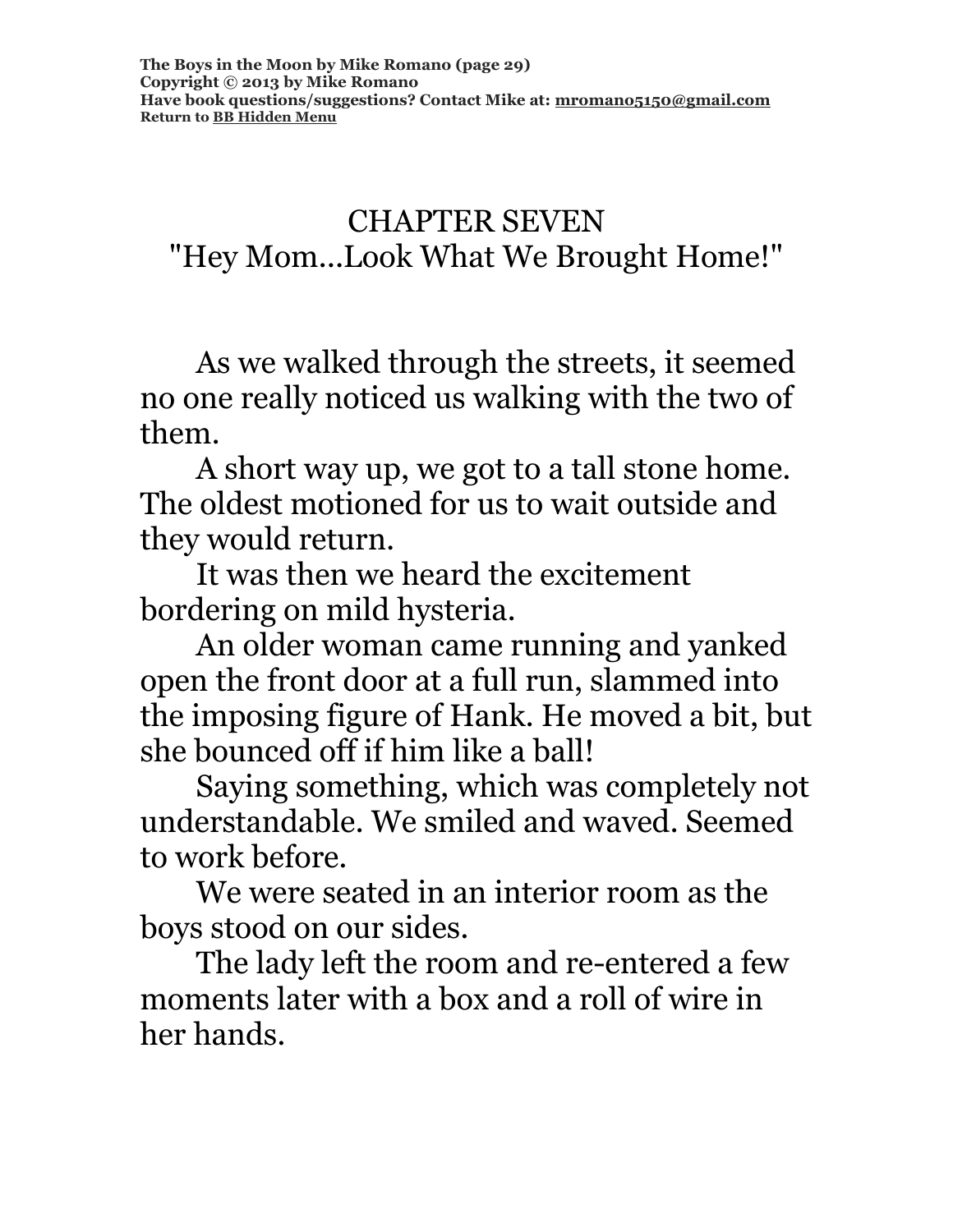Giving us the "Just sit there" motion, we relaxed into our chairs.

She connected the wires to the box and in gesture, asked which one of us wished to be first.

Hank looked at me, smiled and raised his hand, so she hooked his head up and put in a crystal then Hank jiggled a bit and laid back in his chair in a super relaxed position.

Before I was to get mine, of whatever it was, I needed to talk to Hank.

I shook him till he was more with us and asked, "What happened?"

"Sort of a quick education on their language, used to teach the kids!" he said. Oh, by the way, she's their Mom.

I smiled, sat straight up and leaned my head towards her, annnnd…zap!

Several minutes later, we were both back up to speed and heard her ask, "Are you hungry?"

Hank was the first to answer, as Lord knows, he was always hungry. Had to bring extra sealed bags on board just to keep him happy.

Something similar to sandwiches were served and Hank ate two.

"Now, since my boys think last and act first, may I ask, "Where" are you from?"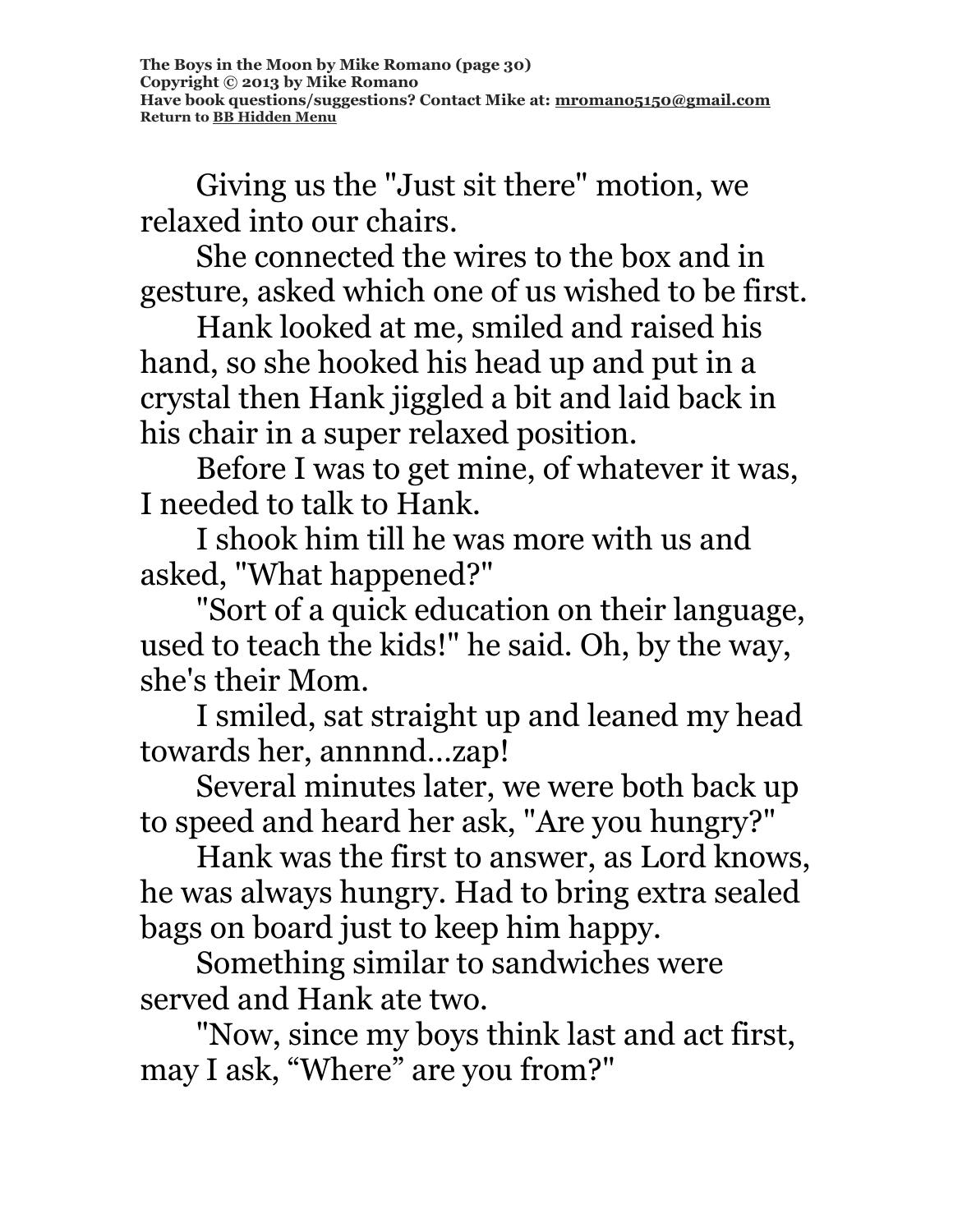I said, "The Earth" which drew a confused look. "Do you have anything to draw on?" I asked.

She brought back a pad of clear sheets and a metallic stick.

"Rotate the writer to make different colors." she said.

"Hey, pretty neat. So, I proceeded to draw our solar system, pointing to the Sun and getting a nod from her. Then to Mercury and Venus, with some different looks, but they knew

"Earth." Not by that name, but knew it none the less.

"We are from here, as I pointed to the Earth."

"Have all the aliens been from your Earth."

"We believe so. Have any people here seen different kinds of aliens?"

"Not as I would know" she said, "The landings were seen by so few as not to be discovered." she answered.

"Oh...please excuse me. My name is Dia. My two impetuous sons are Luc and Li."

"We are Lorenzo" as I pointed to myself, "and Hank," pointing to him.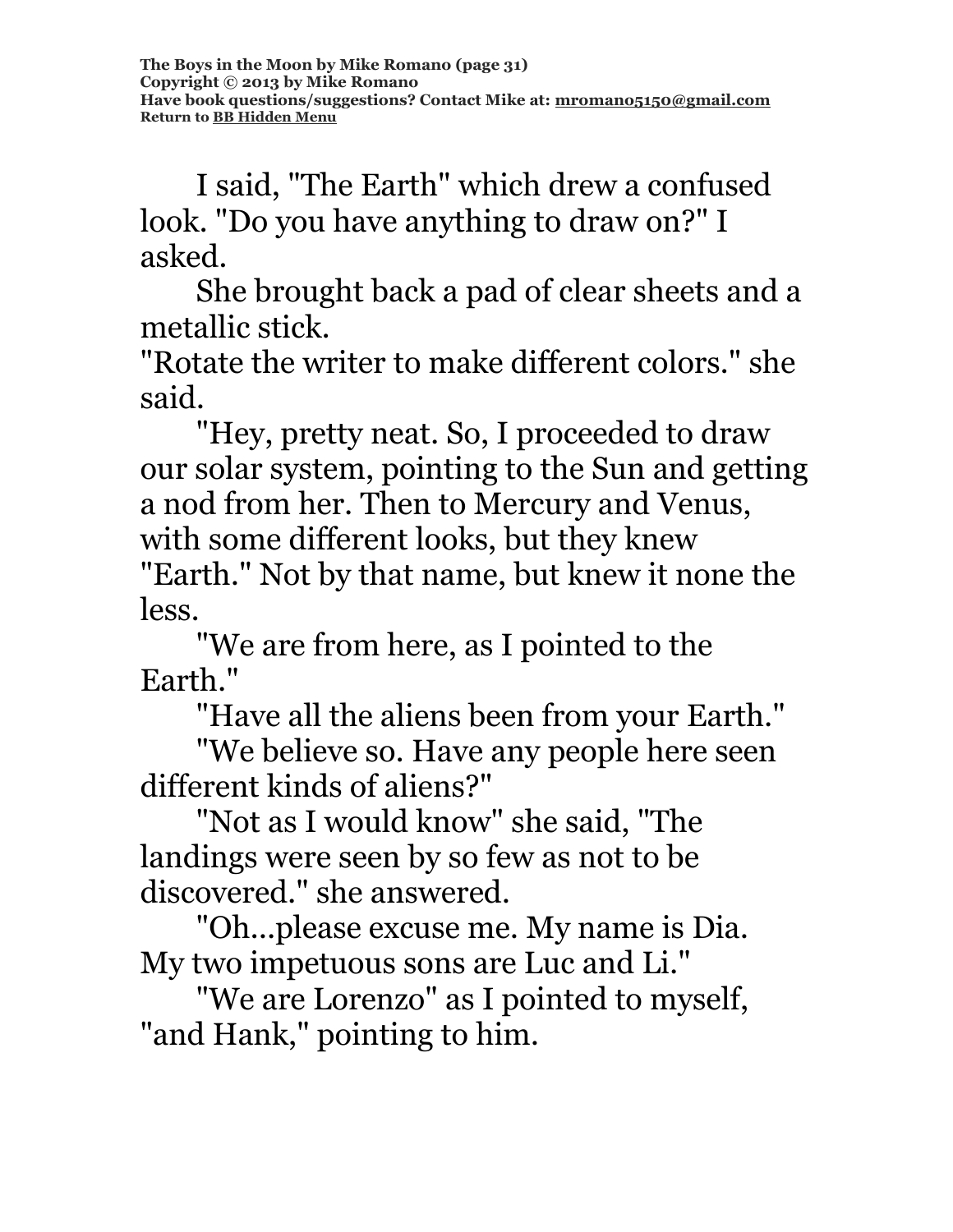"We both have children." I told her, which seemed to make her more at ease.

"My husband will be home in moments." "Please sit till I have explained you both."

We shook out heads yes as Hank had his third sandwich followed by the second large glass on who knows what but was smooth and sweet.

Hearing him arrive in the other room, we could make out some excited talk and quick steps towards us.

There he stood, and here we sat. Well it worked before, so we just smiled and waved. He simply looked at us, pretty stunned and did the same.

We started to speak, well, he jumped in asking how we knew his language. His wife pointed to the learning box, where he, a Doctor, said, "You must be of the same species or it would not have worked."

Our most ancient of writings say, we were once only one place...your and our land." Li's Dad said. "The came the great collision, tearing us away with the making our own orb." "For an unknown reason, air thinned faster than our ancestors could adapt. With that, plants and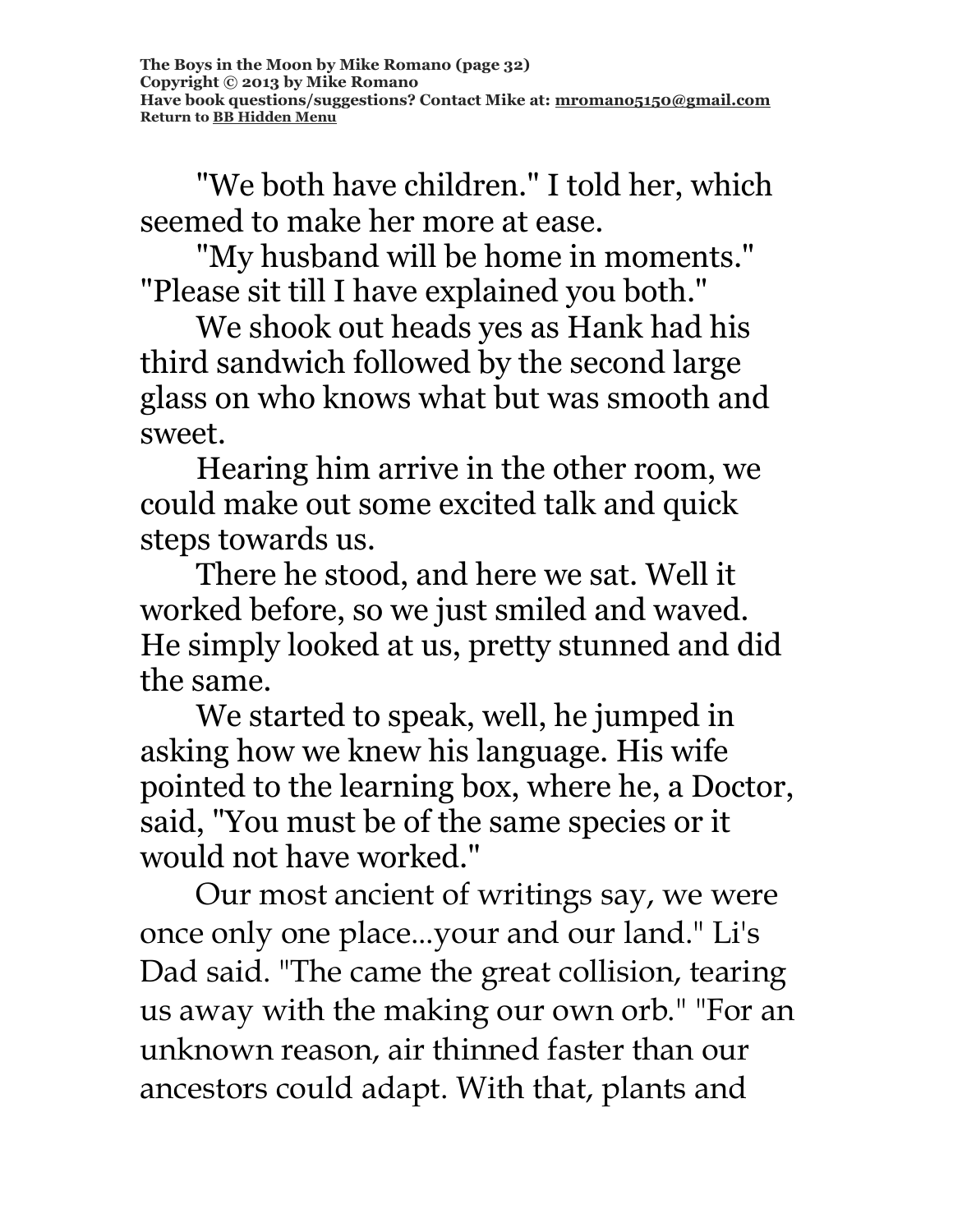animals died, water dried up and many perished before we found this sanctuary.

In we brought the remainder of all animals, transplanted trees and acquired all spores and seeds available everywhere."

"May I tell the rest Dad?" Li interrupted with.

"Most certainly, my boy."

The air didn't go away, it just laid below the surface able to be mined and used." "Within, a great pocket of air was trapped and is replenished by our plants and water." "Was that right Father? Li asked.

"Perfect to a word." His Dad said.

"Wow, what a history your people have," Hank said.

"An amazing will to survive and prosper says much for the people of any land, " I told their Mom and Dad, as they smiled and took our hands in a warm friendly manner.

We all sat down, asked a couple of hundred questions and things got a lot more clear, but that will have to wait.

Back as the Space Center...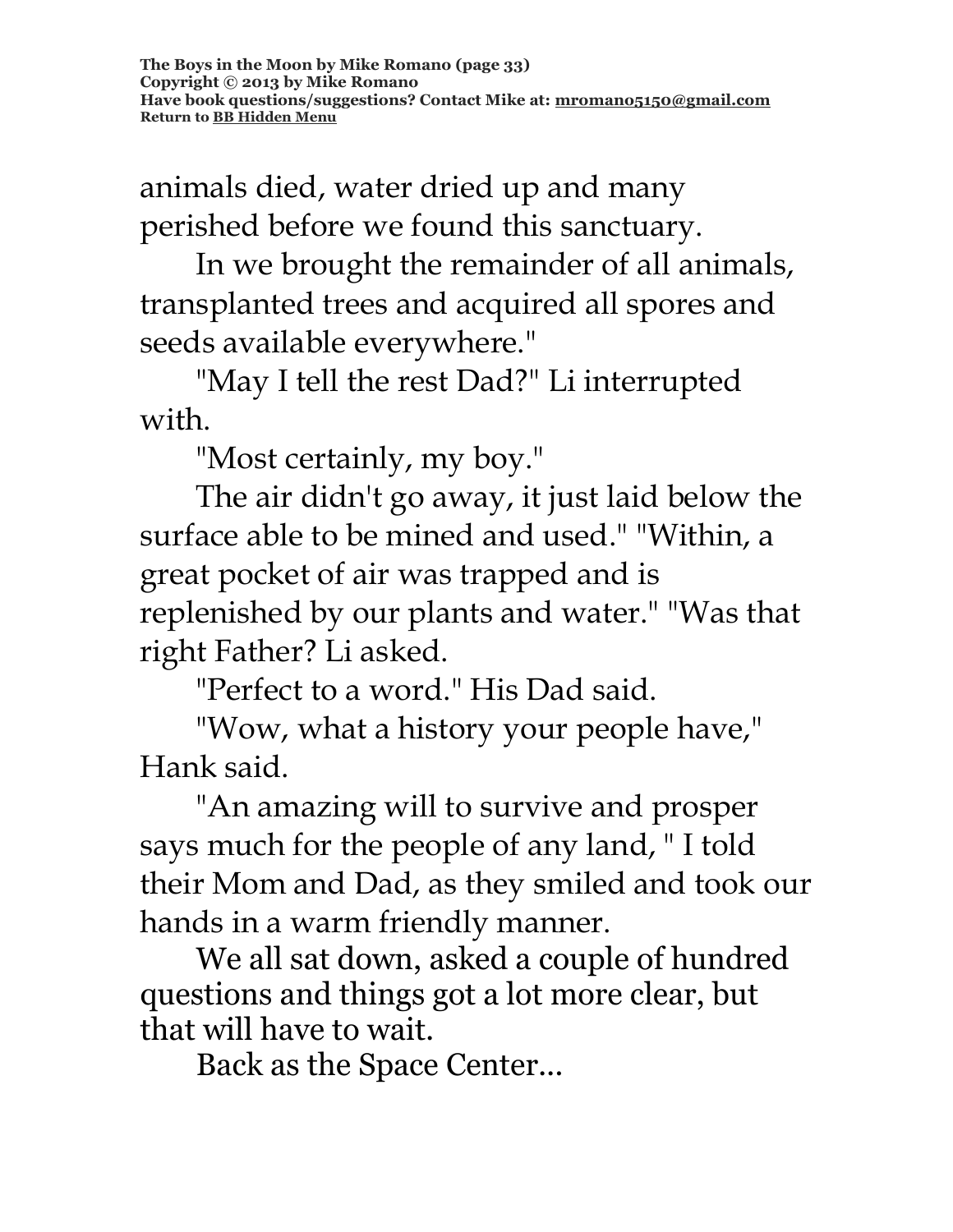"Where "ARE" they?" "Why no response in these last hours?" Dr Bruckner kept repeating. "Strengthen the signal and keep it going!" the General ordered. Only, where they were, no signal could reach.

## END CHAPTER SEVEN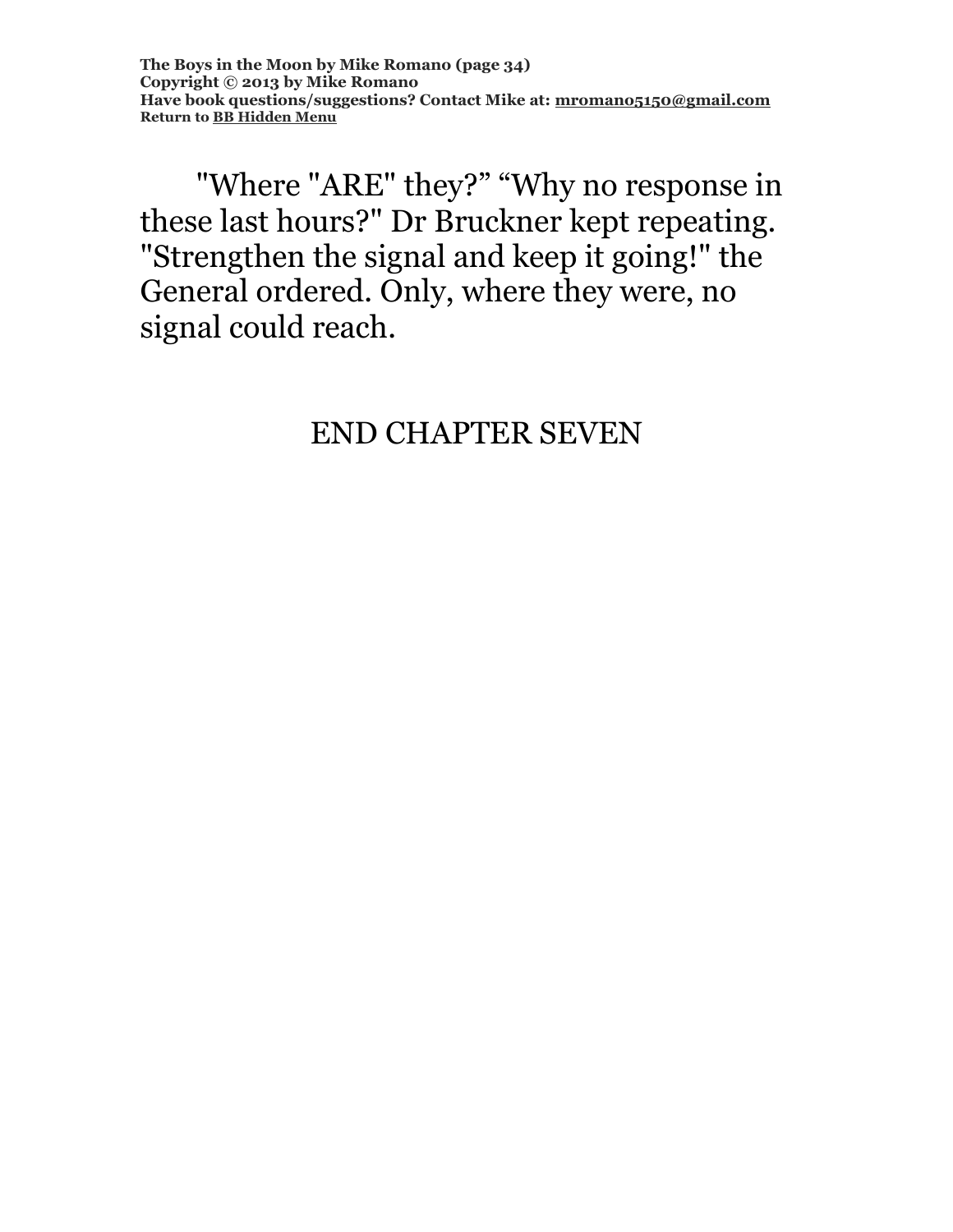#### CHAPTER EIGHT Let's See Central... Just Where 'Have' We Been?

Figuring that The Center was pretty much going crazy by now, we asked if it would be alright if we went back to our ship but returned again to speak and perhaps get a tour of their city.

Both Li and Luc's Parents were happy to agree and told the boys to lead us back but "Be careful, for all of you."

They were all too happy to go back with us.

Out of town and up the winding stairs, we reached a point where we could feel the coldness and lack of oxygen to make putting our suits back on quickly necessary. The boys didn't seem to be affected by the temperature change, other than a thin type of armed cover they put on and the mysterious rock necklace around them.

"The rock you wear about your neck...how long do they last?" I asked Li.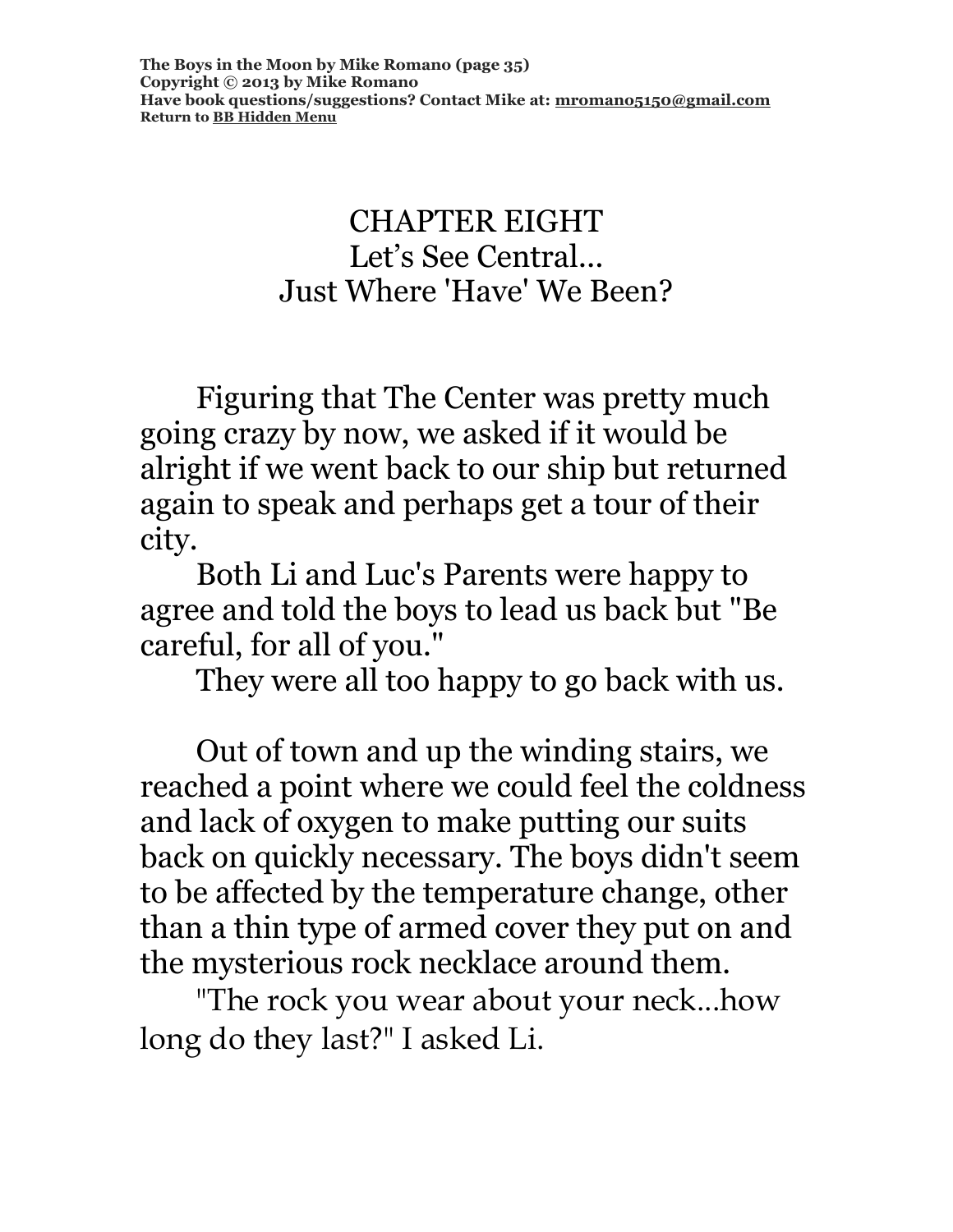"Under normal use about two days. That's why we keep an extra on our person, but when under the waters of the pond to capture food, no more than half an hour."

"How do you use them underwater?" Hank jumped in with.

"Like this," Luc said as he put the small disc in his mouth. "Takes the young ones a few times to learn to breathe with their mouth, but it's rather easy," Li said, "You just sort of open your throat and the air slides on down." "Bubbles still come out of your nose," he said with a laugh.

Well...more questions for next time. Now we must figure out what to tell the powers that were back on Earth.

As we drove, and the boys leapt, we talked. I said to Hank, "Do you think it is right to tell them what we have found before we fully understand it?"

"We have five days and I believe a few to figure which is better ...to tell or to .... ?" Hank answered back.

We popped "Knuckles" in agreement as we approached the ship.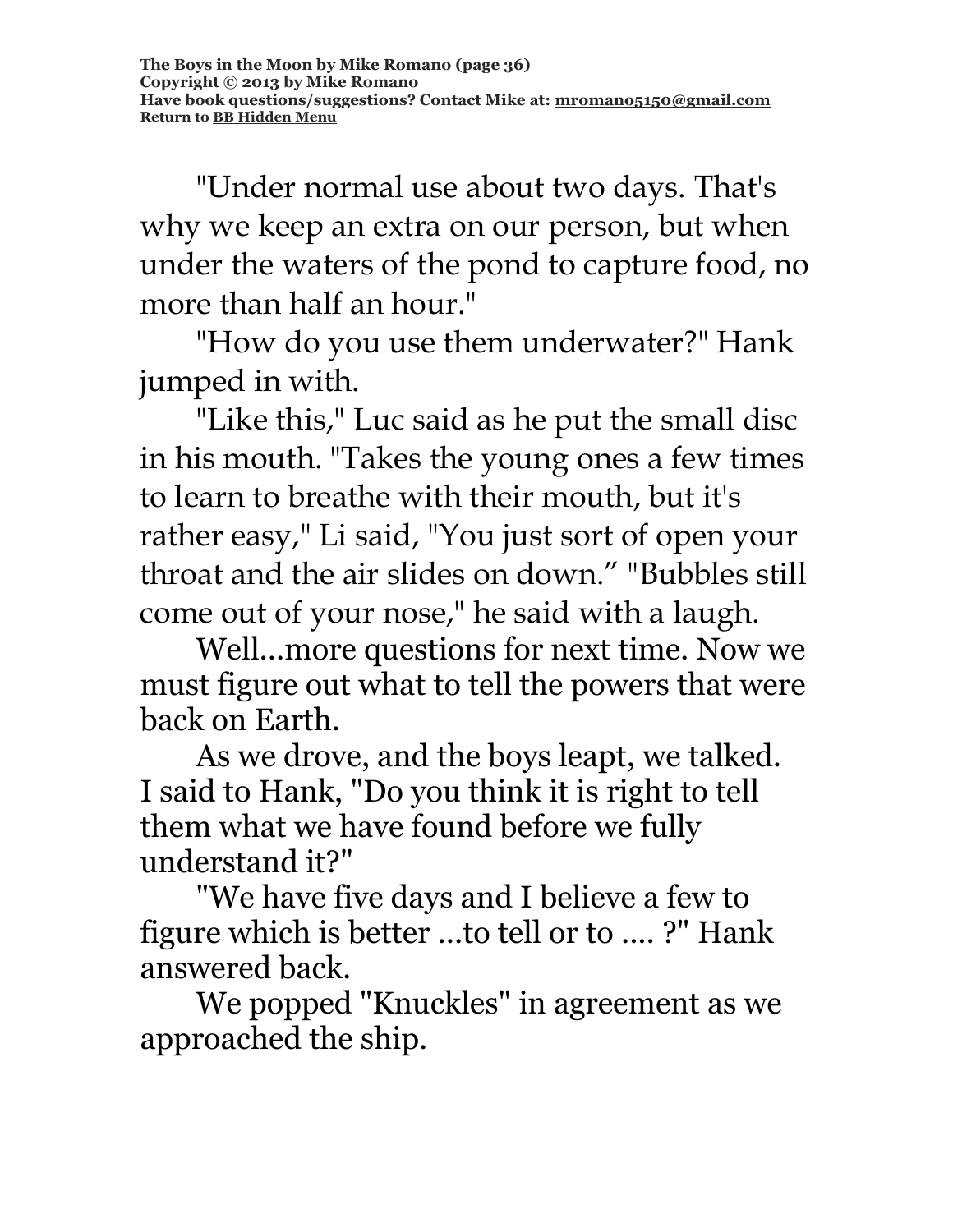As we got to the ladder, the boys gestured permission to come aboard.

I, with some crazy hand motions showed how small inside would be but they nodded and in we went.

Once the oxygen lock closed, Li asked, You guys came "How" far in this thing?"

They told us how they pushed the buttons on the laser emitter and on the Rover. This made sense and "Now" we needed to come up with some answers for Space Central.

I asked Luc if they would come by when they next awake and take us back to their city as we had work to do. Explaining how we had to put then in the air lock so we would be safe the nodded and said they had something very interesting to show us tomorrow.

They left, and Hank looked to me with that look of... "What do we say now?"

"Leave the first part to me and jump in with any help." I said

"Lunar Lander to Space central, Over."

The General responded first, more than a bit agitated.

"Where in the name have you both been?!!"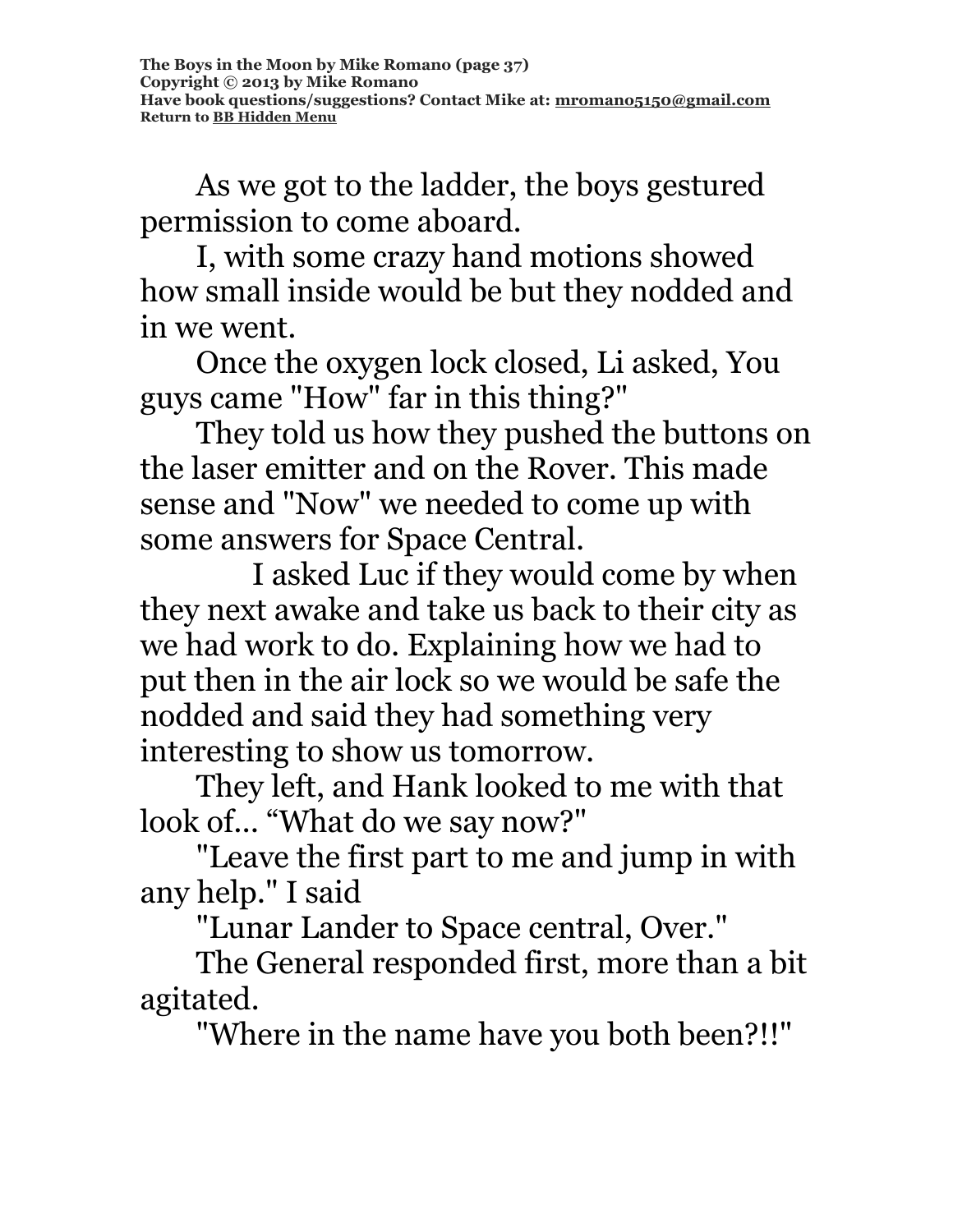"We drove for hours, checking rock outcroppings and small craters to see if we could find any traces of the metal the scientists found."

"To Blazes with the rocks. What about the signals?!!"

Now he really sounded agitated.

"Oh, that, " Covering the microphone, I looked to Hank just plain stuck. He switched over and said, "We found pitting and trike marks around the pressure button and its surrounding area as if a cluster of tiny meteoroids struck it setting off the laser." Then Hank smiled at me like saying..."Not too bad Huh?"

"TWICE!!" The general shouted as we could hear spitting in his voice, "and where's the .... where is the old Rover?"

Oh man, we really didn't give these answers enough thought at all. I had nothing for the old Rover and Hank had that "Got Nuthin'" look on his face.

I started to say, who knows what, when Hank grinned really big, grabbed the jack plug for the radio and started jiggling it, pulling it in and out giving the appearance of some sort of space disturbance. I raised my hands in quiet joy and smiled as he finally yanked the plug out.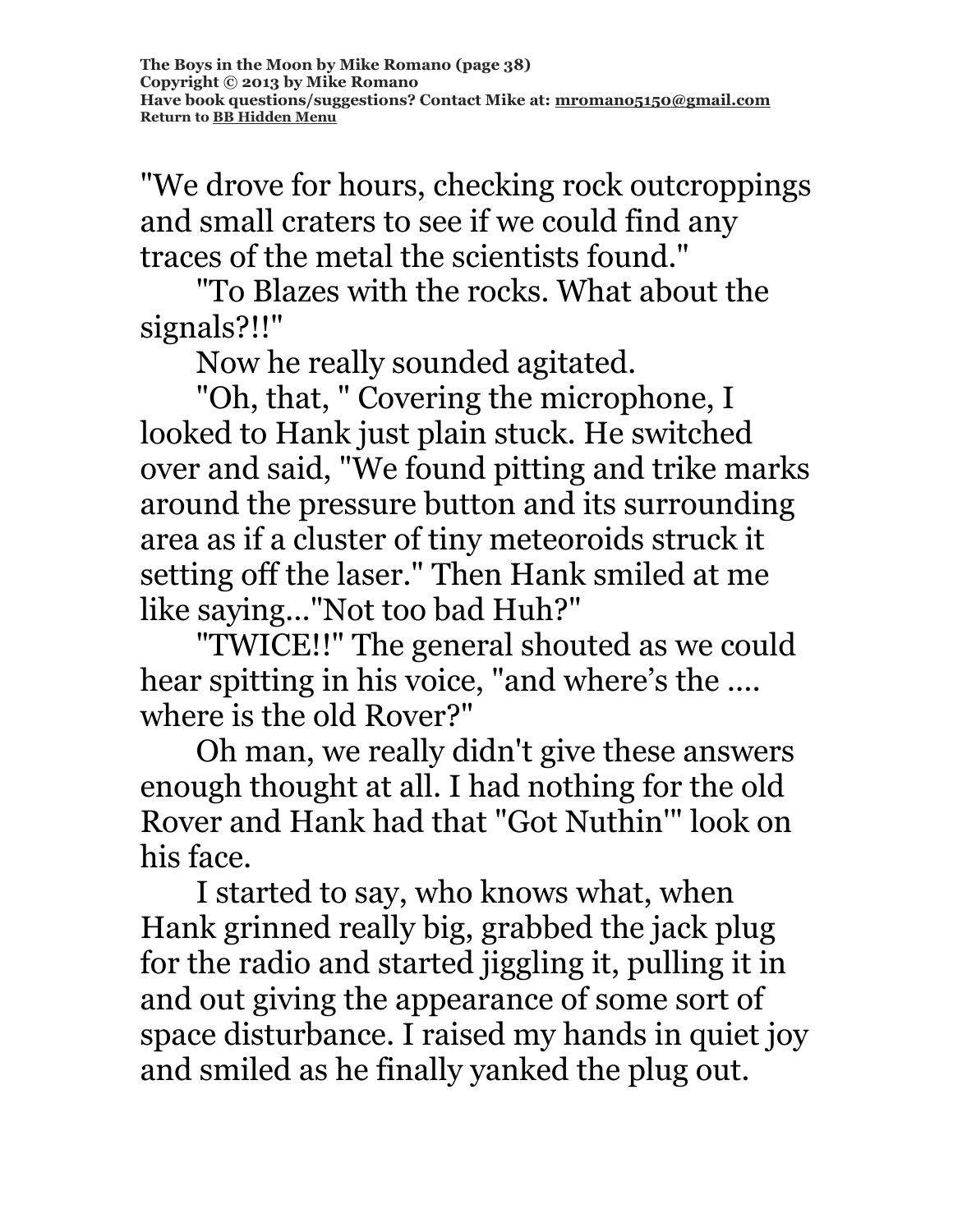"Well, that gives some time." He said sorta proud of himself, and I was of him too!

"We've given good reasons for no "Super Metal" as if it was a random meteoroid that landed and no more." The two signals were explained rather well, I may say."

"But the third laser spike and the old Rover." Hank said. "What about them?"

# END CHAPTER EIGHT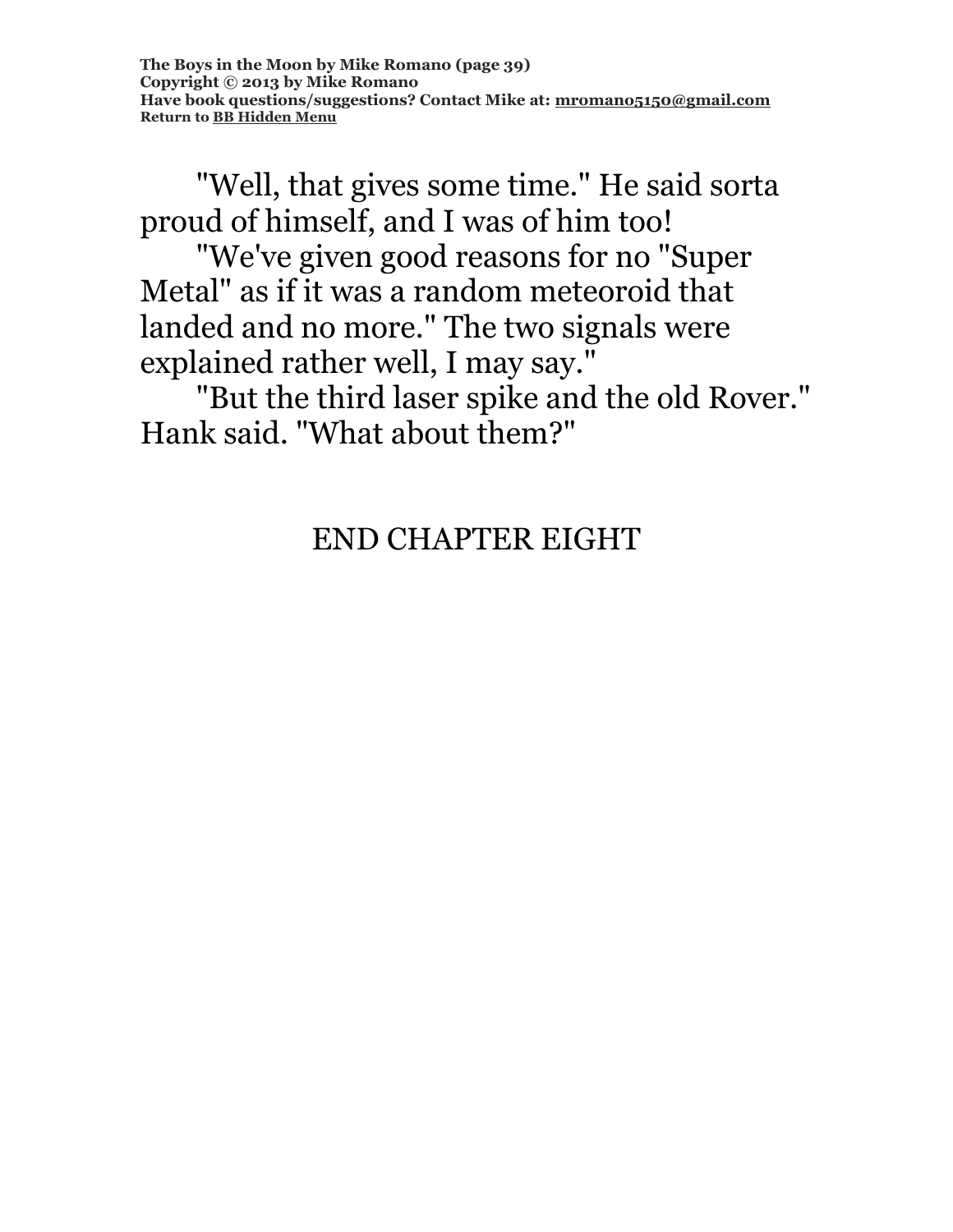### CHAPTER NINE We Have One Shot with the Story What Should We Say?

On Earth, the scientists were scurrying checking every signal, atmosphere and sunspot to find a way around this radio blackout.

The Military was naturally suspicious of everyone and everything, demanding all kinds of things.

One of the men on the computers leaned over and whispered to Dr. Bruckner, "The enlisted aides we have such a nicer personality, I wonder why."

"Well," the Dr. said, "They don't have as much pressure and responsibility as the Generals. But I think most of all, this General is a taste "Nuts." The computer processor shook his head yes and got back to work.

"Do we need to send a second ship and crew to see what has happened?" the General barked.

"Hive us a little time and we will reconnect with them," The Dr. said.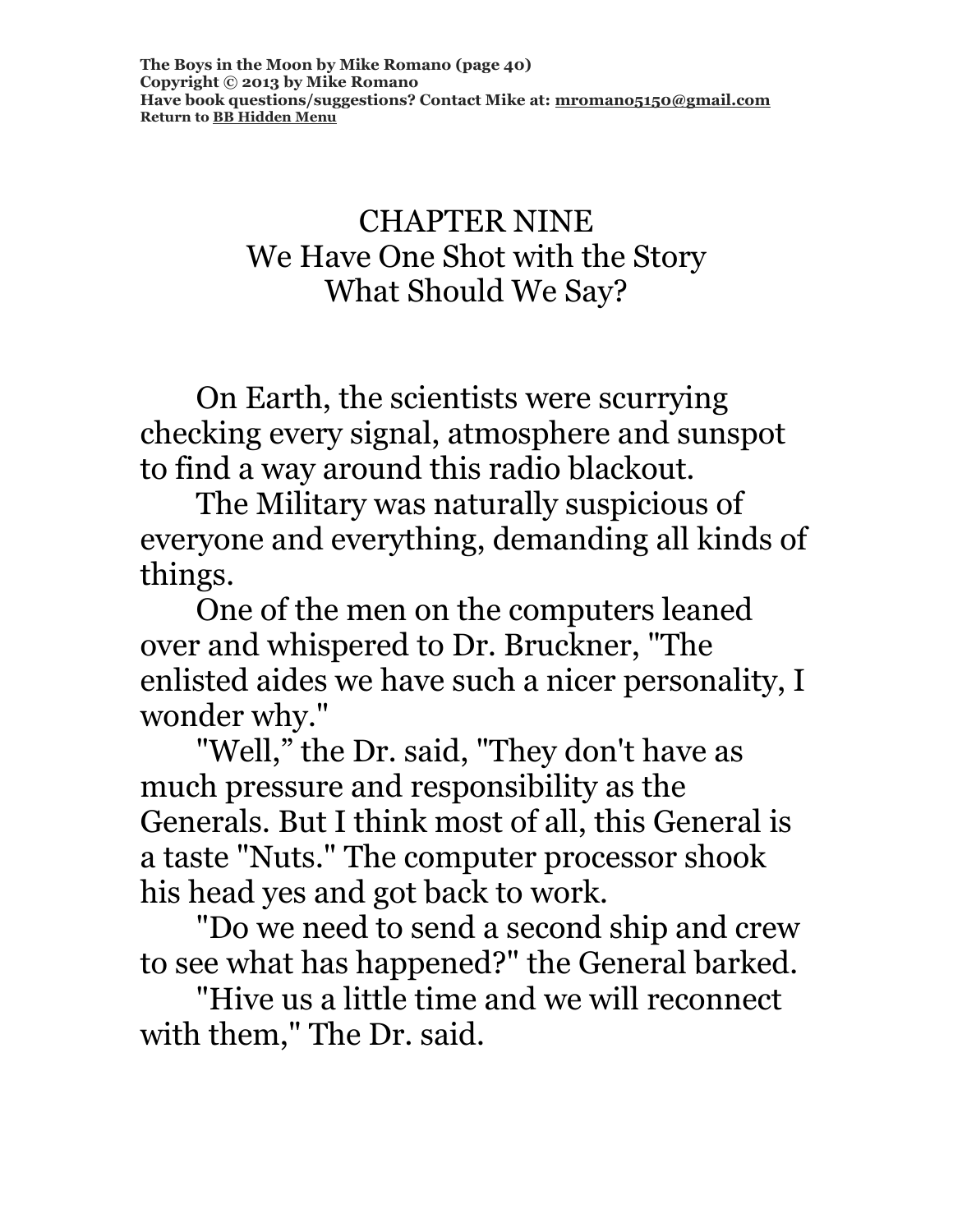Figuring out what to say, they re-contacted Earth base.

"Maximilian to Earth Base, Over."

The next voice he heard yelled out, "Where have you been?!!"

"Well General, this area seems to get pelted by little to marble size meteoroids pretty frequently. We found the old Rover three quarters of a miles away with bang marks all over it from those little things pelting it which is how it probably turned on and ran till it hit that crop of rocks and dug itself in." "We're going out tomorrow to dig it out, bring it back and study it. Maximillian, over and out."

"Well, that stops the theory of Martian joy riders" one of the scientists whispered to a colleague, although not quite quiet enough, as it drew a sneer and a very deep growl from the General.

Back at the landing site. "Let's get as many checks and inspections of everything we can think of to show we didn't use time with you know who on the dark side." Lorenzo said. So, they worked half through their sleep cycle piling up reports and taking specimens.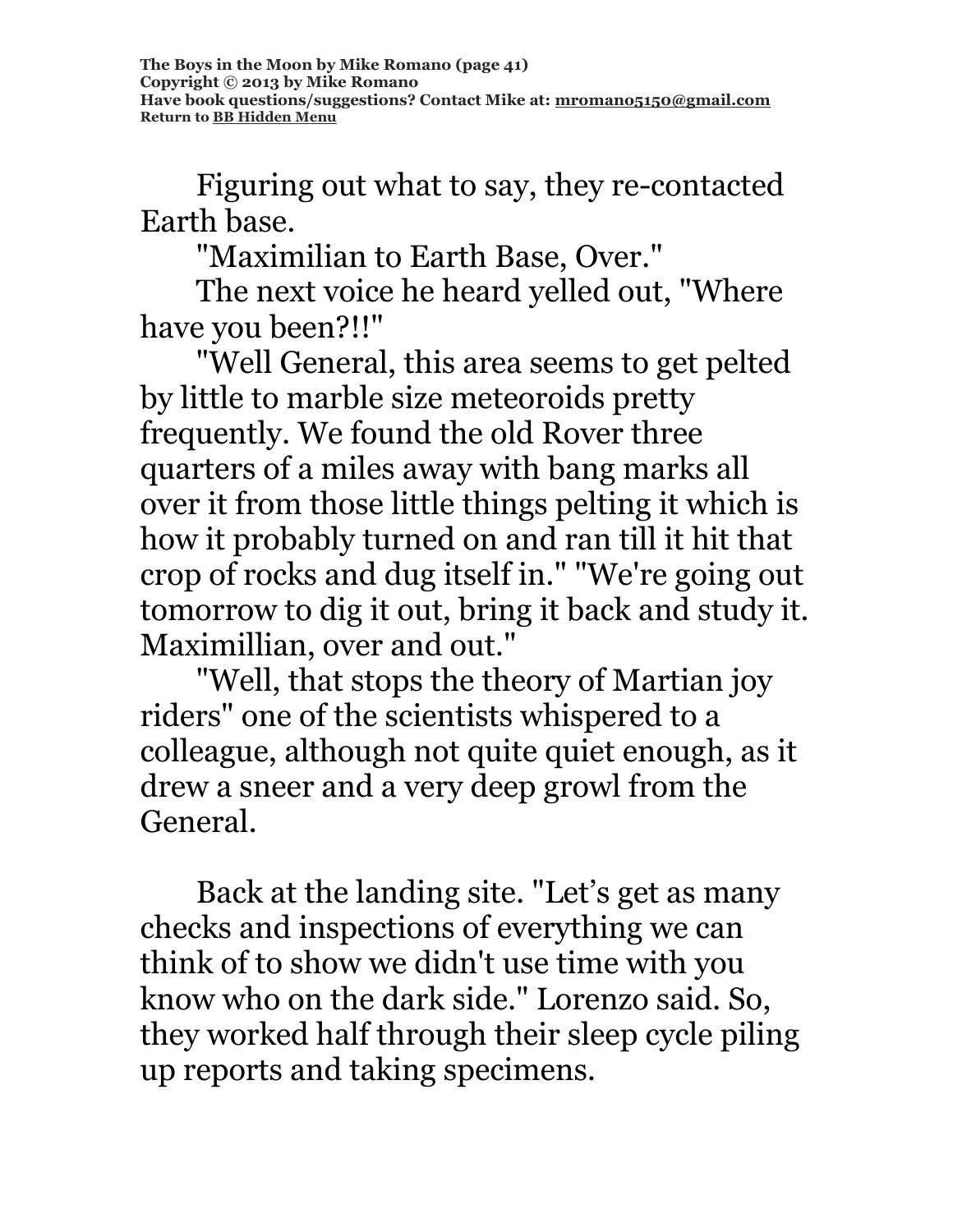The next morning, well for the boys, was met with Hank and Lorenzo waiting for them at the old Rover site raring to explore.

Here came the boys, hopping like super kangaroos and stopping a few yards from them.

Waving us to follow wasn't even necessary as we were right up with them. Laughingly, they hopped, and we drove quickly.

By the crest to their entrance and stairway, we parked, started to walk and got anxious to shed ourselves of these suits.

A short way down the long range of steps, the boys gestured it would be O.k. to take them off. Open went the face plates to clean warm air, followed by the suits, then down the stairs we flew, even passing Luc and Li for a moment, arriving at their home to their waving and smiling parents.

Invited inside, we sat at a rather large table while the Father served some wild looking fruits that tasted out of this world. I wrapped some seeds up in my handkerchief. Darn bottled oxygen gave me the sniffles.

"How did you come to be here?" I asked.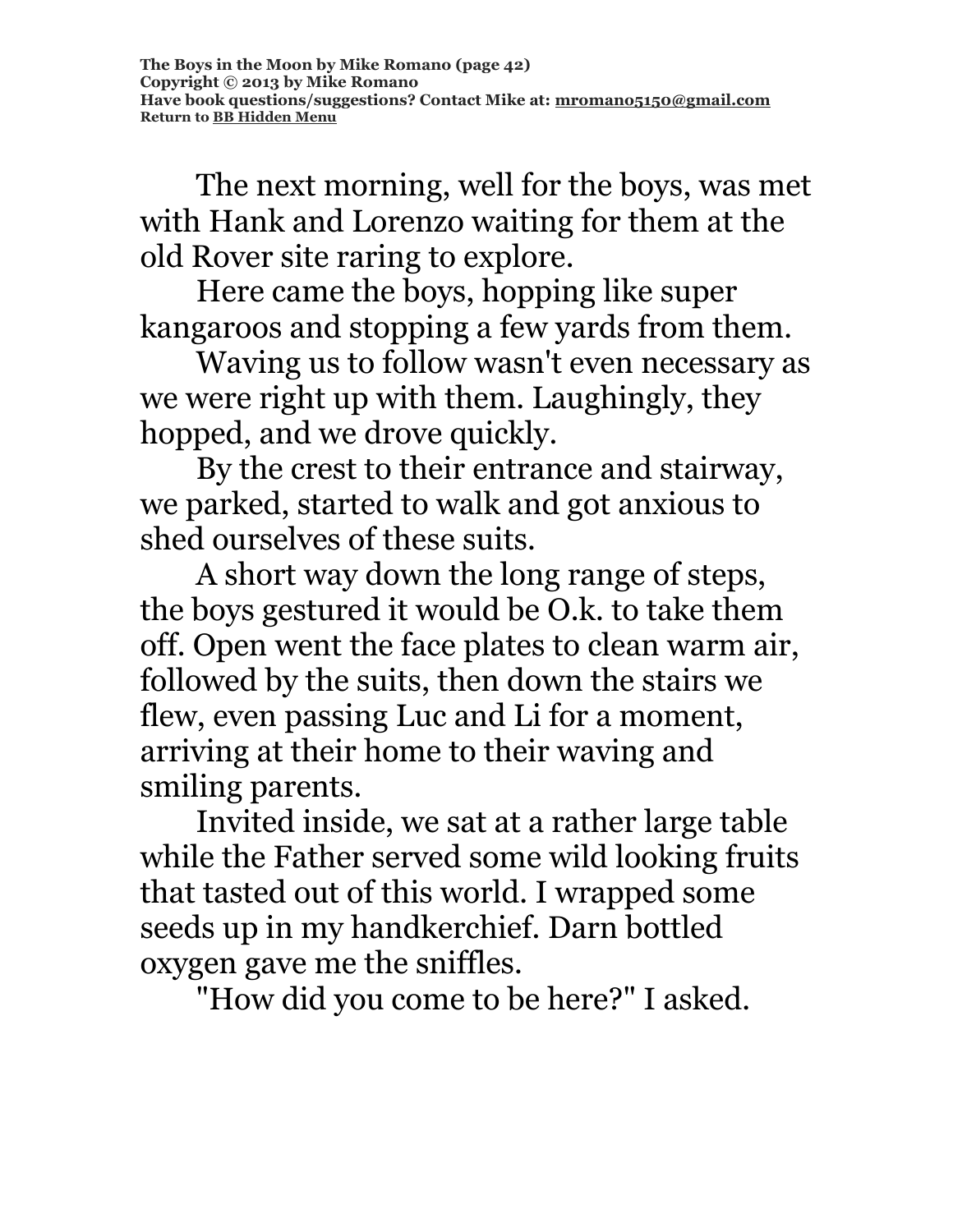"Legend has it, so long ago, a...and she drew and described a comet, struck the nearest orb, ripping off a piece to become Alai.

The primitives who inhabited the chunk experienced the atmosphere changing and the food supplies dwindling, until they found this place. Water breathing, and food abounded. They knew no other place could allow them to live so some decided to take theirs and others' too. Horrible times were upon us for many generations till one day a pair, husband and wife, came into the middle of the fighting sides, raising their hands.

"We can show you all how to have more than both your side things altogether. A way to live, see your children reach old age and most of all, smile again."

"The two sides stopped, listened and were shown, how planting, building and keeping well what we now have is the way to complete happiness."

"Then you have no "Wars" here? Hank asked.

They looked at us, not even knowing what that word meant.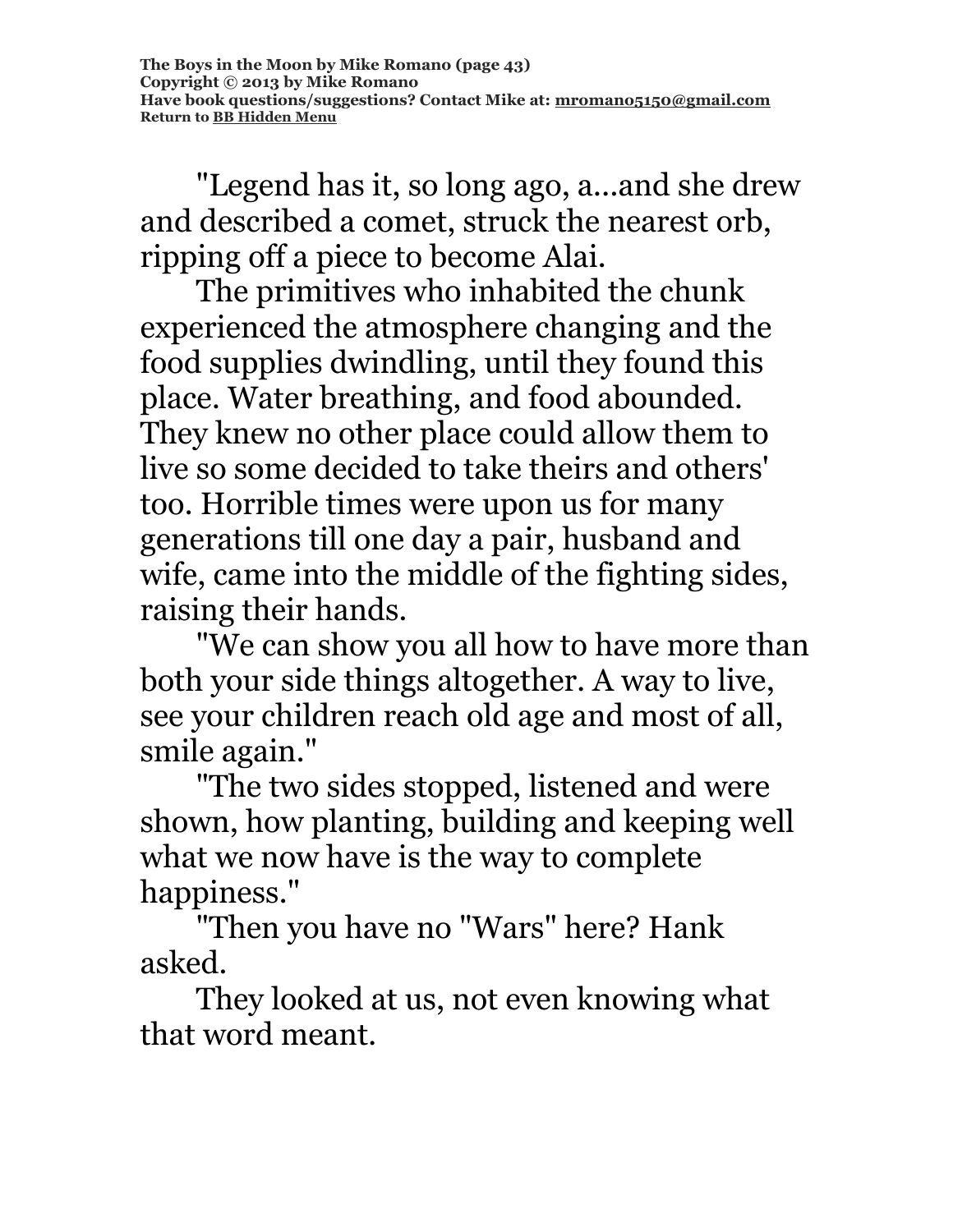"I guess not." I said to Hank. "We've found it......Shangri-La, a place where peace and harmony, love and plenty are the orders of life."

"There's not a chance we could tell anyone home about what we have experienced and found here." "Future expeditions would fight over it till it ended up a burned out cinder."

"I only wish I could have my family here with me." I said.

"Me too," said Hank.

We walked with them to their city. Strolled through their farm land and sat in their hall of knowledge, reading parts of their books.

Looking back ad Hank, I said, "I do believe we must go back."

"To the ship," He asked?

"No....to earth, and have a heck of a tale "Why" we remember none of this." I said.

Luc and Li's parents understood, I do believe, and Hank pooched out his bottom lip, hung his head saying, "I know that's right."

Up to the stairway we walked, accompanied, this time, by all four of them, this time.

Up the way to our suits, Mom and Dad stayed there as we snapped on our helmets.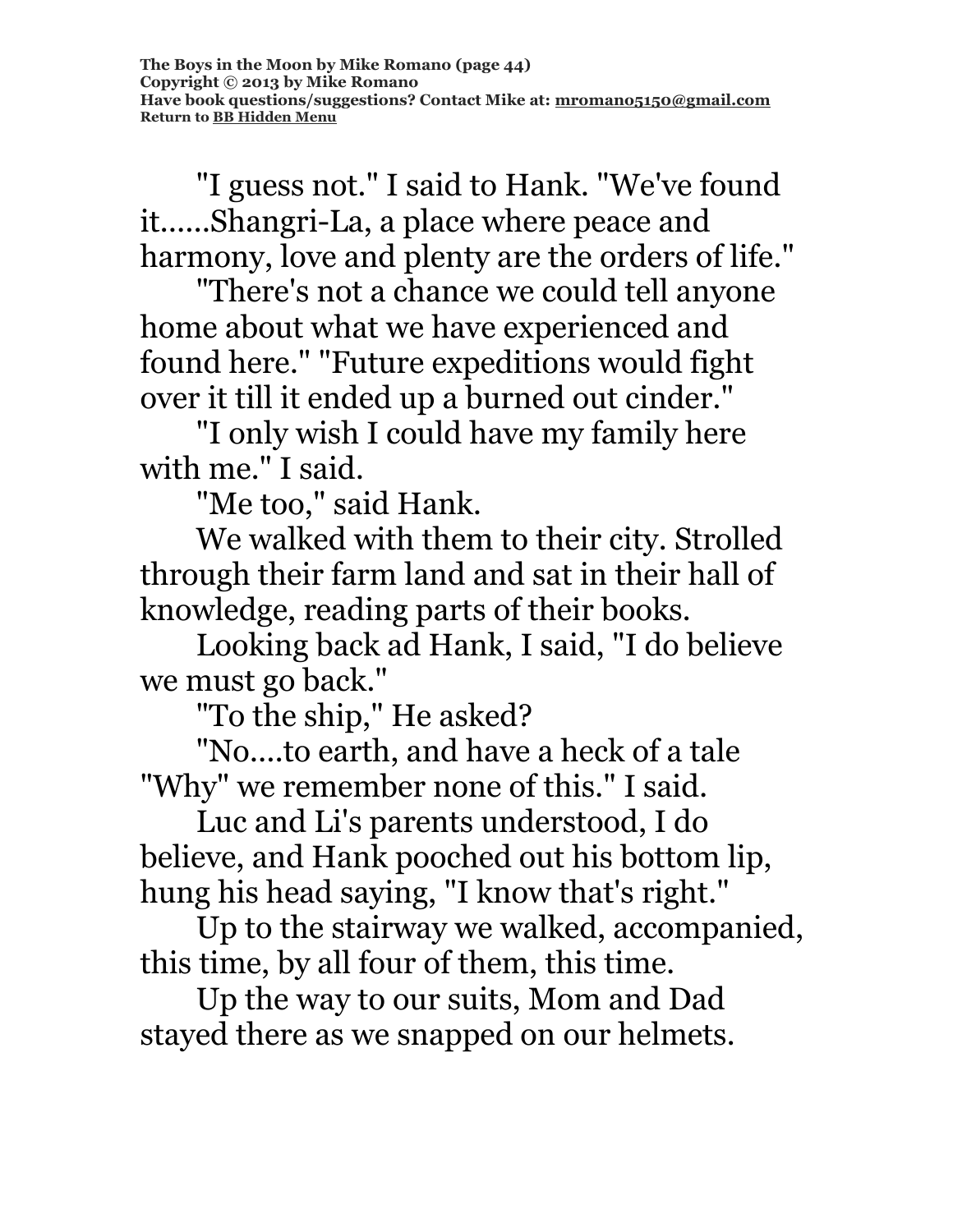Just before I closed my face mask, I blew my nose and said goodbye to the lovely Martian parents of two adventurous boys.

Up and into the Rover we went, followed by the bounding boys, all the way to the ship.

All of us went in and I had several things to say to them.

"Li and Luc, you are great adventurers, never lose that quality, but whatever you do, "Don't" press those bright light buttons again!" We all laughed, then Hank looked at me, pulling his American flag, Moon patch from the arm of his suit as did I and handed them to the boys as souvenirs telling them to be careful of who they talk to on the bright side.

They left, then we started to button everything up for the trip home.

"Base from Moon…Base from Moon." "We're ready to prepare for home trip." "Checking."

The responder went over the settings, steps and procedures, as usual, but this trip was a far from usual as you could get...I would say.

"PREPARE FOR COUNTDOWN," was the order.

5....4....3....2....1....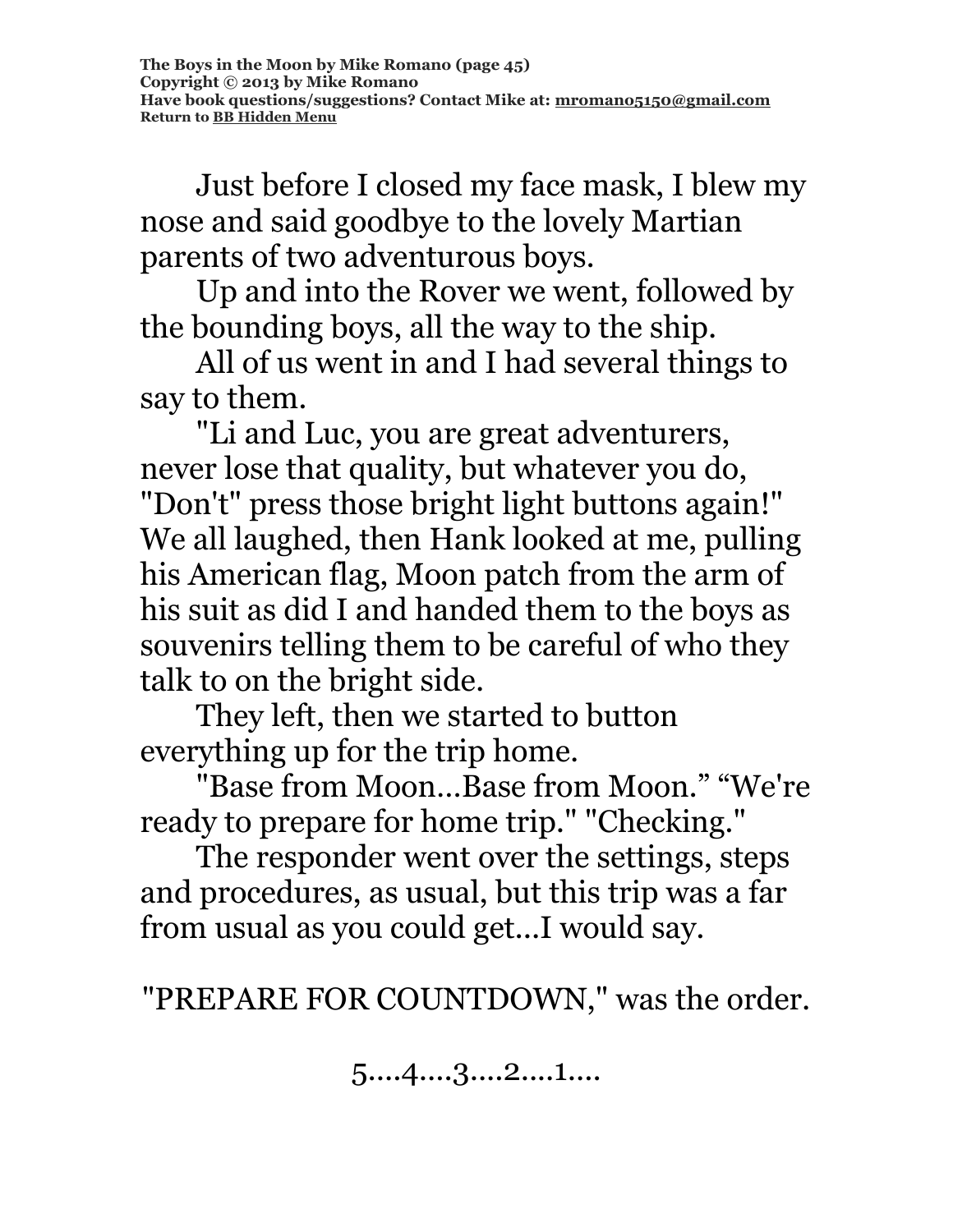## Ignition, Liftoff, as we shot from our place into the starry sky.

From the "Aft" (rear) porthole, we could see the boys distantly. I waved…no one saw, but I smiled anyway, Hank said.

We didn't speak for hours on the trip home. Hank turned to me saying, "Buffeting in this new ship is unknown. First flight, perhaps re-entry is to be so rough it bangs us up severely. Give me your helmet."

Hank took a spanner wrench and gave the side of it a "Whack" like he was hitting a home run, turned to me and smiled, handing me his.

"Where do you want the concussion?" I asked. He grinned, pointing to the middle of his forehead, and I whacked him too.

You know, the landing wasn't too far from what we were going to pretend. While reentering the atmosphere, we were buffeted something horrible and my face shield was really shattered. Glad the outside held up!

Then something really un expected happened.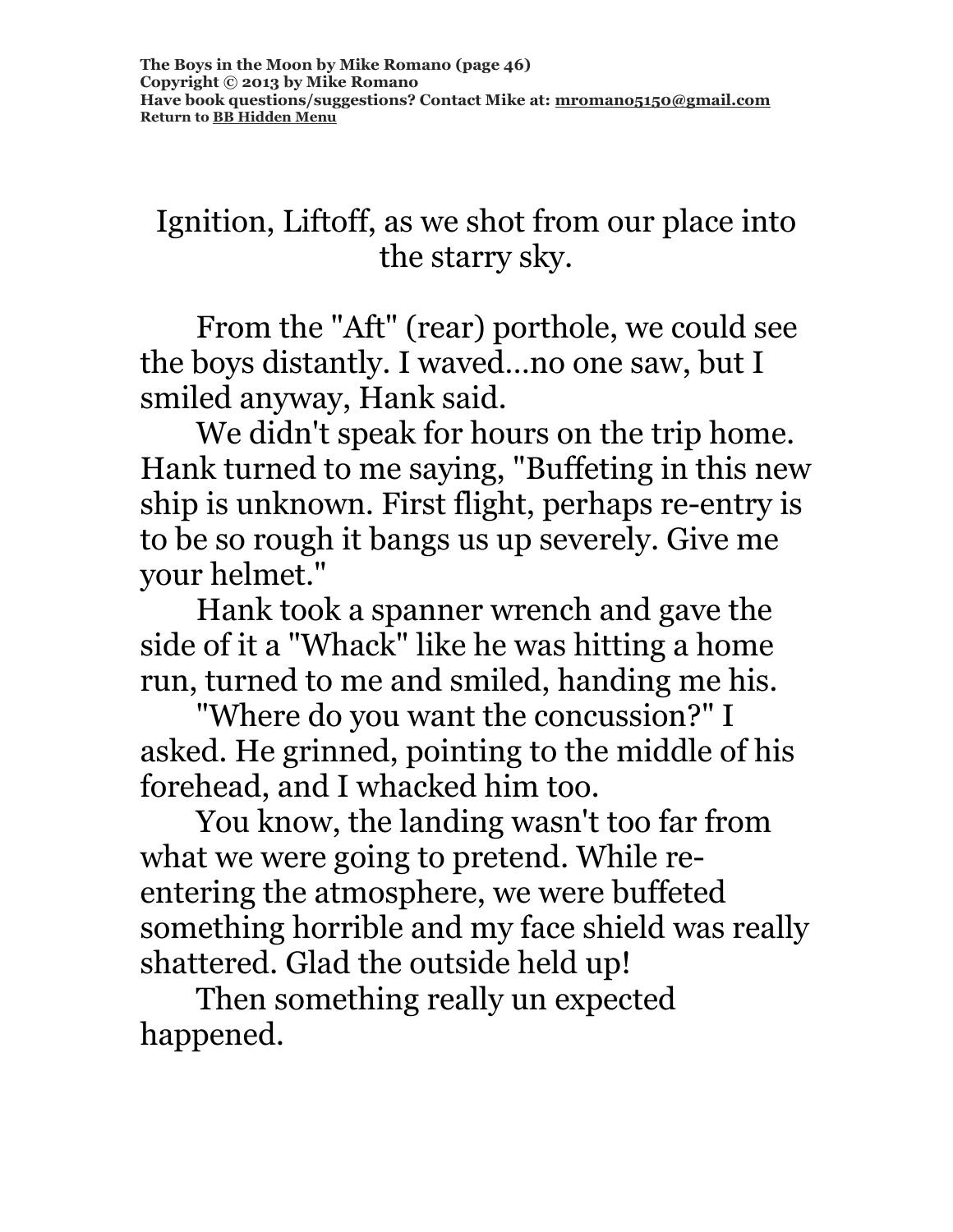Just as we thought the re-entry was going as per normal, one of our slowing rockets started to sputter and not reducing our speed to what was needed for a safe landing, so it was back to the dreaded "Manuel Landing" instead of the computer doing all the highly difficult calculations that we would be doing, hopefully perfectly.

"Lorenzo...We're going to over shoot the landing area by many hundreds of miles." Hank said, as he muscled the controls in order for us not to burn up on re-entry.

My charts show a landing in the ocean about ten miles off the coast of the Eastern tip of Florida. The water should be fine if we can come in at a steady angle. I said.

Coming on it quickly and we could now again get central on the radio. Telling of our landing plans, they were worried if we sink, they're would be insufficient oxygen were we to go into deeper waters.

"Send the airborne Choppers and we will have to just wait...but hurry, O.k.?" Hank asked.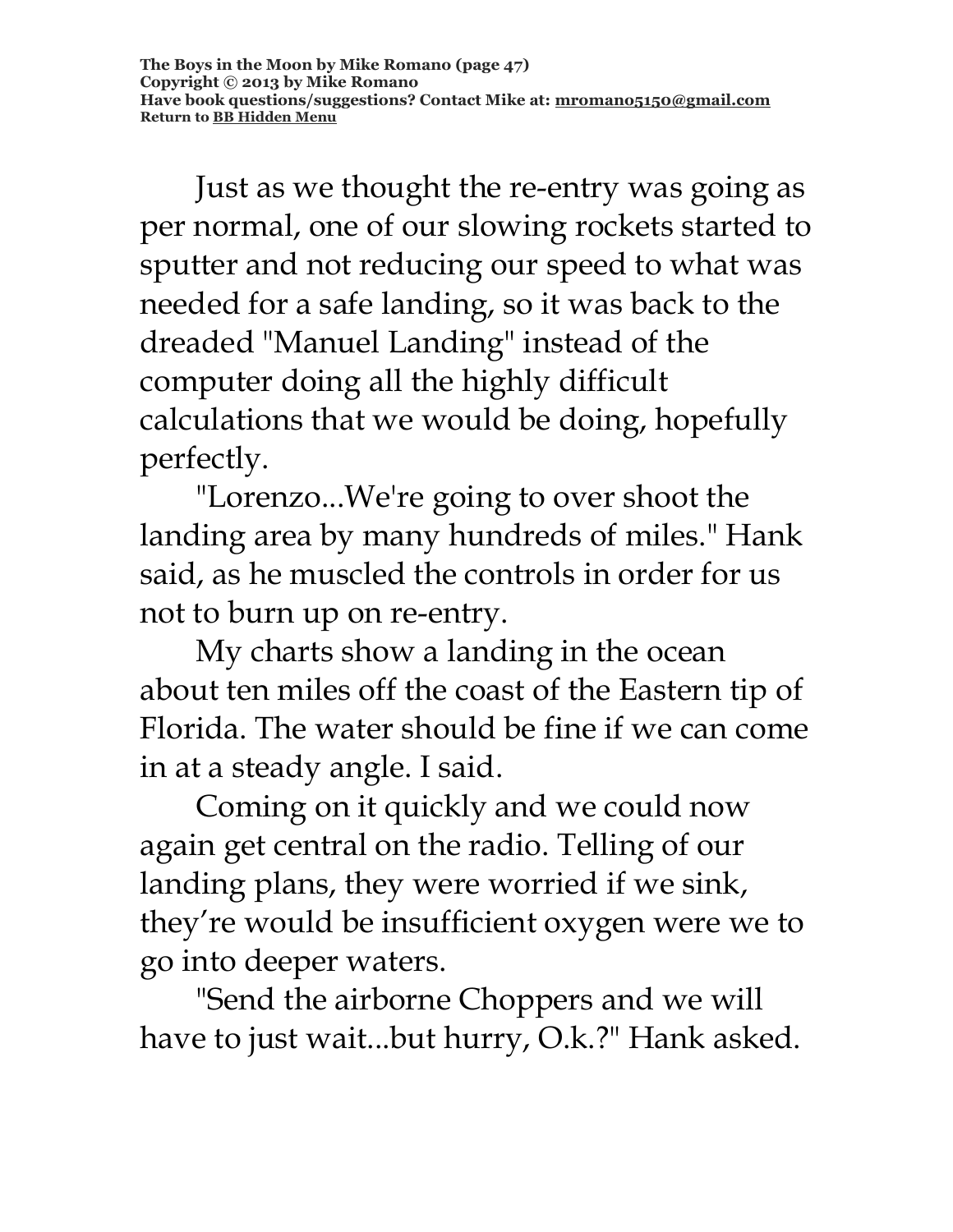The landing banged the heck out of us as we bounced over the water like a twelve ton flat rock I used to skip at the lake as a kid.

"Don't quite remember skipping stones that hard!" Hank said as we came to a stop. I tried to laugh but noticed right quick, that the ship wasn't as buoyant as we hoped it would be.

I looked to Hank saying, "Wasn't designed for a water landing...we're gonna float like a "Rock…a lead Rock!"

Down we went in what we could figure by gauges and pressure to about a hundred feet.

Out radio antennas were either burned off when we started changing course or slammed off by the ocean in that high speed skid "How much Oxygen do we have, Hank?" I asked not really wanting to know the answer.

"Four hours including the suit tanks." was the response I did "Not" want.

"It shouldn't take them too long to find us.... let's see ...Scrambling, pinpointing our position and retrieval. Well..." Hank said.

"Well what?" I asked a bit on edge.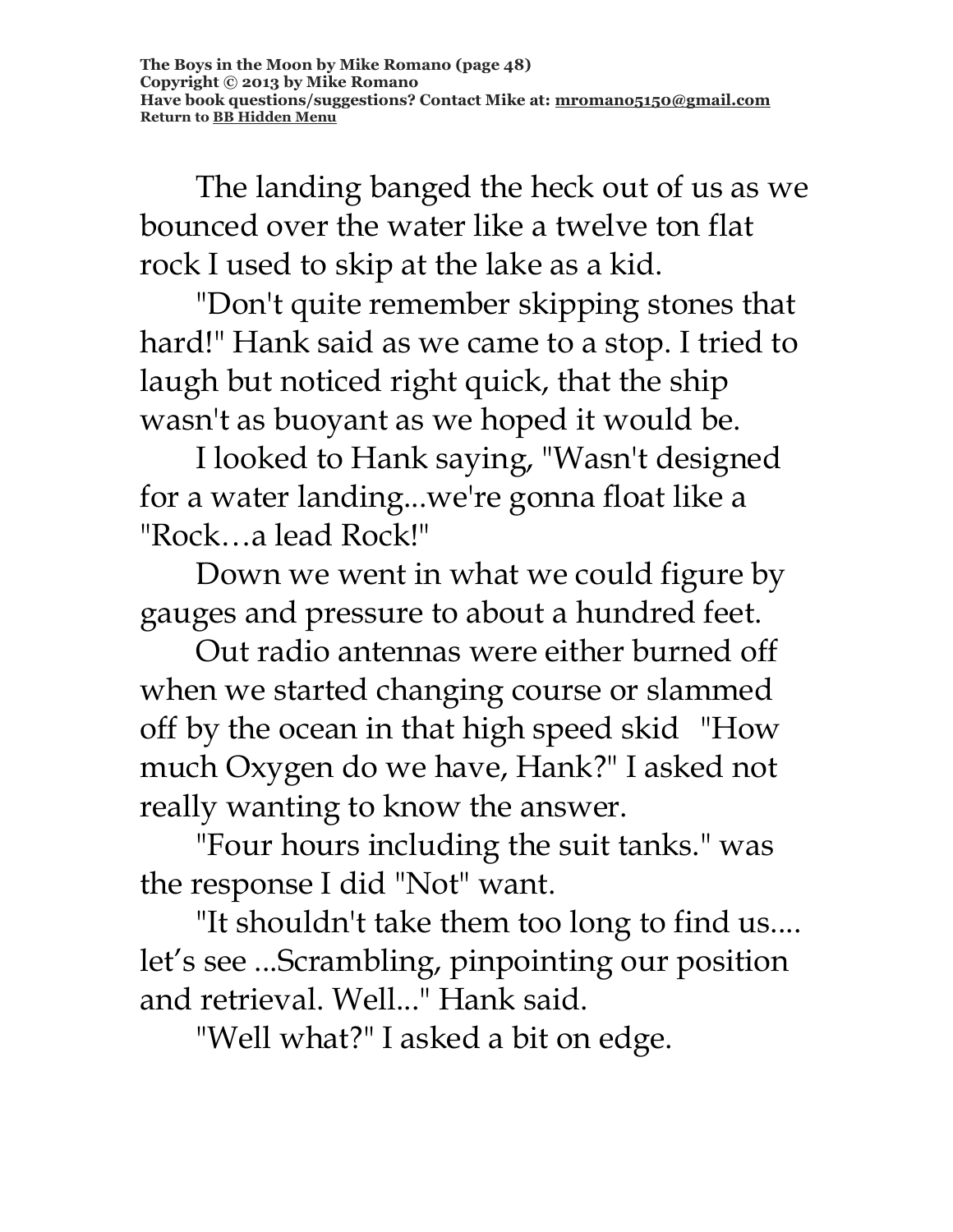"They should get us up about an hour after we run out," and we both sort of slumped a bit in our seats.

"We'll have to just wait and see." I said as I released the buoy with the short wave radio in it which was only good for signaling a beep with a five mile radio for close contact.

Thinking of alternatives, the thought of suits came up to swim to the surface, but the idea soon went by the way side as too heavy and unwieldy. We waited....and waited.

Time ran out for cabin oxygen so the last few minutes were used from out suit tanks, till I reached into my pouch and felt the stone medallions Li and Luc gave us and waved them at Hank. "Remember him saying the oxygen would last for no more than half an hour. More than enough time to go one hundred feet!" Hank shook his head yes and we set the door to blow open setting for a rush of incoming water.

"Hold it on your tongue and he said to breathe through your mouth, I know it sounds weird," as I got a thumbs up, but not quite sure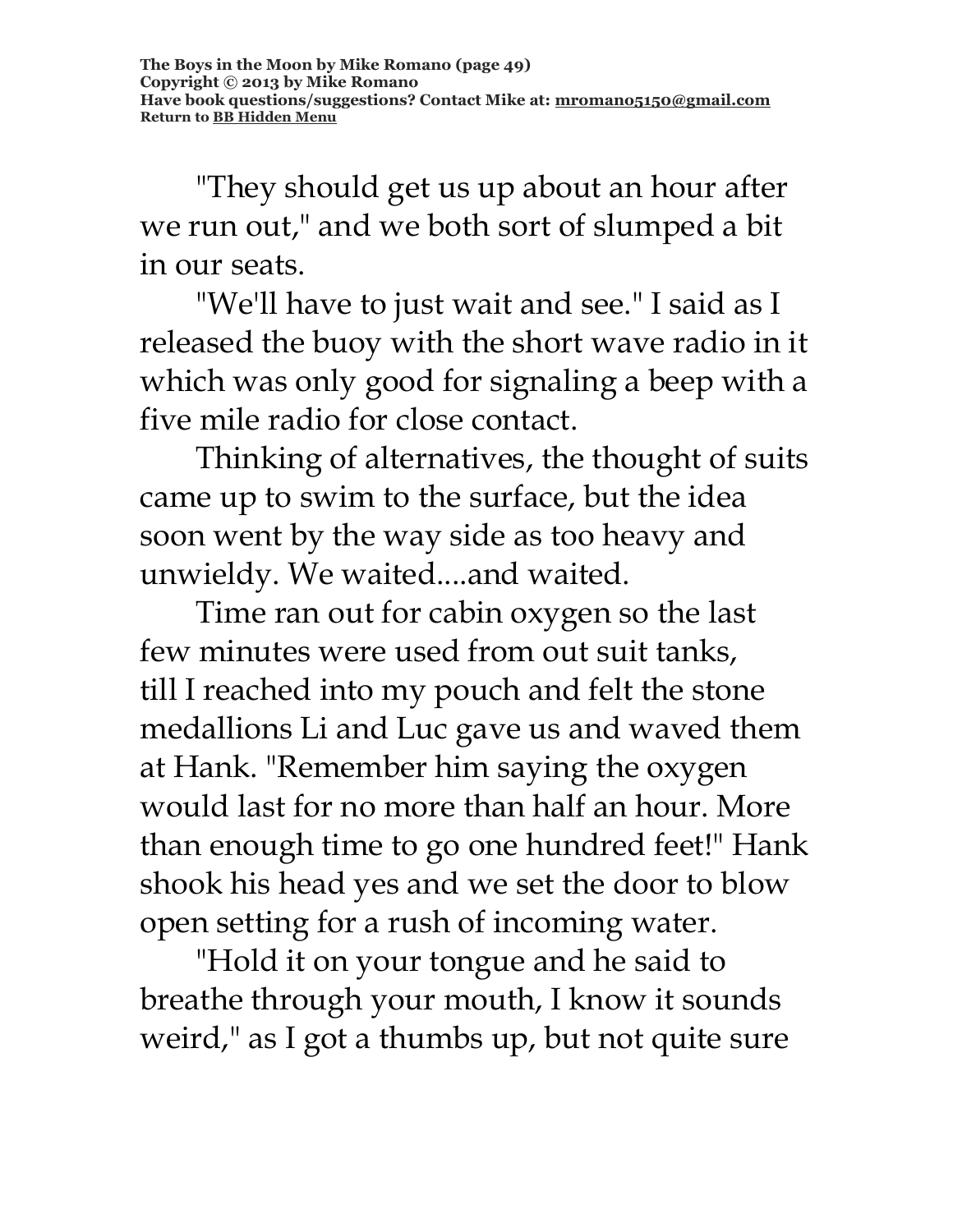how till we placed it on our tongues and oxygen just poured into our lungs.

The door blew and in came a lot of sea. When the room filled, we were able to exit.

It was still difficult to take that first breath underwater...but then it went fine all the way to the surface.

Thank goodness for a pretty calm sea as it took another thirty minutes or so for the choppers to get there and another two hours to get divers down and pull the ship up.

Back at base, the de-briefing went as we had expected. Telling them, we couldn't remember all of the trip, gave safe haven to the Alai people. We said that we kept great records and brought them back so many samples, it kept them happy and busy.

The General, after all was said and done, still gave us the "Stink Eye" as my kid calls it, and never really knew whether or not to believe us.

Such is life.

That next day, we were home. Safe in the old arm chair my dad left to me, having some ice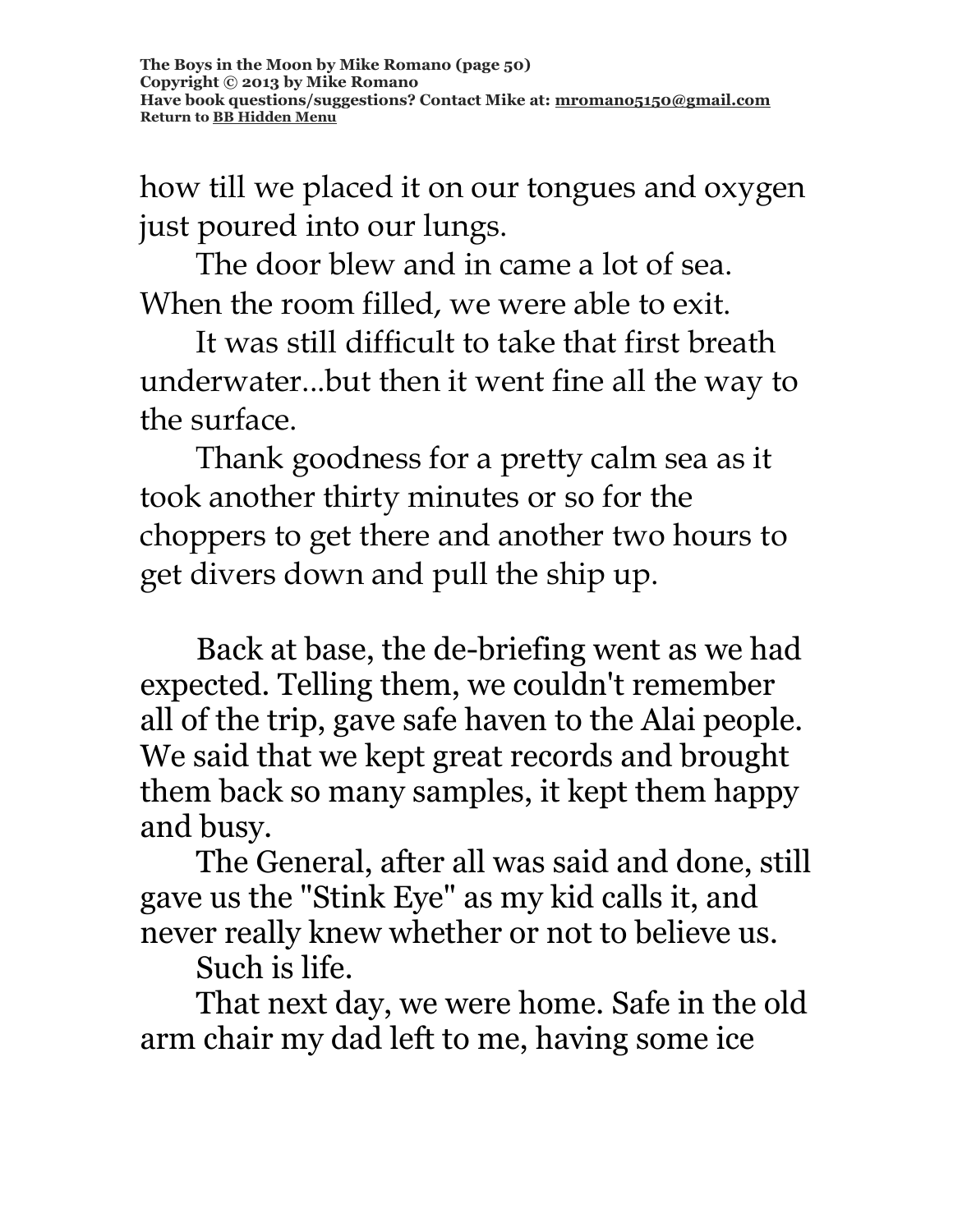cold lemonade my son made me as a welcome home cocktail, as he knew I truly love it.

My wife Jo sitting in the big chair with me, I pulled out my handkerchief to sneeze. As I did, six strangely triangular, rainbow colored seeds fell from it.

My son picked them up carefully, knowing I plant anything I can get my hands on, on the farm, and stared carefully, then asked, "Dad, I've helped you all my life..."go listen to him...all his life", he's fourteen, but back to my boy..."and never seen, no, even heard of rainbow colored triangle seeds."

Well you know son… we'll sit down, you, me and your Momma, and I'll tell you just where they come from. But for right now, lets all go out to the greenhouse, sprout these suckers, and I will let you see and taste the most magical fruit this side...well, this side of the "Moon!"

> The End....for now, Michael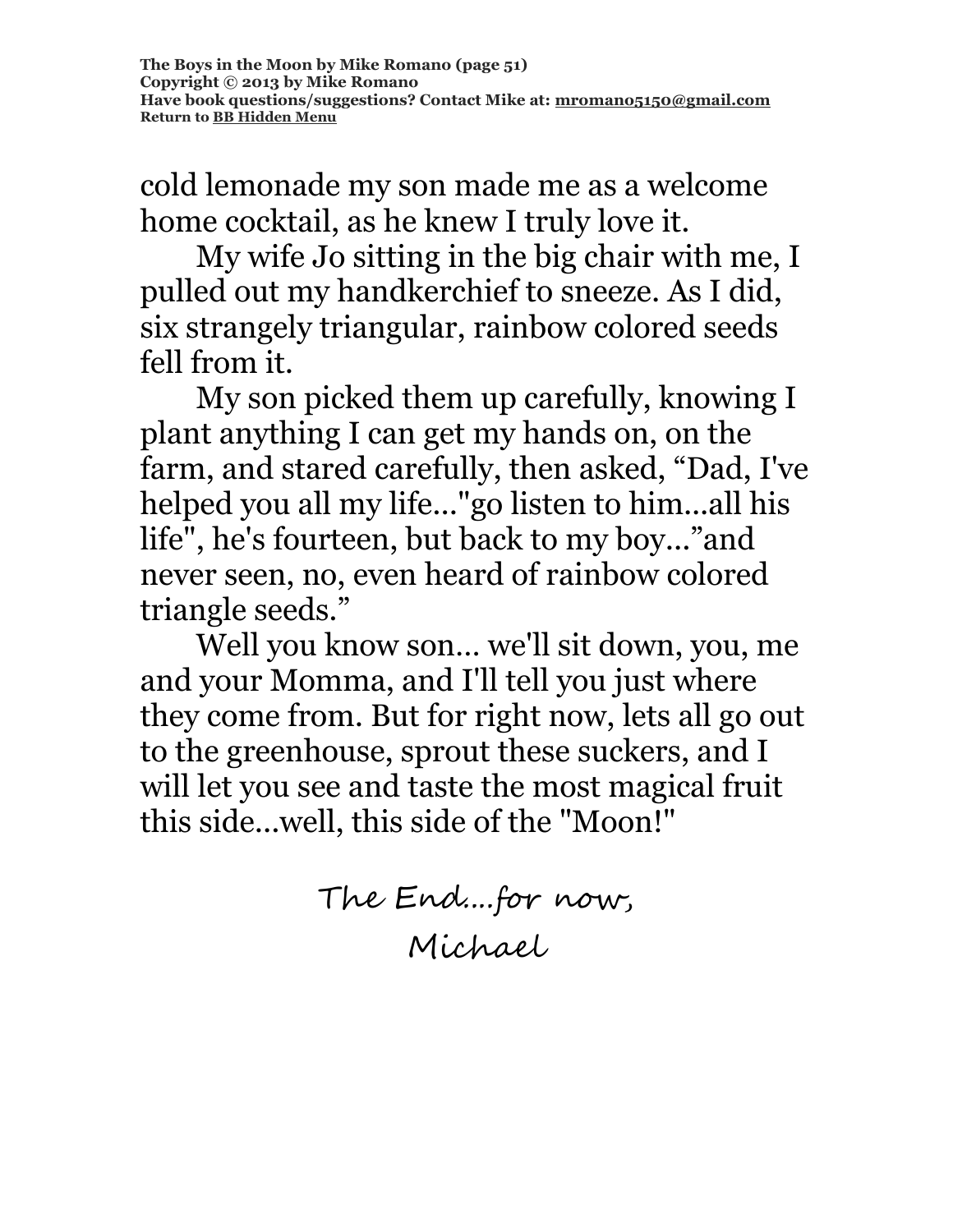# Where, How and Why

This book came on me one night around the wee hour of 2:38. I wrote the title down, which was close to the one I had first thought of ...and jotted down a few ideas. When I sat down to write what I really imagined, the story took twists and turns even to surprise me! All I knew is I was a seriously curious kid who hasn't grown up yet...and so would they be. This story was the easiest of tales to write as I felt a lot of myself in both the boys and the Astronauts. I would just like to believe, human kind has a great side to it ....and given the chance to choose, will lean towards the good. May this book find you always leaning that way. For you all.

Thanks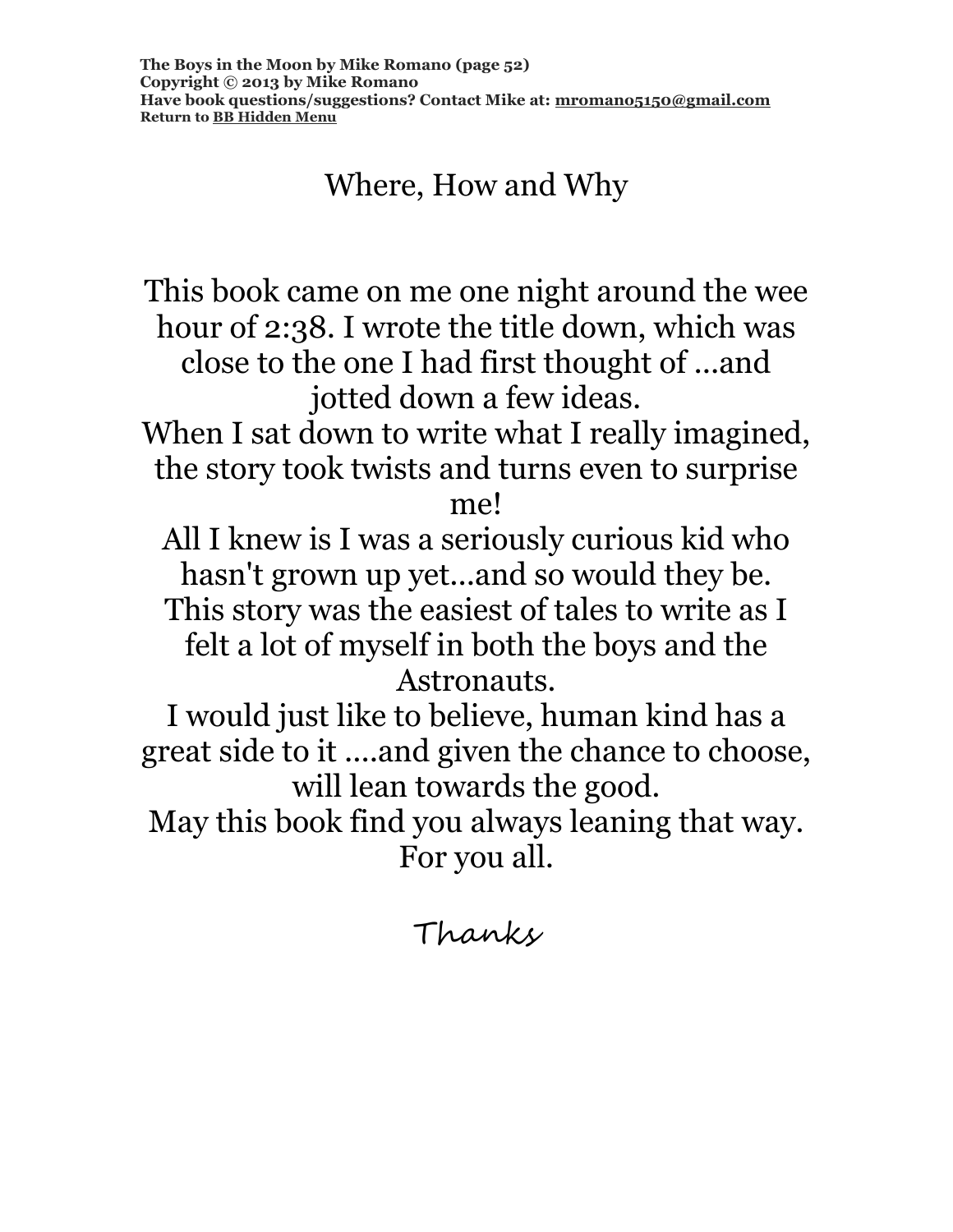**The Boys in the Moon by Mike Romano (page 53) Copyright © 2013 by Mike Romano Have book questions/suggestions? Contact Mike at: [mromano5150@gmail.com](mailto:mromano5150@gmail.com) Return t[o BB Hidden Menu](https://www.bartlettbiographies.com/hidden-menu)**

Please allow me to thank my grand kids for keeping me young....and sometimes

#### sore.

For making me have to think of answers "Why water feels wet" ...and try my best to understand the language of babies under three who have their own dictionary of speech.

But most of all...when I'm gone, they may know how I was and would like them to

#### be.

Lest we forget, my three children, Amy, Gina and Joshua... & my wonderful wife Joanne who allows me to go off in my own land to write. The Great Art by....Heoh Kim! Who help make my words come alive in pictures. Bless us all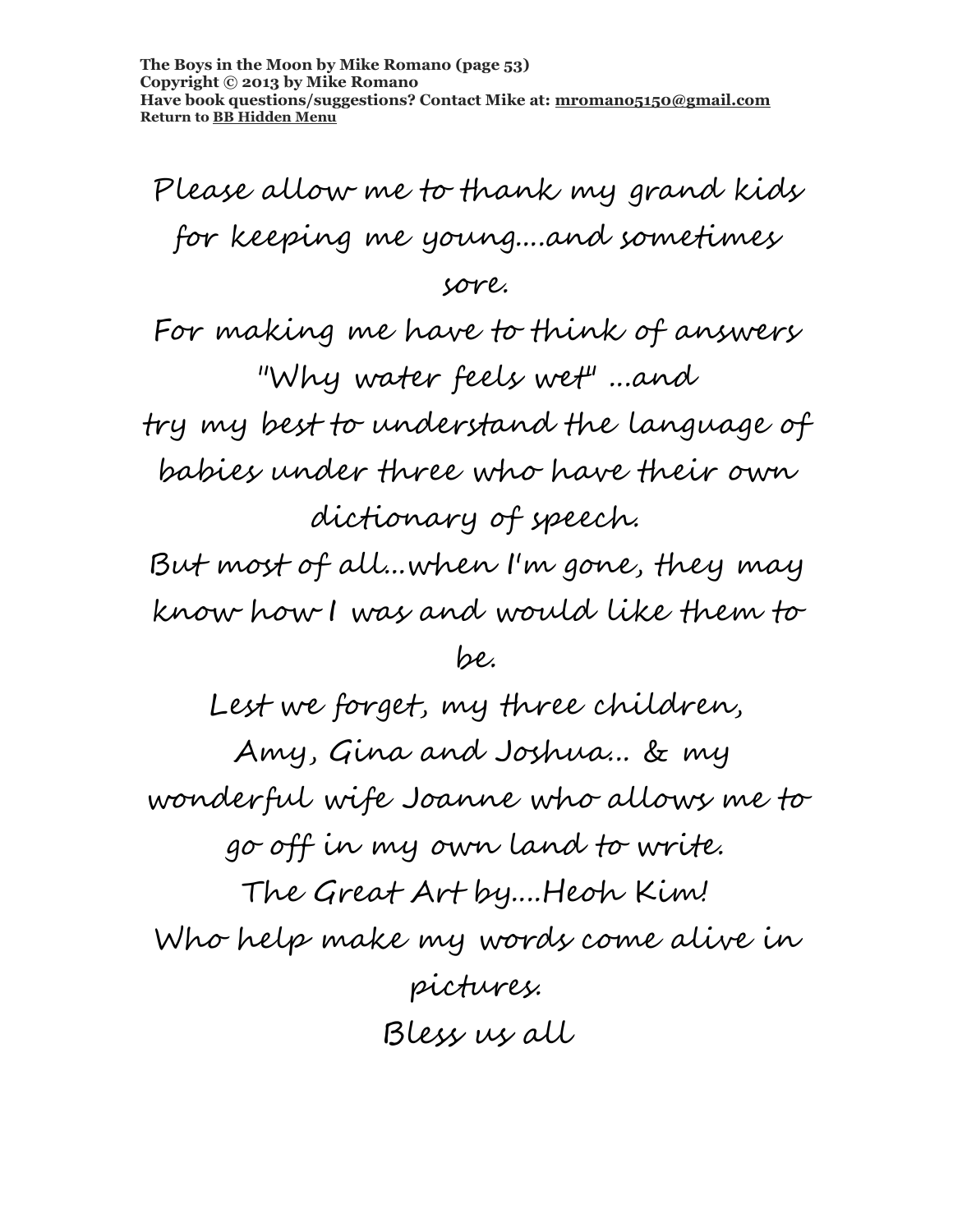# TABLE OF WHAT'S GOIN' ON.....

 CHAPTER ONE…THE BOYS IN THE MOON CHAPTER TWO…JUST ANOTHER DAY ON THE DARK SIDE OF THE MOON CHAPTER THREE...AND THE RACE IS ON CHAPTER FOUR…HEY LI ... WHAT'S THAT TWISTY THING?

 CHAPTER FIVE...HANK...WHAT WILL YOU SAY TO THEM?

 CHAPTER SIX..."WE COME IN PEACE".AND IN SERIOUS CONFUSION TOO! CHAPTER SEVEN...HEY MOM...LOOK WHAT I BROUGHT HOME CHAPTER EIGHT...LET'S SEE CENTRAL, JUST WHERE "HAVE" WE BEEN?

 CHAPTER NINE...WE HAVE ONE SHOY WITH THE STORY...WHAT SHOULD WE SAY?

 CHAPTER TEN...THIS IS WHERE YOU START WRITING YOUR OWN STORIES!